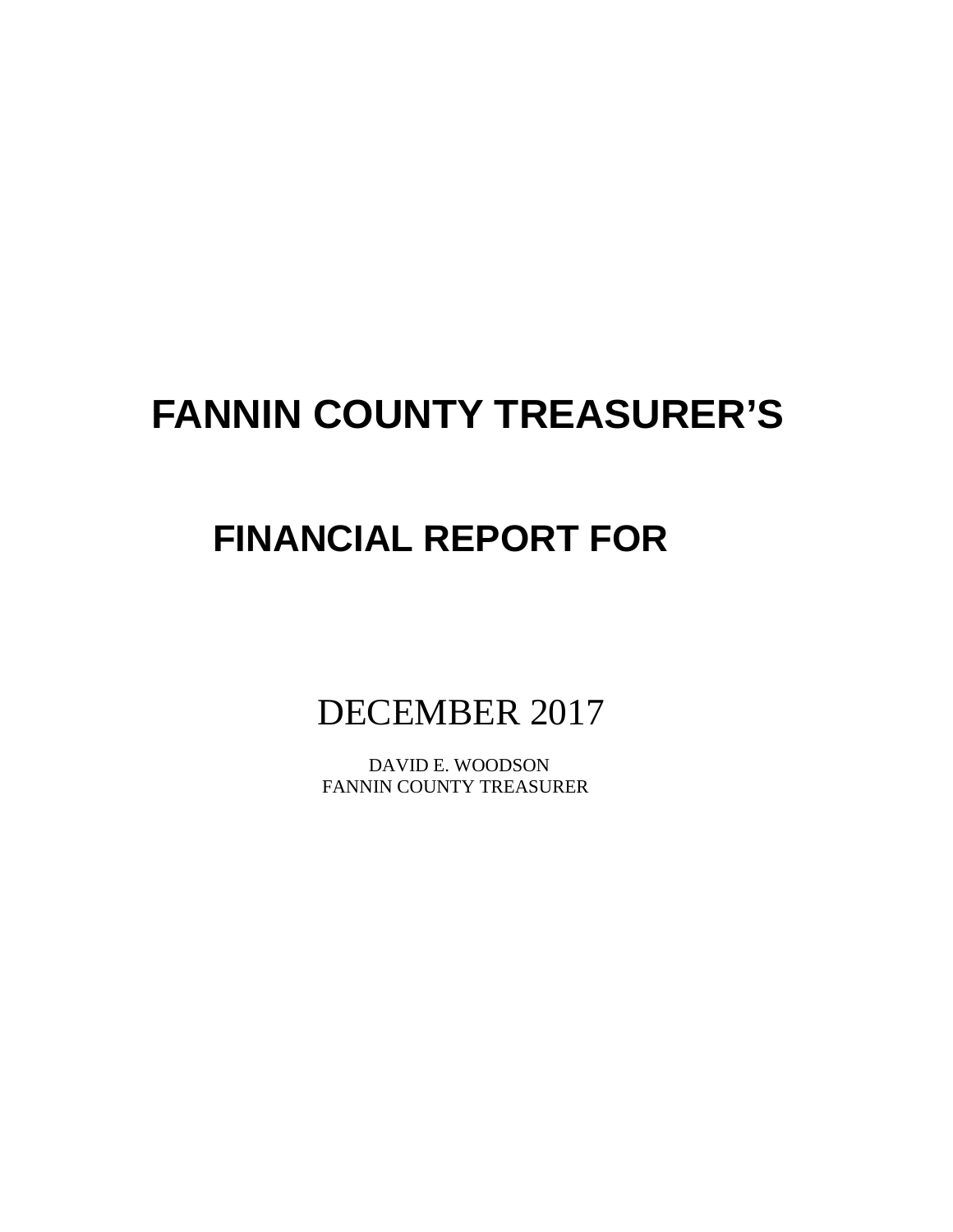01/03/2018 FUND DEPOSIT LISTING PAGE 1

| RECEIPT | RECEIVED | DATE     | DATE    | DESCRIPTION       | <b>BANK</b> | INCOME  | <b>REPORT</b> | AMOUNT          |
|---------|----------|----------|---------|-------------------|-------------|---------|---------------|-----------------|
| NUMBER  | FROM     | RECEIVED | DEPOSIT | OF MONEY RECEIVED | ACCOUNT     | ACCOUNT | CODES         | <b>RECEIVED</b> |
|         |          |          |         |                   |             |         |               |                 |

GENERAL FUND

===================================

| 0000180170-01 COMPTROLLER                                                                    |                                  | 12-01-2017 12-01-2017 STATE REIMB. OFFEND 10-103-100 |                  | $10 - 370 - 562$                     | 2,273.60  |
|----------------------------------------------------------------------------------------------|----------------------------------|------------------------------------------------------|------------------|--------------------------------------|-----------|
| 0000180171-01 COMPTROLLER                                                                    |                                  | 12-01-2017 12-01-2017 STATE REIMB. OFFEND 10-103-100 |                  | $10 - 370 - 562$                     | 424.80    |
| 0000180172-01 TEXPOOL                                                                        |                                  | 12-01-2017 12-01-2017 NOV. 2017 INTEREST 10-103-175  |                  | $10 - 360 - 100$                     | 3,071.50  |
| 0000180173-01 JP PCT. # 1                                                                    | 12-04-2017 12-04-2017 OCT. 2017  |                                                      | $10 - 103 - 100$ | $10 - 318 - 130$                     | 5,097.05  |
| 0000180173-02 JP PCT. # 1                                                                    | 12-04-2017 12-04-2017 OCT. 2017  |                                                      | $10 - 103 - 100$ | $10 - 340 - 560$                     | 36.96     |
| 0000180173-03 JP PCT. # 1                                                                    | 12-04-2017 12-04-2017 OCT. 2017  |                                                      | $10 - 103 - 100$ | $10 - 350 - 455$                     | 878.20    |
| 0000180173-04 JP PCT. # 1                                                                    | 12-04-2017 12-04-2017 OCT. 2017  |                                                      | $10 - 103 - 100$ | $10 - 370 - 163$                     | 2.14      |
| 0000180173-05 JP PCT. # 1                                                                    | 12-04-2017 12-04-2017 OCT. 2017  |                                                      | $10 - 103 - 100$ | $10 - 370 - 164$                     | 8.55      |
| 0000180173-06 JP PCT. # 1                                                                    | 12-04-2017 12-04-2017 OCT. 2017  |                                                      | $10 - 103 - 100$ | $10 - 370 - 166$                     | 30.65     |
| 0000180173-07 JP PCT. # 1                                                                    | 12-04-2017 12-04-2017 OCT. 2017  |                                                      | $10 - 103 - 100$ | $10 - 370 - 167$                     | 204.38    |
| 0000180173-08 JP PCT. # 1                                                                    | 12-04-2017 12-04-2017 OCT. 2017  |                                                      | $10 - 103 - 100$ | $10 - 340 - 455$                     | 2,231.31  |
| 0000180173-09 JP PCT. # 1                                                                    | 12-04-2017 12-04-2017 OCT. 2017  |                                                      | $10 - 103 - 100$ | $10 - 340 - 551$                     | 1,345.00  |
| 0000180173-10 JP PCT. # 1                                                                    | 12-04-2017 12-04-2017 OCT. 2017  |                                                      | $10 - 103 - 100$ | $10 - 340 - 553$                     | 210.00    |
| 0000180173-11 JP PCT. # 1                                                                    | 12-04-2017 12-04-2017 OCT. 2017  |                                                      | $10 - 103 - 100$ | $10 - 360 - 100$                     | 0.19      |
| 0000180174-01 JP PCT. # 1                                                                    | 12-04-2017 12-04-2017 SEPT. 2017 |                                                      | $10 - 103 - 100$ | $10 - 318 - 130$                     | 3,443.06  |
| 0000180174-02 JP PCT. # 1                                                                    | 12-04-2017 12-04-2017 SEPT. 2017 |                                                      | $10 - 103 - 100$ | $10 - 340 - 560$                     | 95.90     |
| 0000180174-03 JP PCT. # 1                                                                    | 12-04-2017 12-04-2017 SEPT. 2017 |                                                      | $10 - 103 - 100$ | $10 - 350 - 455$                     | 241.00    |
| 0000180174-04 JP PCT. # 1                                                                    | 12-04-2017 12-04-2017 SEPT. 2017 |                                                      | $10 - 103 - 100$ | $10 - 370 - 163$                     | 3.31      |
| 0000180174-05 JP PCT. # 1                                                                    | 12-04-2017 12-04-2017 SEPT. 2017 |                                                      | $10 - 103 - 100$ | $10 - 370 - 164$                     | 13.26     |
| 0000180174-06 JP PCT. # 1                                                                    | 12-04-2017 12-04-2017 SEPT. 2017 |                                                      | $10 - 103 - 100$ | $10 - 370 - 166$                     | 22.31     |
| 0000180174-07 JP PCT. # 1                                                                    | 12-04-2017 12-04-2017 SEPT. 2017 |                                                      | $10 - 103 - 100$ | $10 - 370 - 167$                     | 148.97    |
| 0000180174-08 JP PCT. # 1                                                                    | 12-04-2017 12-04-2017 SEPT. 2017 |                                                      | $10 - 103 - 100$ |                                      | 1,320.03  |
| 0000180174-09 JP PCT. # 1                                                                    | 12-04-2017 12-04-2017 SEPT. 2017 |                                                      | $10 - 103 - 100$ | $10 - 340 - 455$<br>$10 - 340 - 551$ | 630.73    |
| 0000180174-10 JP PCT. # 1                                                                    | 12-04-2017 12-04-2017 SEPT. 2017 |                                                      |                  |                                      | 0.18      |
| 0000180178-01 BOND SUPERVISION                                                               |                                  |                                                      | $10 - 103 - 100$ | $10 - 360 - 100$                     |           |
|                                                                                              |                                  | 12-04-2017 12-04-2017 WEEK OF 11/27/17 TH 10-103-100 |                  | $10 - 340 - 573$                     | 951.00    |
| 0000180180-01 DISTRICT ATTORNEY TRUST                                                        |                                  | 12-04-2017 12-04-2017 ADMIN. FEES                    | $10 - 103 - 100$ | $10 - 340 - 475$                     | 11.00     |
| 0000180180-02 DISTRICT ATTORNEY TRUST                                                        |                                  | 12-04-2017 12-04-2017 CERTIFIED MAIL                 | $10 - 103 - 100$ | $10 - 475 - 311$                     | 13.18     |
| 0000180185-01 THE AMERICAN BOTTLING COM 12-04-2017 12-04-2017 DR. PEPPER COMMISSI 10-103-100 |                                  |                                                      |                  | $10 - 370 - 510$                     | 20.00     |
| 0000180186-01 VISION MEDIA GROUP, INC.                                                       |                                  | 12-04-2017 12-04-2017 DEC. 2017 TOWER REN 10-103-100 |                  | $10 - 370 - 100$                     | 200.00    |
| 0000180187-01 RECOVERY HEALTHCARE CORP. 12-05-2017 12-05-2017 REFUND                         |                                  |                                                      | 10-103-100       | $10 - 370 - 130$                     | 345.00    |
| 0000180188-01 JP PCT. # 2                                                                    | 12-05-2017 12-05-2017 SEPT. 2017 |                                                      | $10 - 103 - 100$ | $10 - 318 - 130$                     | 775.26    |
| 0000180188-02 JP PCT. # 2                                                                    | 12-05-2017 12-05-2017 SEPT. 2017 |                                                      | $10 - 103 - 100$ | $10 - 340 - 560$                     | 1.63      |
| 0000180188-03 JP PCT. # 2                                                                    | 12-05-2017 12-05-2017 SEPT. 2017 |                                                      | $10 - 103 - 100$ | $10 - 350 - 456$                     | 21.00     |
| 0000180188-04 JP PCT. # 2                                                                    | 12-05-2017 12-05-2017 SEPT. 2017 |                                                      | $10 - 103 - 100$ | $10 - 370 - 166$                     | 4.20      |
| 0000180188-05 JP PCT. # 2                                                                    | 12-05-2017 12-05-2017 SEPT. 2017 |                                                      | $10 - 103 - 100$ | $10 - 370 - 167$                     | 27.99     |
| 0000180188-06 JP PCT. # 2                                                                    | 12-05-2017 12-05-2017 SEPT. 2017 |                                                      | $10 - 103 - 100$ | $10 - 340 - 456$                     | 598.49    |
| 0000180188-07 JP PCT. # 2                                                                    | 12-05-2017 12-05-2017 SEPT. 2017 |                                                      | $10 - 103 - 100$ | $10 - 340 - 552$                     | 70.00     |
| 0000180189-01 JP PCT. # 2                                                                    | 12-05-2017 12-05-2017 OCT. 2017  |                                                      | $10 - 103 - 100$ | $10 - 318 - 130$                     | 286.87    |
| 0000180189-02 JP PCT. # 2                                                                    | 12-05-2017 12-05-2017 OCT. 2017  |                                                      | $10 - 103 - 100$ | $10 - 350 - 456$                     | 50.10     |
| 0000180189-03 JP PCT. # 2                                                                    | 12-05-2017 12-05-2017 OCT. 2017  |                                                      | $10 - 103 - 100$ | $10 - 370 - 166$                     | 1.97      |
| 0000180189-04 JP PCT. # 2                                                                    | 12-05-2017 12-05-2017 OCT. 2017  |                                                      | $10 - 103 - 100$ | $10 - 370 - 167$                     | 13.11     |
| 0000180189-05 JP PCT. # 2                                                                    | 12-05-2017 12-05-2017 OCT. 2017  |                                                      | $10 - 103 - 100$ | $10 - 340 - 456$                     | 295.94    |
| 0000180192-01 TAX A/C                                                                        |                                  | 12-06-2017 12-06-2017 WEEK OF 11/24/17               | 10-103-100       | $10 - 321 - 200$                     | 4.60      |
| 0000180193-01 TAX A/C                                                                        |                                  | 12-06-2017 12-06-2017 WEEK OF 12/1/17                | 10-103-100       | $10 - 321 - 200$                     | 2,554.00  |
| 0000180194-01 TAX A/C                                                                        |                                  | 12-06-2017 12-06-2017 WEEK OF 11/3/17                | 10-103-100       | $10 - 321 - 200$                     | 2.30      |
| 0000180195-01 TAX A/C                                                                        |                                  | 12-06-2017 12-06-2017 WEEK OF 12/01/17               | 10-103-100       | $10 - 321 - 250$                     | 920.00    |
| 0000180196-01 GAIL YOUNG                                                                     |                                  | 12-06-2017 12-06-2017 REBATE FOR PARKING 10-103-100  |                  | $10 - 499 - 427$                     | 24.00     |
| 0000180197-01 COMPTROLLER                                                                    |                                  | 12-06-2017 12-06-2017 UTILITY REIMBURSEME 10-103-100 |                  | 10-370-147                           | 859.10    |
| 0000180198-01 COMPTROLLER                                                                    |                                  | 12-06-2017 12-06-2017 UTILITY REIMBURSEME 10-103-100 |                  | $10 - 370 - 147$                     | 304.08    |
| 0000180199-01 FANNIN COUNTY HEALTH DEPT 12-06-2017 12-06-2017 NOV. 2017 PERMITS & 10-103-100 |                                  |                                                      |                  | $10 - 320 - 545$                     | 2,225.00  |
| 0000180200-01 APPRAISAL DISTRICT                                                             | 12-07-2017 12-07-2017 TAXES      |                                                      | $10 - 103 - 100$ | $10 - 310 - 110$                     | 72,587.64 |
| 0000180200-07 APPRAISAL DISTRICT                                                             | 12-07-2017 12-07-2017 TAXES      |                                                      | 10-103-100       | $10 - 310 - 120$                     | 1,483.47  |
| 0000180201-01 COMPTROLLER- JUDICIARY                                                         |                                  | 12-08-2017 12-08-2017 O1 CCL SUPPLEMENT              | 10-103-100       | $10 - 370 - 410$                     | 21,000.00 |
|                                                                                              |                                  |                                                      |                  |                                      |           |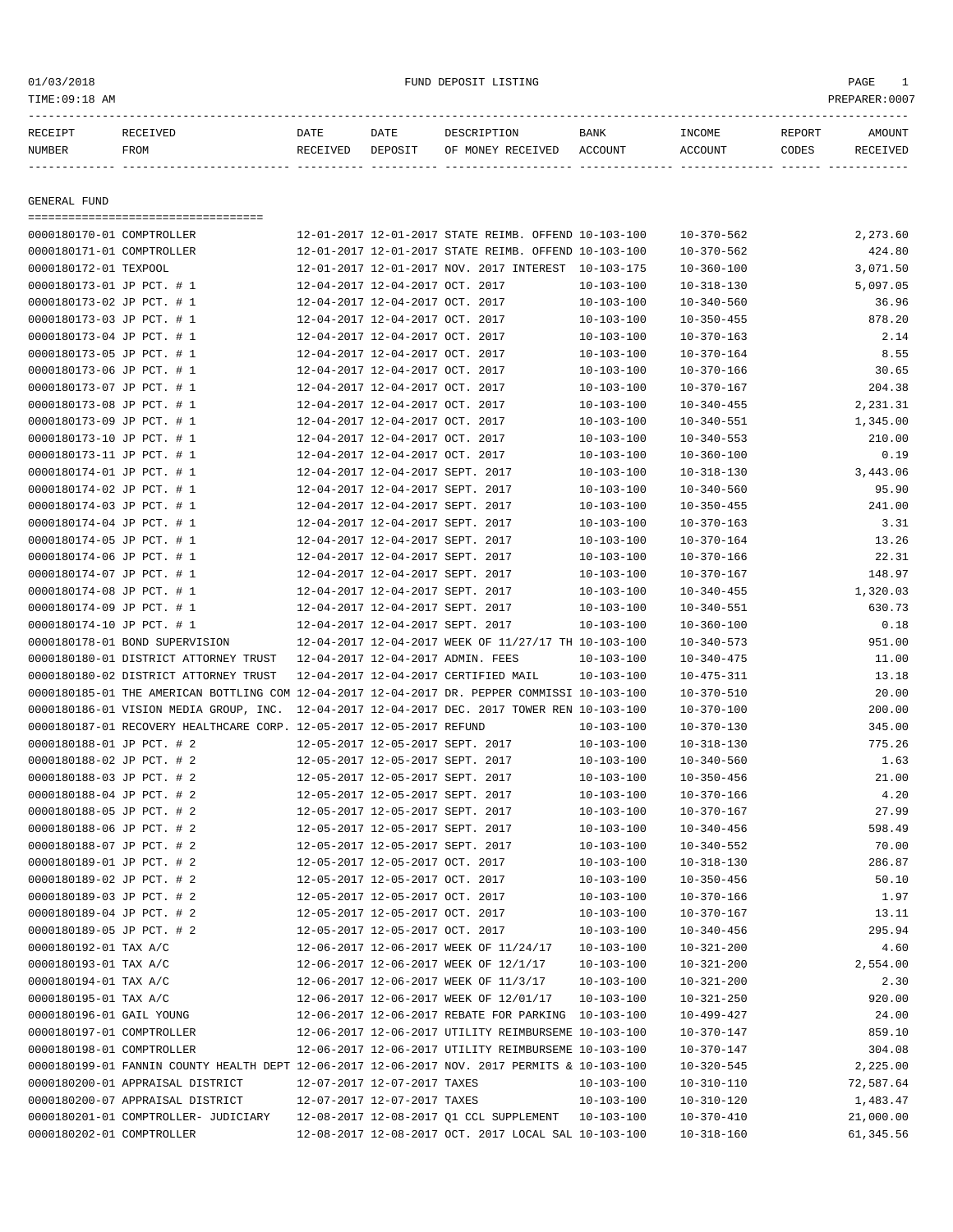01/03/2018 FUND DEPOSIT LISTING PAGE 2

| <b>RECEIPT</b> |      | DATE     | DATE    |                   | <b>BANK</b> | INCOME | REPORT | <b>MOTINT</b> |
|----------------|------|----------|---------|-------------------|-------------|--------|--------|---------------|
| NUMBER         | FROM | ਿੰਸ਼IVED | DEPOSTT | RECEIVED<br>MONEY | ACCOUNT     |        | MODES  |               |

------------- ------------------------- ---------- ---------- ------------------- -------------- -------------- ------ ------------

GENERAL FUND

| =====================================                                                        |                                  |                                                      |                  |                  |            |
|----------------------------------------------------------------------------------------------|----------------------------------|------------------------------------------------------|------------------|------------------|------------|
| 0000180211-01 BOND SUPERVISION                                                               |                                  | 12-11-2017 12-11-2017 WEEK OF 12/04/17 TH 10-103-100 |                  | $10 - 340 - 573$ | 1,760.00   |
| 0000180213-01 LEGEND BANK                                                                    |                                  | 12-11-2017 12-11-2017 NOV. 2017 INTEREST 10-103-100  |                  | $10 - 360 - 100$ | 137.40     |
| 0000180213-28 LEGEND BANK                                                                    |                                  | 12-11-2017 12-11-2017 NOV. 2017 INTEREST 10-100-100  |                  | $10 - 360 - 100$ | 2.41       |
| 0000180214-01 CONSTABLE PCT. # 1                                                             |                                  | 12-11-2017 12-11-2017 SERVE PAPERS                   | $10 - 103 - 100$ | $10 - 340 - 551$ | 70.00      |
| 0000180215-01 CONSTABLE PCT. # 2                                                             |                                  | 12-11-2017 12-11-2017 SERVE PAPERS                   | $10 - 103 - 100$ | $10 - 340 - 552$ | 70.00      |
| 0000180216-01 CONSTABLE PCT. # 2                                                             |                                  | 12-11-2017 12-11-2017 SERVE PAPERS                   | $10 - 103 - 100$ | $10 - 340 - 552$ | 70.00      |
| 0000180217-01 CONSTABLE PCT. # 2                                                             |                                  | 12-11-2017 12-11-2017 SERVE PAPERS                   | $10 - 103 - 100$ | $10 - 340 - 552$ | 70.00      |
| 0000180218-01 CONSTABLE PCT. # 2                                                             |                                  | 12-11-2017 12-11-2017 SERVE PAPERS                   | $10 - 103 - 100$ | $10 - 340 - 552$ | 70.00      |
| 0000180219-01 CONSTABLE PCT. # 2                                                             |                                  | 12-11-2017 12-11-2017 SERVE PAPERS                   | $10 - 103 - 100$ | $10 - 340 - 552$ | 200.00     |
| 0000180220-01 FANNIN COUNTY HEALTH INSP 12-12-2017 12-12-2017 NOV. 2017 PERMITS & 10-103-100 |                                  |                                                      |                  | $10 - 320 - 300$ | 11,480.05  |
| 0000180221-01 TAX A/C                                                                        |                                  | 12-13-2017 12-13-2017 WEEK OF 12/28/17 19 10-103-100 |                  | $10 - 321 - 250$ | 990.00     |
| 0000180222-01 TAX A/C                                                                        |                                  | 12-13-2017 12-13-2017 WEEK OF 12/08/17               | $10 - 103 - 100$ | $10 - 321 - 200$ | 1,916.75   |
| 0000180223-01 TAX A/C                                                                        |                                  | 12-13-2017 12-13-2017 WEEK OF 12/08/17               | $10 - 103 - 100$ | $10 - 321 - 200$ | 2.30       |
| 0000180224-01 JP PCT. # 3                                                                    | 12-13-2017 12-13-2017 SEPT. 2017 |                                                      | $10 - 103 - 100$ | $10 - 318 - 130$ | 2,191.94   |
| 0000180224-02 JP PCT. # 3                                                                    | 12-13-2017 12-13-2017 SEPT. 2017 |                                                      | $10 - 103 - 100$ | $10 - 340 - 560$ | 177.48     |
| 0000180224-03 JP PCT. # 3                                                                    | 12-13-2017 12-13-2017 SEPT. 2017 |                                                      | $10 - 103 - 100$ | $10 - 350 - 457$ | 475.15     |
| 0000180224-04 JP PCT. # 3                                                                    | 12-13-2017 12-13-2017 SEPT. 2017 |                                                      | $10 - 103 - 100$ | $10 - 370 - 163$ | 2.36       |
| 0000180224-05 JP PCT. # 3                                                                    | 12-13-2017 12-13-2017 SEPT. 2017 |                                                      | $10 - 103 - 100$ | $10 - 370 - 164$ | 9.44       |
| 0000180224-06 JP PCT. # 3                                                                    | 12-13-2017 12-13-2017 SEPT. 2017 |                                                      | $10 - 103 - 100$ | $10 - 370 - 166$ | 13.48      |
| 0000180224-07 JP PCT. # 3                                                                    | 12-13-2017 12-13-2017 SEPT. 2017 |                                                      | $10 - 103 - 100$ | $10 - 370 - 167$ | 90.10      |
| 0000180224-08 JP PCT. # 3                                                                    | 12-13-2017 12-13-2017 SEPT. 2017 |                                                      | $10 - 103 - 100$ | $10 - 340 - 457$ | 780.10     |
| 0000180224-09 JP PCT. # 3                                                                    | 12-13-2017 12-13-2017 SEPT. 2017 |                                                      | $10 - 103 - 100$ | $10 - 340 - 553$ | 350.00     |
| 0000180225-01 JP PCT. # 3                                                                    | 12-13-2017 12-13-2017 OCT. 2017  |                                                      | $10 - 103 - 100$ | $10 - 318 - 130$ | 1,790.78   |
| 0000180225-02 JP PCT. # 3                                                                    | 12-13-2017 12-13-2017 OCT. 2017  |                                                      | $10 - 103 - 100$ | $10 - 340 - 560$ | 72.50      |
| 0000180225-03 JP PCT. # 3                                                                    | 12-13-2017 12-13-2017 OCT. 2017  |                                                      | $10 - 103 - 100$ | $10 - 350 - 457$ | 403.05     |
| 0000180225-04 JP PCT. # 3                                                                    | 12-13-2017 12-13-2017 OCT. 2017  |                                                      | $10 - 103 - 100$ | $10 - 370 - 163$ | 0.10       |
| 0000180225-05 JP PCT. # 3                                                                    | 12-13-2017 12-13-2017 OCT. 2017  |                                                      | $10 - 103 - 100$ | $10 - 370 - 164$ | 0.42       |
| 0000180225-06 JP PCT. # 3                                                                    | 12-13-2017 12-13-2017 OCT. 2017  |                                                      | $10 - 103 - 100$ | $10 - 370 - 166$ | 12.40      |
| 0000180225-07 JP PCT. # 3                                                                    | 12-13-2017 12-13-2017 OCT. 2017  |                                                      | $10 - 103 - 100$ | $10 - 370 - 167$ | 82.70      |
| 0000180225-08 JP PCT. # 3                                                                    | 12-13-2017 12-13-2017 OCT. 2017  |                                                      | $10 - 103 - 100$ | $10 - 340 - 457$ | 783.90     |
| 0000180225-09 JP PCT. # 3                                                                    | 12-13-2017 12-13-2017 OCT. 2017  |                                                      | $10 - 103 - 100$ | $10 - 340 - 553$ | 75.00      |
| 0000180226-01 JP PCT. # 3                                                                    | 12-13-2017 12-13-2017 NOV. 2017  |                                                      | $10 - 103 - 100$ | $10 - 318 - 130$ | 3,224.83   |
| 0000180226-02 JP PCT. # 3                                                                    | 12-13-2017 12-13-2017 NOV. 2017  |                                                      | $10 - 103 - 100$ | $10 - 340 - 560$ | 34.15      |
| 0000180226-03 JP PCT. # 3                                                                    | 12-13-2017 12-13-2017 NOV. 2017  |                                                      | $10 - 103 - 100$ | $10 - 350 - 457$ | 513.35     |
| 0000180226-04 JP PCT. # 3                                                                    | 12-13-2017 12-13-2017 NOV. 2017  |                                                      | $10 - 103 - 100$ | $10 - 370 - 163$ | 0.39       |
| 0000180226-05 JP PCT. # 3                                                                    | 12-13-2017 12-13-2017 NOV. 2017  |                                                      | $10 - 103 - 100$ | $10 - 370 - 164$ | 1.58       |
| 0000180226-06 JP PCT. # 3                                                                    | 12-13-2017 12-13-2017 NOV. 2017  |                                                      | $10 - 103 - 100$ | $10 - 370 - 166$ | 22.99      |
| 0000180226-07 JP PCT. # 3                                                                    | 12-13-2017 12-13-2017 NOV. 2017  |                                                      | $10 - 103 - 100$ | $10 - 370 - 167$ | 153.29     |
| 0000180226-08 JP PCT. # 3                                                                    | 12-13-2017 12-13-2017 NOV. 2017  |                                                      | $10 - 103 - 100$ | $10 - 340 - 457$ | 1,121.63   |
| 0000180226-09 JP PCT. # 3                                                                    | 12-13-2017 12-13-2017 NOV. 2017  |                                                      | $10 - 103 - 100$ | $10 - 340 - 553$ | 70.00      |
| 0000180228-01 JP PCT. # 2                                                                    | 12-14-2017 12-14-2017 NOV. 2017  |                                                      | $10 - 103 - 100$ | $10 - 318 - 130$ | 2,240.52   |
| 0000180228-02 JP PCT. # 2                                                                    | 12-14-2017 12-14-2017 NOV. 2017  |                                                      | $10 - 103 - 100$ | $10 - 340 - 560$ | 16.63      |
| 0000180228-03 JP PCT. # 2                                                                    | 12-14-2017 12-14-2017 NOV. 2017  |                                                      | $10 - 103 - 100$ | $10 - 370 - 166$ | 15.48      |
| 0000180228-04 JP PCT. # 2                                                                    | 12-14-2017 12-14-2017 NOV. 2017  |                                                      | $10 - 103 - 100$ | 10-370-167       | 103.24     |
| 0000180228-05 JP PCT. # 2                                                                    | 12-14-2017 12-14-2017 NOV. 2017  |                                                      | $10 - 103 - 100$ | $10 - 340 - 456$ | 748.43     |
| 0000180232-01 APPRAISAL DISTRICT                                                             | 12-15-2017 12-15-2017 TAXES      |                                                      | $10 - 103 - 100$ | 10-310-110       | 287,763.18 |
| 0000180232-02 APPRAISAL DISTRICT                                                             | 12-15-2017 12-15-2017 TAXES      |                                                      | $10 - 103 - 100$ | $10 - 321 - 901$ | 561.56     |
| 0000180232-08 APPRAISAL DISTRICT                                                             | 12-15-2017 12-15-2017 TAXES      |                                                      | $10 - 103 - 100$ | $10 - 310 - 120$ | 3,134.93   |
| 0000180234-01 DISTRICT CLERK                                                                 |                                  | 12-18-2017 12-18-2017 NOV. 1-30, 2017                | $10 - 103 - 100$ | $10 - 318 - 130$ | 8,062.97   |
| 0000180234-02 DISTRICT CLERK                                                                 |                                  | 12-18-2017 12-18-2017 NOV. 1-30, 2017                | $10 - 103 - 100$ | $10 - 318 - 132$ | 21.73      |
| 0000180234-03 DISTRICT CLERK                                                                 |                                  | 12-18-2017 12-18-2017 NOV. 1-30, 2017                | $10 - 103 - 100$ | $10 - 340 - 135$ | 159.83     |
| 0000180234-04 DISTRICT CLERK                                                                 |                                  | 12-18-2017 12-18-2017 NOV. 1-30, 2017                | $10 - 103 - 100$ | $10 - 340 - 450$ | 6,945.73   |
| 0000180234-05 DISTRICT CLERK                                                                 |                                  | 12-18-2017 12-18-2017 NOV. 1-30, 2017                | $10 - 103 - 100$ | $10 - 340 - 560$ | 2,238.98   |
| 0000180234-06 DISTRICT CLERK                                                                 |                                  | 12-18-2017 12-18-2017 NOV. 1-30, 2017                | $10 - 103 - 100$ | $10 - 340 - 600$ | 118.34     |
|                                                                                              |                                  |                                                      |                  |                  |            |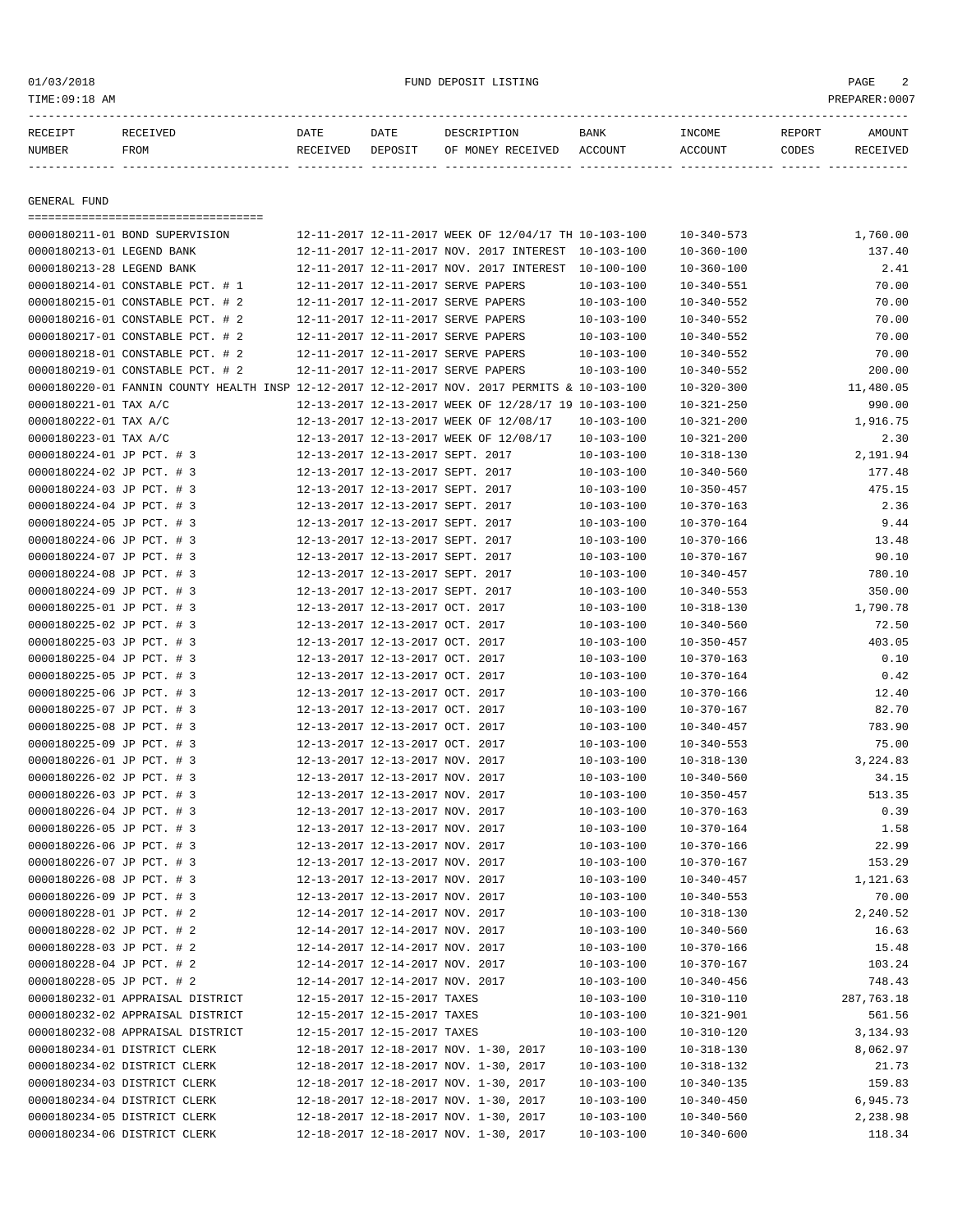01/03/2018 FUND DEPOSIT LISTING PAGE 3

| RECEIPT | <b>RECEIVED</b> | DATE     | DATE    | DESCRIPTION       | BANK    | <b>INCOME</b> | REPORT | <b>AMOUNT</b> |
|---------|-----------------|----------|---------|-------------------|---------|---------------|--------|---------------|
| NUMBER  | FROM            | RECEIVED | DEPOSIT | OF MONEY RECEIVED | ACCOUNT | ACCOUNT       | CODES  | RECEIVEL      |
|         |                 |          |         |                   |         |               |        |               |

GENERAL FUND

| ===================================== |                                                      |                  |                  |              |
|---------------------------------------|------------------------------------------------------|------------------|------------------|--------------|
| 0000180234-07 DISTRICT CLERK          | 12-18-2017 12-18-2017 NOV. 1-30, 2017                | $10 - 103 - 100$ | $10 - 370 - 162$ | 355.02       |
| 0000180234-08 DISTRICT CLERK          | 12-18-2017 12-18-2017 NOV. 1-30, 2017                | $10 - 103 - 100$ | $10 - 370 - 163$ | 53.09        |
| 0000180234-09 DISTRICT CLERK          | 12-18-2017 12-18-2017 NOV. 1-30, 2017                | $10 - 103 - 100$ | $10 - 370 - 164$ | 212.37       |
| 0000180234-10 DISTRICT CLERK          | 12-18-2017 12-18-2017 NOV. 1-30, 2017                | $10 - 103 - 100$ | $10 - 370 - 166$ | 11.84        |
| 0000180234-11 DISTRICT CLERK          | 12-18-2017 12-18-2017 NOV. 1-30, 2017                | $10 - 103 - 100$ | $10 - 370 - 167$ | 79.33        |
| 0000180235-01 US BANK                 | 12-18-2017 12-18-2017 AUG. 2017 INMATE PE 10-103-100 |                  | $10 - 319 - 553$ | 450.00       |
| 0000180236-01 US BANK                 | 12-18-2017 12-18-2017 SEPT. 2017 INMATE P 10-103-100 |                  | $10 - 319 - 553$ | 24,545.00    |
| 0000180237-01 US BANK                 | 12-18-2017 12-18-2017 OCT. 2017 INMATE PE 10-103-100 |                  | $10 - 319 - 553$ | 27,017.50    |
| 0000180238-01 BOND SUPERVISION        | 12-19-2017 12-19-2017 WEEK OF 12/11/17 TH 10-103-100 |                  | $10 - 340 - 573$ | 1,020.00     |
| 0000180239-01 COMPTROLLER             | 12-19-2017 12-19-2017 UTILITY REIMBURSEME 10-103-100 |                  | $10 - 370 - 147$ | 1,185.20     |
| 0000180245-01 TAX A/C                 | 12-20-2017 12-20-2017 WEEK OF 12/15/17               | $10 - 103 - 100$ | $10 - 321 - 200$ | 4.60         |
| 0000180246-01 TAX A/C                 | 12-20-2017 12-20-2017 WEEK OF 12/15/17 16 10-103-100 |                  | $10 - 321 - 250$ | 830.00       |
| 0000180247-01 TAX A/C                 | 12-20-2017 12-20-2017 WEEK OF 12/15/17               | $10 - 103 - 100$ | $10 - 321 - 200$ | 1,791.90     |
| 0000180248-01 TAX A/C                 | 12-20-2017 12-20-2017 TABC NOV. 2017 COUN 10-103-100 |                  | $10 - 320 - 200$ | 270.00       |
| 0000180251-01 COMPTROLLER- JUDICIARY  | 12-21-2017 12-21-2017 DEC. 2017 COUNTY SU 10-103-100 |                  | $10 - 370 - 152$ | 359.81       |
| 0000180252-01 APPRAISAL DISTRICT      | 12-21-2017 12-21-2017 TAXES                          | $10 - 103 - 100$ | $10 - 310 - 110$ | 1,339,800.62 |
| 0000180252-02 APPRAISAL DISTRICT      | 12-21-2017 12-21-2017 TAXES                          | $10 - 103 - 100$ | $10 - 321 - 901$ | 219.98       |
| 0000180252-08 APPRAISAL DISTRICT      | 12-21-2017 12-21-2017 TAXES                          | $10 - 103 - 100$ | $10 - 310 - 120$ | 1,642.14     |
| 0000180254-01 BOND SUPERVISION        | 12-27-2017 12-27-2017 WEEK OF 12/18/17 TH 10-103-100 |                  | $10 - 340 - 573$ | 1,095.00     |
| 0000180257-01 SECURUS                 | 12-27-2017 12-27-2017 JAIL PAY PHONE COMM 10-103-100 |                  | $10 - 319 - 420$ | 3,812.61     |
| 0000180258-01 AMERICAN TOWER          | 12-27-2017 12-27-2017 JAN. 2018 TOWER REN 10-103-100 |                  | $10 - 370 - 115$ | 1,064.61     |
| 0000180260-01 APPRAISAL DISTRICT      | 12-29-2017 12-29-2017 TAXES                          | $10 - 103 - 100$ | $10 - 310 - 110$ | 404, 370.12  |

FUND TOTAL 2,340,343.88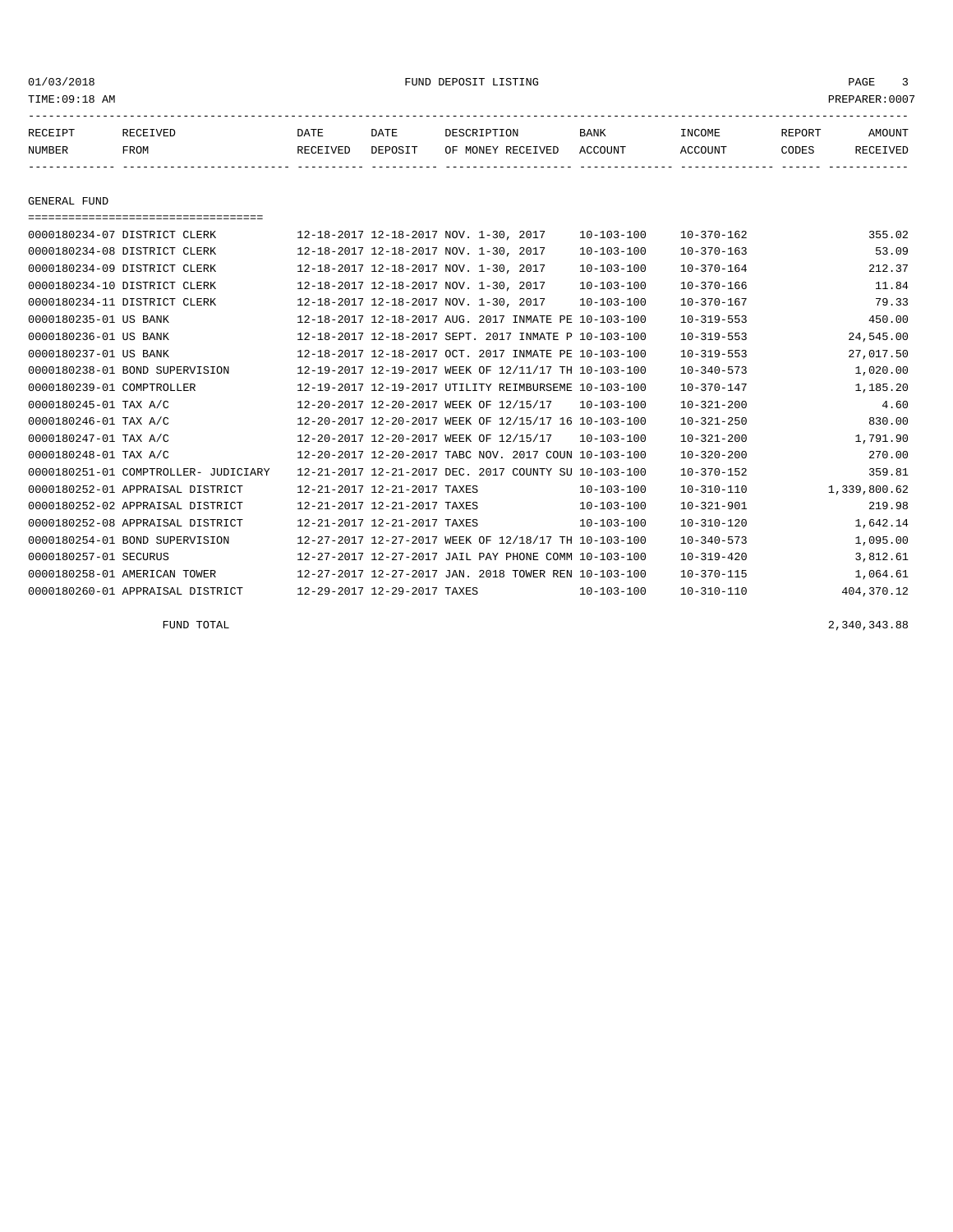01/03/2018 FUND DEPOSIT LISTING PAGE 1

| RECEIPT | RECEIVED | DATE     | DATE    | DESCRIPTION       | BANK    | INCOME  | REPORT | AMOUNT          |
|---------|----------|----------|---------|-------------------|---------|---------|--------|-----------------|
| NUMBER  | FROM     | RECEIVED | DEPOSIT | OF MONEY RECEIVED | ACCOUNT | ACCOUNT | CODES  | <b>RECEIVED</b> |
|         |          |          |         |                   |         |         |        |                 |

#### COURTHOUSE SECURITY

#### ===================================

| 0000180173-12 JP PCT. # 1    | 12-04-2017 12-04-2017 OCT. 2017          | $11 - 103 - 100$ | $11 - 340 - 651$ | 159.27 |
|------------------------------|------------------------------------------|------------------|------------------|--------|
| 0000180174-11 JP PCT. # 1    | 12-04-2017 12-04-2017 SEPT. 2017         | $11 - 103 - 100$ | $11 - 340 - 651$ | 111.74 |
| 0000180188-08 JP PCT. # 2    | 12-05-2017 12-05-2017 SEPT. 2017         | $11 - 103 - 100$ | $11 - 340 - 651$ | 20.99  |
| 0000180189-06 JP PCT. # 2    | 12-05-2017 12-05-2017 OCT. 2017          | $11 - 103 - 100$ | $11 - 340 - 651$ | 9.83   |
| 0000180213-02 LEGEND BANK    | 12-11-2017 12-11-2017 NOV. 2017 INTEREST | $11 - 103 - 100$ | 11-360-100       | 11.09  |
| 0000180224-10 JP PCT. # 3    | 12-13-2017 12-13-2017 SEPT. 2017         | $11 - 103 - 100$ | $11 - 340 - 651$ | 67.58  |
| 0000180225-10 JP PCT. # 3    | 12-13-2017 12-13-2017 OCT. 2017          | $11 - 103 - 100$ | $11 - 340 - 651$ | 62.03  |
| 0000180226-10 JP PCT. # 3    | 12-13-2017 12-13-2017 NOV. 2017          | $11 - 103 - 100$ | $11 - 340 - 651$ | 114.98 |
| 0000180228-06 JP PCT. # 2    | 12-14-2017 12-14-2017 NOV. 2017          | $11 - 103 - 100$ | $11 - 340 - 651$ | 77.43  |
| 0000180234-12 DISTRICT CLERK | 12-18-2017 12-18-2017 NOV. 1-30, 2017    | $11 - 103 - 100$ | $11 - 340 - 650$ | 261.86 |

FUND TOTAL 896.80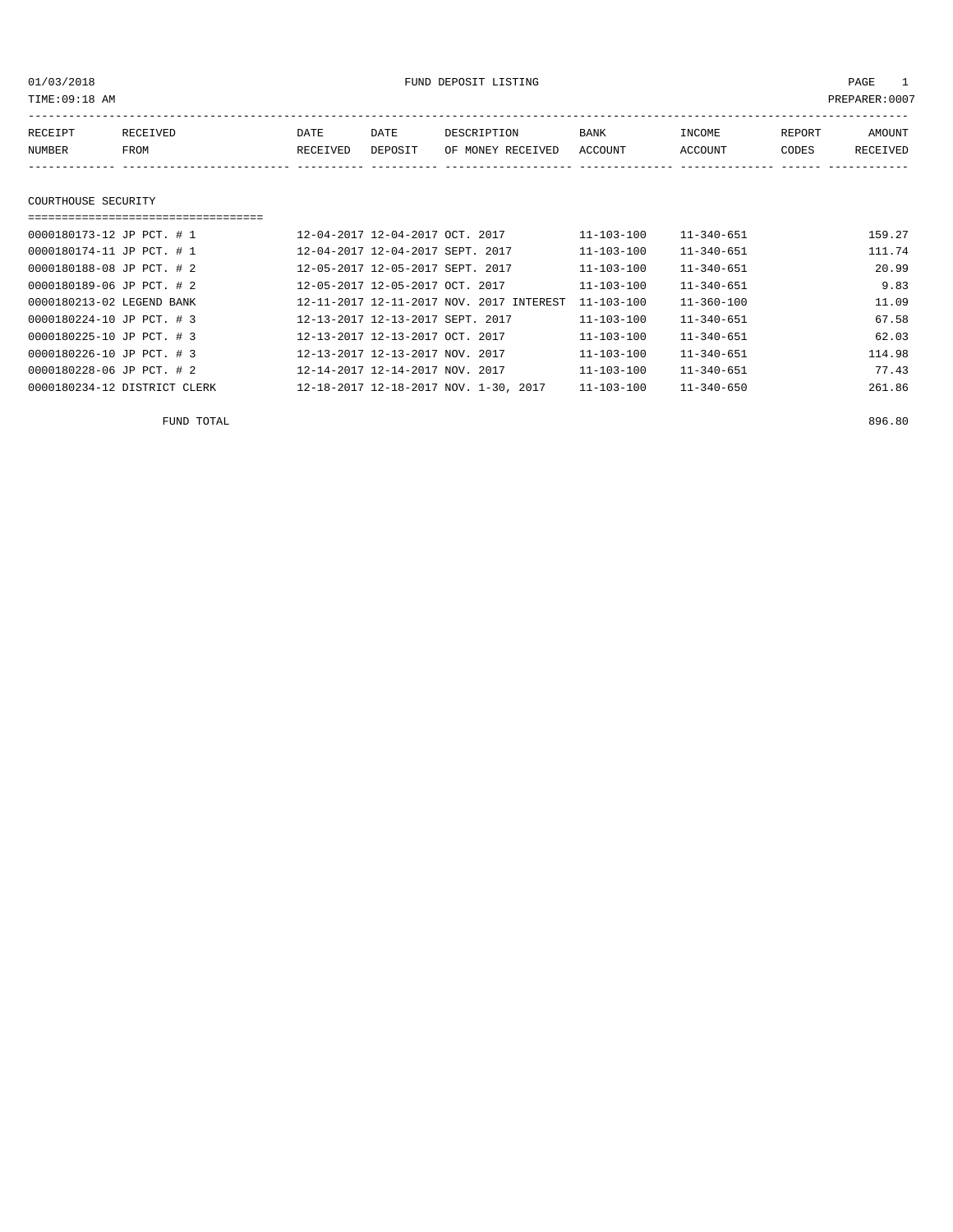| 01/03/2018<br>TIME:09:18 AM |                       |          |         | FUND DEPOSIT LISTING | PAGE<br>PREPARER: 0007 |         |        |          |  |
|-----------------------------|-----------------------|----------|---------|----------------------|------------------------|---------|--------|----------|--|
|                             |                       |          |         |                      |                        |         |        |          |  |
| RECEIPT                     | RECEIVED              | DATE     | DATE    | DESCRIPTION          | BANK                   | INCOME  | REPORT | AMOUNT   |  |
| NUMBER                      | FROM                  | RECEIVED | DEPOSIT | OF MONEY RECEIVED    | ACCOUNT                | ACCOUNT | CODES  | RECEIVED |  |
|                             |                       |          |         |                      |                        |         |        |          |  |
|                             |                       |          |         |                      |                        |         |        |          |  |
|                             | CO.CLK.VITAL STAT.FEE |          |         |                      |                        |         |        |          |  |

===================================

0000180213-03 LEGEND BANK 12-11-2017 12-11-2017 NOV. 2017 INTEREST 12-103-100 12-360-100 0.70

FUND TOTAL 0.70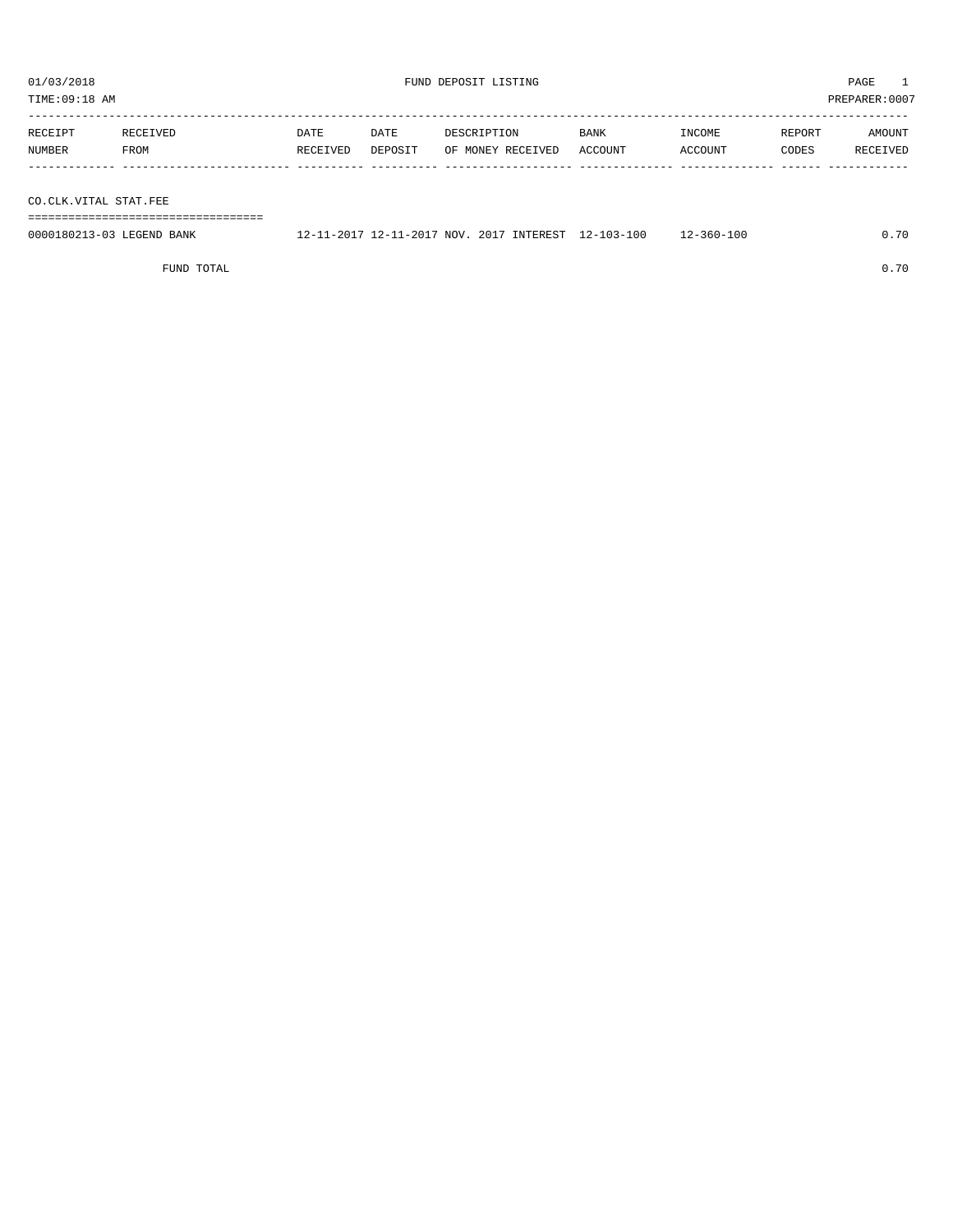### 01/03/2018 FUND DEPOSIT LISTING PAGE 1

| RECEIPT | RECEIVED              | DATE     | DATE    | DESCRIPTION       | BANK    | INCOME  | REPORT | AMOUNT   |  |  |
|---------|-----------------------|----------|---------|-------------------|---------|---------|--------|----------|--|--|
| NUMBER  | FROM                  | RECEIVED | DEPOSIT | OF MONEY RECEIVED | ACCOUNT | ACCOUNT | CODES  | RECEIVED |  |  |
|         |                       |          |         |                   |         |         |        |          |  |  |
|         |                       |          |         |                   |         |         |        |          |  |  |
|         | BAIL BONDS TRUST FUND |          |         |                   |         |         |        |          |  |  |
|         |                       |          |         |                   |         |         |        |          |  |  |

| 0000180181-01 DOC'S BAIL BONDS         | 12-04-2017 12-04-2017 BOND FEES                | $13 - 103 - 113$ | $13 - 345 - 113$ | 165.00 |
|----------------------------------------|------------------------------------------------|------------------|------------------|--------|
| 0000180182-01 CARPENTER'S BAIL BONDS   | 12-04-2017 12-04-2017 BOND FEES                | $13 - 103 - 113$ | $13 - 345 - 113$ | 105.00 |
| 0000180183-01 FANNIN COUNTY BAIL BONDS | 12-04-2017 12-04-2017 BOND FEES                | $13 - 103 - 113$ | $13 - 345 - 113$ | 135.00 |
| 0000180184-01 CARPENTER'S BAIL BONDS   | 12-04-2017 12-04-2017 BOND FEES                | $13 - 103 - 113$ | $13 - 345 - 113$ | 15.00  |
| 0000180240-01 FANNIN COUNTY BAIL BONDS | 12-20-2017 12-20-2017 BOND FEES                | $13 - 103 - 113$ | $13 - 345 - 113$ | 180.00 |
| 0000180241-01 DOC'S BAIL BONDS         | 12-20-2017 12-20-2017 BOND FEES                | $13 - 103 - 113$ | $13 - 345 - 113$ | 120.00 |
| 0000180242-01 CARPENTER'S BAIL BONDS   | 12-20-2017 12-20-2017 BOND FEES                | $13 - 103 - 113$ | $13 - 345 - 113$ | 210.00 |
| 0000180261-01 FANNIN COUNTY BAIL BONDS | 12-29-2017 12-29-2017 BOND FEES                | $13 - 103 - 113$ | $13 - 345 - 113$ | 105.00 |
| 0000180262-01 CARPENTER'S BAIL BONDS   | 12-29-2017 12-29-2017 BOND FEES                | $13 - 103 - 113$ | $13 - 345 - 113$ | 120.00 |
| 0000180263-01 DOC'S BAIL BONDS         | $12 - 29 - 2017$ $12 - 29 - 2017$<br>BOND FEES | $13 - 103 - 113$ | $13 - 345 - 113$ | 120.00 |

FUND TOTAL  $1,275.00$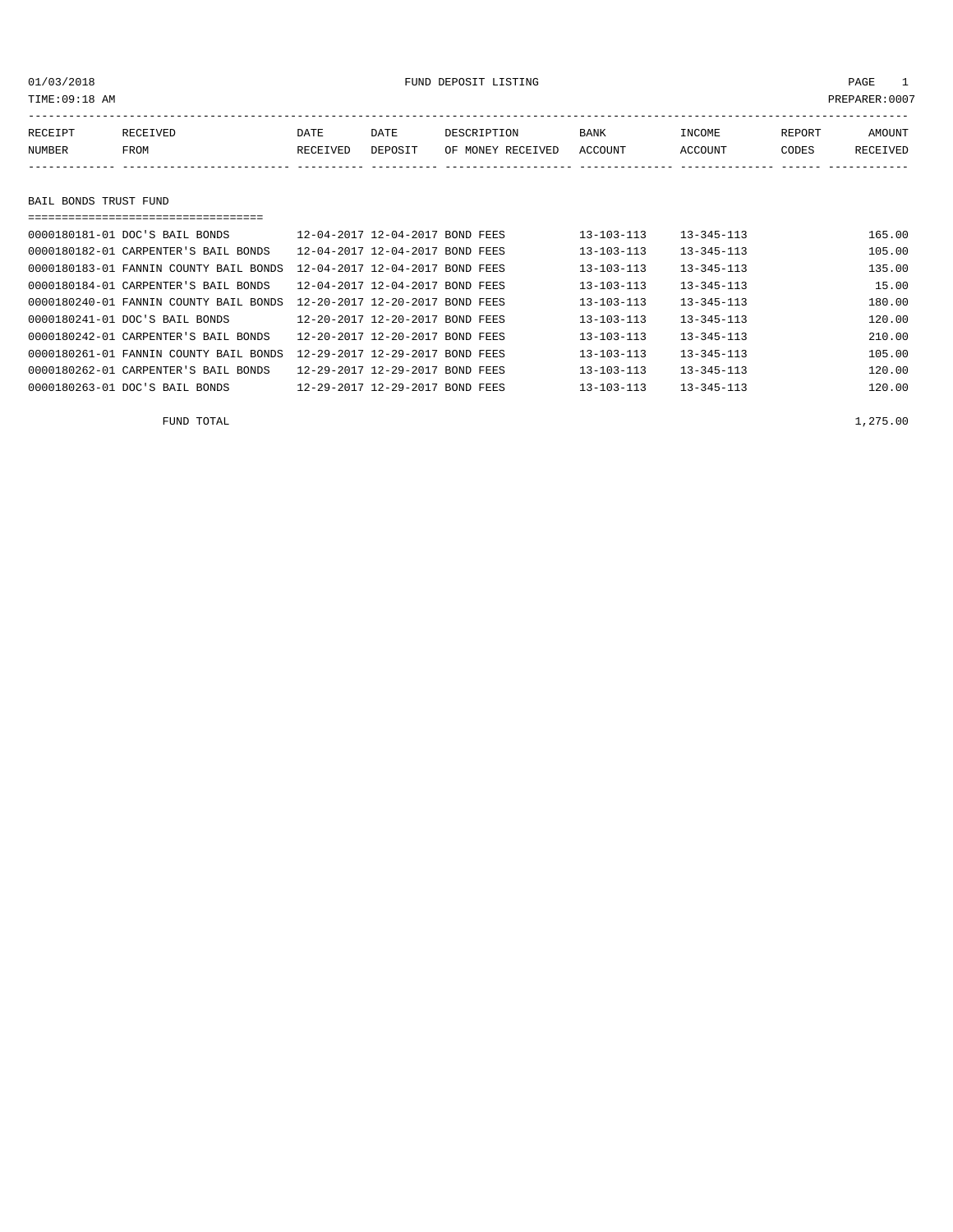| TIME: 09:18 AM<br>PREPARER: 0007 |                           |                                  |         |                   |                  |                  |        |          |  |  |
|----------------------------------|---------------------------|----------------------------------|---------|-------------------|------------------|------------------|--------|----------|--|--|
| RECEIPT                          | <b>RECEIVED</b>           | DATE                             | DATE    | DESCRIPTION       | BANK             | INCOME           | REPORT | AMOUNT   |  |  |
| NUMBER                           | FROM                      | RECEIVED                         | DEPOSIT | OF MONEY RECEIVED | ACCOUNT          | ACCOUNT          | CODES  | RECEIVED |  |  |
|                                  |                           |                                  |         |                   |                  |                  |        |          |  |  |
|                                  | JUSTICE CT.BLDG.SECURITY  |                                  |         |                   |                  |                  |        |          |  |  |
|                                  | 0000180173-13 JP PCT. # 1 | 12-04-2017 12-04-2017 OCT. 2017  |         |                   | $14 - 103 - 100$ | $14 - 370 - 455$ |        | 51.11    |  |  |
|                                  | 0000180174-12 JP PCT. # 1 | 12-04-2017 12-04-2017 SEPT. 2017 |         |                   | $14 - 103 - 100$ | $14 - 370 - 455$ |        | 37.24    |  |  |
|                                  | 0000180188-09 JP PCT. # 2 | 12-05-2017 12-05-2017 SEPT. 2017 |         |                   | $14 - 103 - 100$ | $14 - 370 - 456$ |        | 7.00     |  |  |
|                                  | 0000180189-07 JP PCT. # 2 | 12-05-2017 12-05-2017 OCT. 2017  |         |                   | $14 - 103 - 100$ | $14 - 370 - 456$ |        | 3.27     |  |  |

0000180224-11 JP PCT. # 3 12-13-2017 12-13-2017 SEPT. 2017 14-103-100 14-370-457 22.53

| FUND TOTAL                |                                 |                  |                  | 205.99 |
|---------------------------|---------------------------------|------------------|------------------|--------|
| 0000180228-07 JP PCT. # 2 | 12-14-2017 12-14-2017 NOV. 2017 | $14 - 103 - 100$ | $14 - 370 - 456$ | 25.83  |
| 0000180226-11 JP PCT. # 3 | 12-13-2017 12-13-2017 NOV. 2017 | $14 - 103 - 100$ | $14 - 370 - 457$ | 38.33  |
| 0000180225-11 JP PCT. # 3 | 12-13-2017 12-13-2017 OCT. 2017 | $14 - 103 - 100$ | $14 - 370 - 457$ | 20.68  |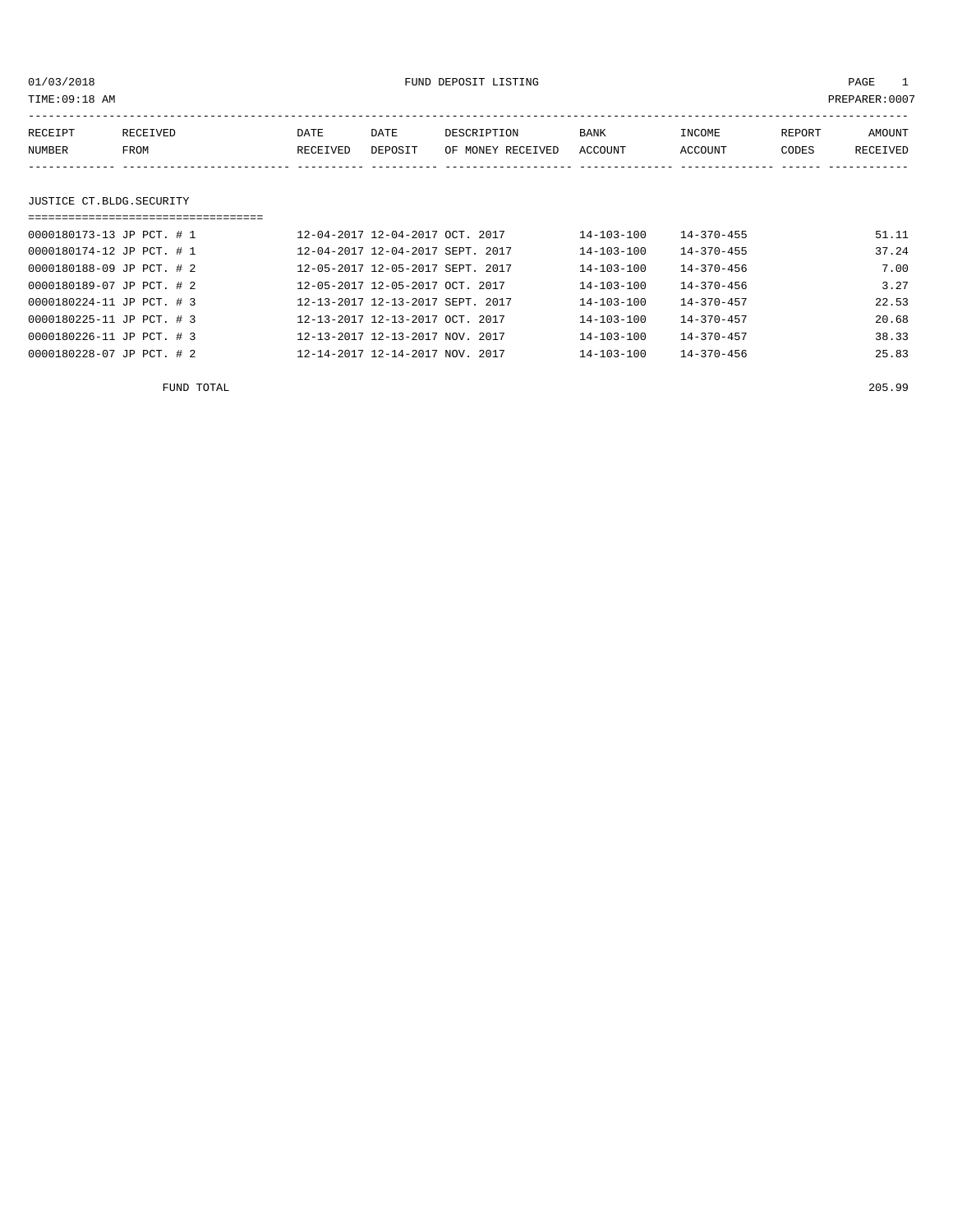| TIME:09:18 AM          |                           |                  |                 |                                          |                        |                   |                 | PREPARER:0007      |
|------------------------|---------------------------|------------------|-----------------|------------------------------------------|------------------------|-------------------|-----------------|--------------------|
| RECEIPT<br>NUMBER      | RECEIVED<br>FROM          | DATE<br>RECEIVED | DATE<br>DEPOSIT | DESCRIPTION<br>OF MONEY RECEIVED         | <b>BANK</b><br>ACCOUNT | INCOME<br>ACCOUNT | REPORT<br>CODES | AMOUNT<br>RECEIVED |
| CO.CLERK RECORD MNGMT. |                           |                  |                 |                                          |                        |                   |                 |                    |
|                        | 0000180213-04 LEGEND BANK |                  |                 | 12-11-2017 12-11-2017 NOV. 2017 INTEREST | 18-103-100             | 18-360-100        |                 | 4.17               |

FUND TOTAL  $4.17$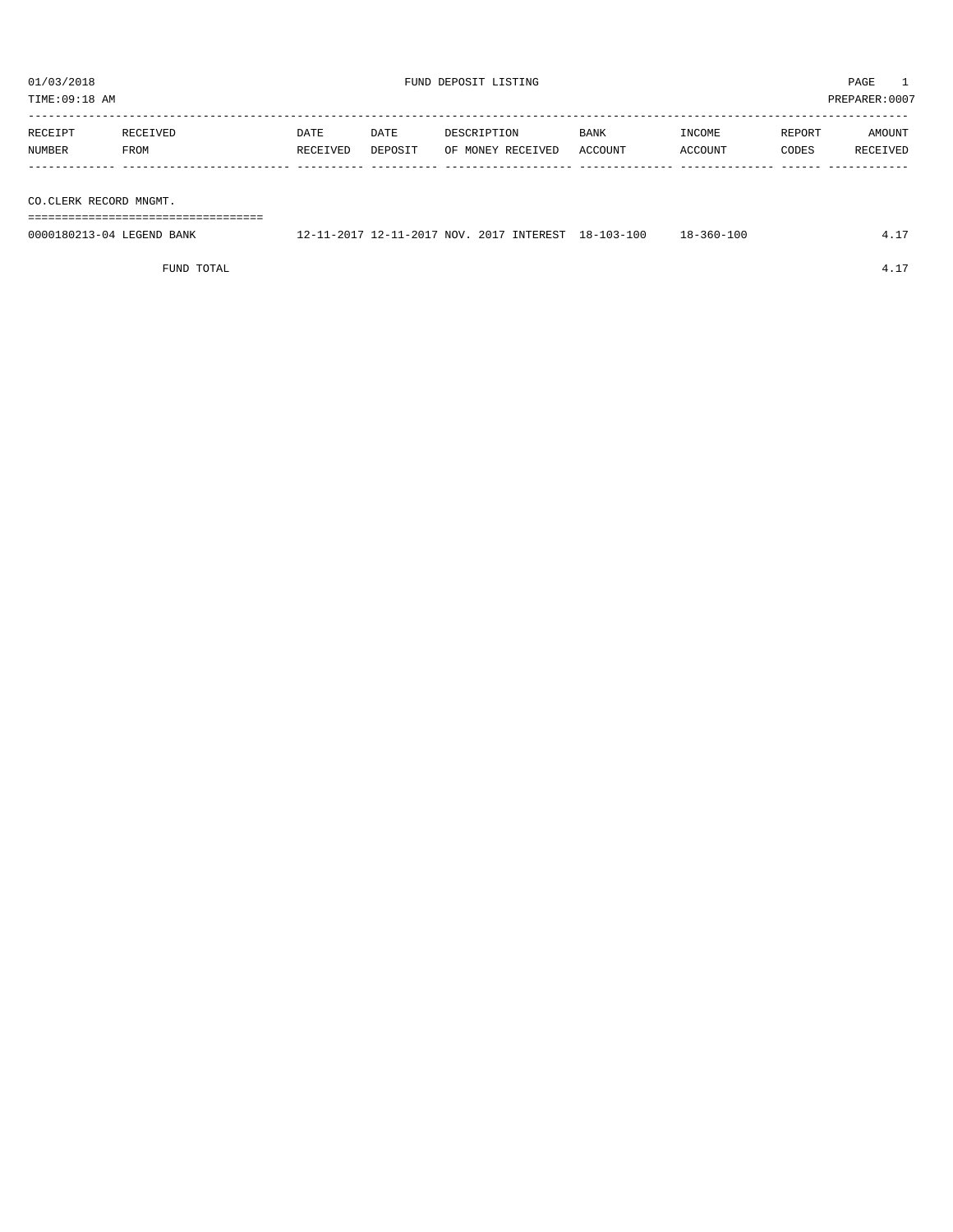| TIME:09:18 AM     |                         |                  |                 |                                  |                        |                   |                 | PREPARER:0007      |  |
|-------------------|-------------------------|------------------|-----------------|----------------------------------|------------------------|-------------------|-----------------|--------------------|--|
| RECEIPT<br>NUMBER | RECEIVED<br>FROM        | DATE<br>RECEIVED | DATE<br>DEPOSIT | DESCRIPTION<br>OF MONEY RECEIVED | <b>BANK</b><br>ACCOUNT | INCOME<br>ACCOUNT | REPORT<br>CODES | AMOUNT<br>RECEIVED |  |
|                   |                         |                  |                 |                                  |                        |                   |                 |                    |  |
|                   | DIST.CLK.RECORDS MNGMT. |                  |                 |                                  |                        |                   |                 |                    |  |
|                   |                         |                  |                 |                                  |                        |                   |                 |                    |  |

| 0000180213-05 LEGEND BANK    | 12-11-2017 12-11-2017 NOV. 2017 INTEREST 19-103-100 | 19-360-100                           | 0.83   |
|------------------------------|-----------------------------------------------------|--------------------------------------|--------|
| 0000180234-13 DISTRICT CLERK | 12-18-2017 12-18-2017 NOV. 1-30, 2017               | $19 - 103 - 100$<br>$19 - 370 - 136$ | 258.39 |

FUND TOTAL 259.22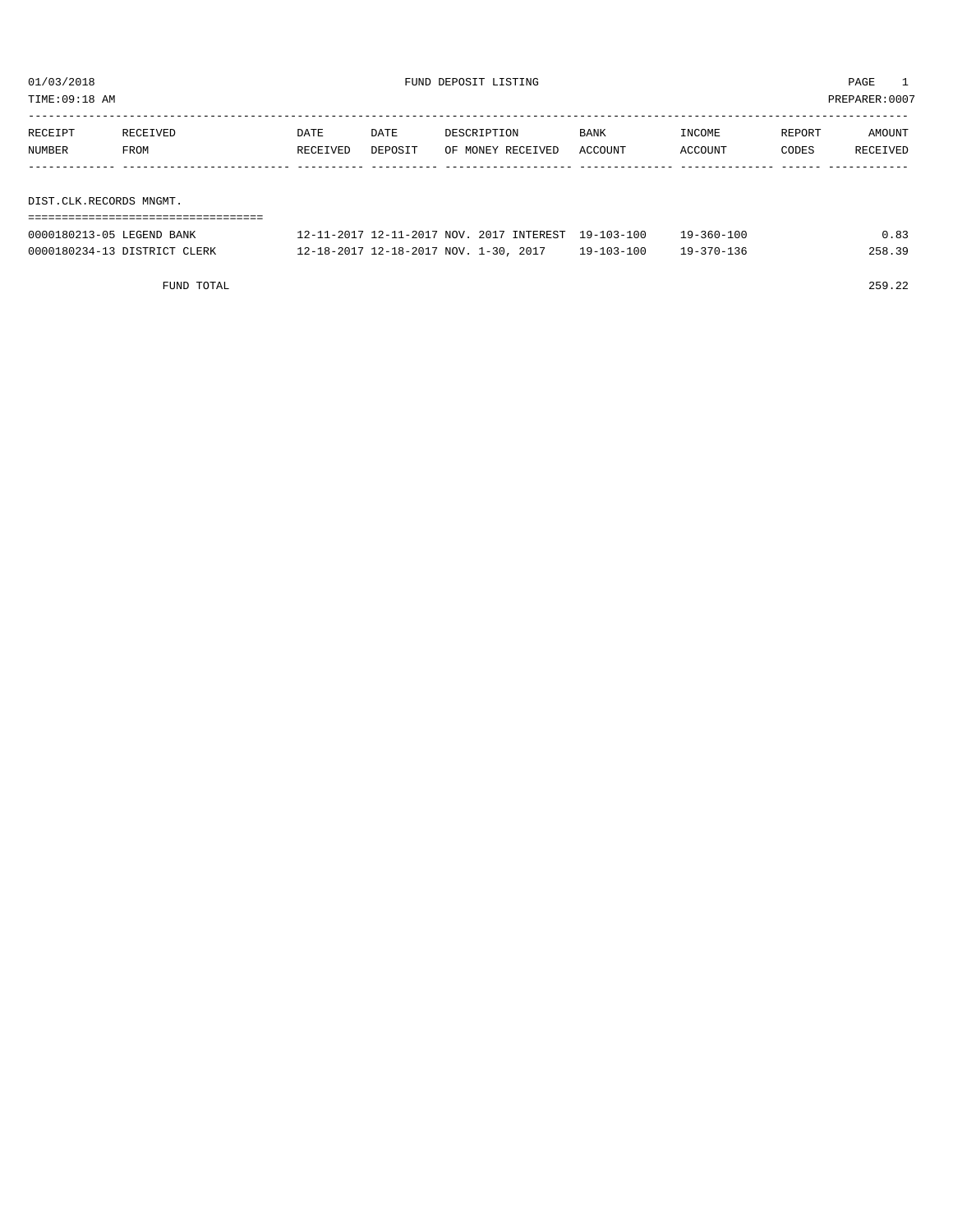| TIME:09:18 AM              |          |          |                           |                          |         |              |        | PREPARER:0007 |
|----------------------------|----------|----------|---------------------------|--------------------------|---------|--------------|--------|---------------|
| RECEIPT                    | RECEIVED | DATE     | DATE                      | DESCRIPTION              | BANK    | INCOME       | REPORT | AMOUNT        |
| NUMBER                     | FROM     | RECEIVED | DEPOSIT                   | OF MONEY RECEIVED        | ACCOUNT | ACCOUNT      | CODES  | RECEIVED      |
|                            |          |          |                           |                          |         |              |        |               |
| COUNTY OFFICES REC.MNGMT.  |          |          |                           |                          |         |              |        |               |
|                            |          |          |                           |                          |         |              |        |               |
| COOLIDOSIS OF IRCENTE BANK |          |          | 12 11 2017 12 11 2017 NOV | 2017 TNTEDECT 20 102 100 |         | 20, 250, 100 |        | 2.77          |

| 0000180213-06 LEGEND BANK    | 12-11-2017 12-11-2017 NOV. 2017 INTEREST 20-103-100 |                  | $20 - 360 - 100$ | דד כ   |
|------------------------------|-----------------------------------------------------|------------------|------------------|--------|
| 0000180234-14 DISTRICT CLERK | 12-18-2017 12-18-2017 NOV. 1-30, 2017               | $20 - 103 - 100$ | $20 - 370 - 135$ | 513.49 |

FUND TOTAL 617.26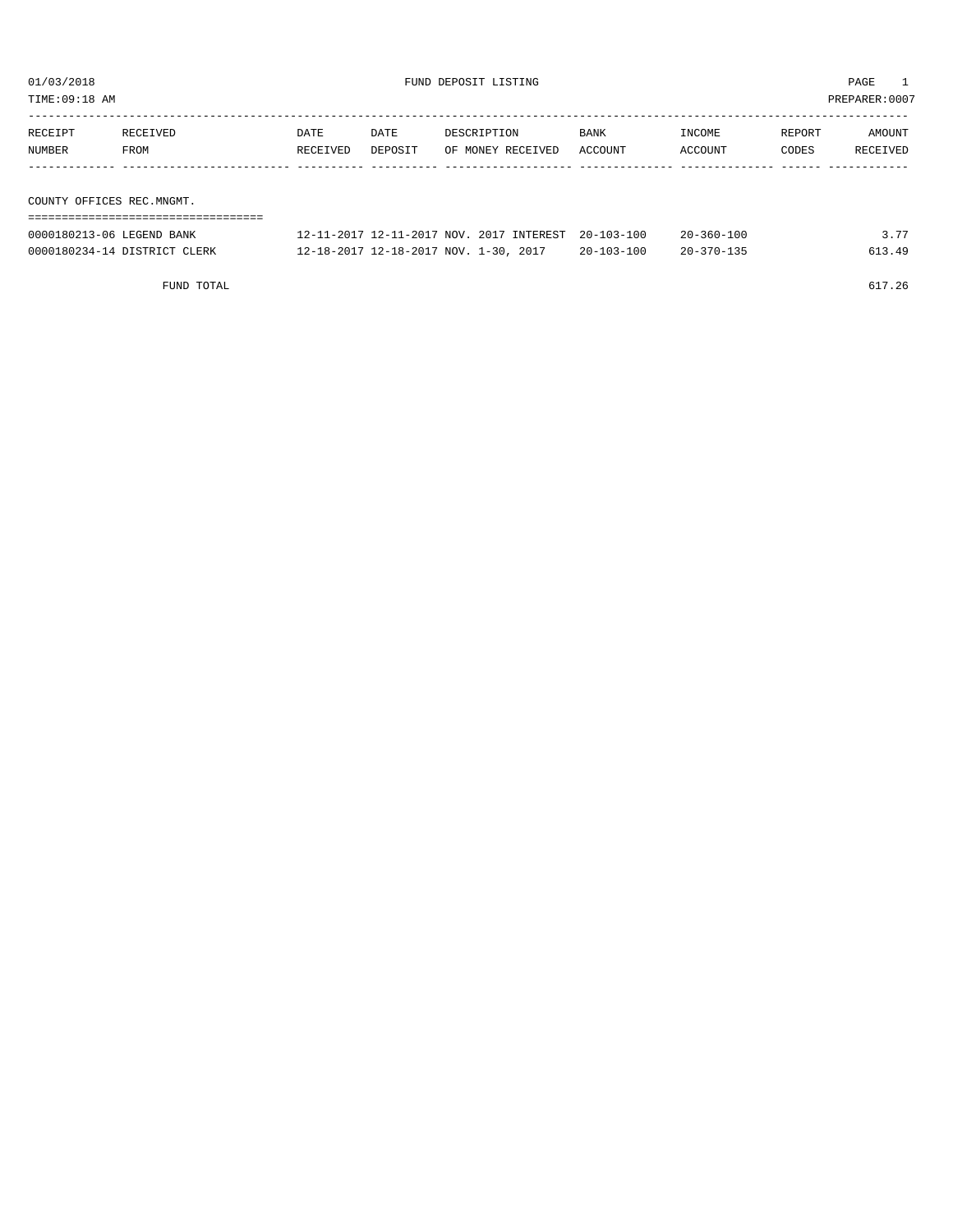01/03/2018 FUND DEPOSIT LISTING PAGE 1

| RECEIPT | <b>RECEIVED</b> | DATE     | DATE    | DESCRIPTION       | <b>BANK</b> | INCOME  | REPORT | AMOUNT          |
|---------|-----------------|----------|---------|-------------------|-------------|---------|--------|-----------------|
| NUMBER  | FROM            | RECEIVED | DEPOSIT | OF MONEY RECEIVED | ACCOUNT     | ACCOUNT | CODES  | <b>RECEIVED</b> |
|         |                 |          |         |                   |             |         |        |                 |

FANNIN CO. R & B #1 FUND

| ===================================== |                                                      |                  |                  |            |
|---------------------------------------|------------------------------------------------------|------------------|------------------|------------|
| 0000180172-02 TEXPOOL                 | 12-01-2017 12-01-2017 NOV. 2017 INTEREST             | 21-103-175       | $21 - 360 - 100$ | 15.14      |
| 0000180173-15 JP PCT. # 1             | 12-04-2017 12-04-2017 OCT. 2017                      | $21 - 103 - 100$ | $21 - 350 - 455$ | 471.39     |
| 0000180174-14 JP PCT. # 1             | 12-04-2017 12-04-2017 SEPT. 2017                     | $21 - 103 - 100$ | $21 - 350 - 455$ | 446.00     |
| 0000180188-11 JP PCT. # 2             | 12-05-2017 12-05-2017 SEPT. 2017                     | $21 - 103 - 100$ | $21 - 350 - 456$ | 91.63      |
| 0000180189-09 JP PCT. # 2             | 12-05-2017 12-05-2017 OCT. 2017                      | $21 - 103 - 100$ | $21 - 350 - 456$ | 26.45      |
| 0000180192-02 TAX A/C                 | 12-06-2017 12-06-2017 WEEK OF 11/24/17               | $21 - 103 - 100$ | $21 - 321 - 300$ | 4.08       |
| 0000180193-02 TAX A/C                 | 12-06-2017 12-06-2017 WEEK OF 12/1/17                | $21 - 103 - 100$ | $21 - 321 - 300$ | 1,626.32   |
| 0000180194-02 TAX A/C                 | 12-06-2017 12-06-2017 WEEK OF 11/3/17                | $21 - 103 - 100$ | $21 - 321 - 300$ | 2.04       |
| 0000180200-03 APPRAISAL DISTRICT      | 12-07-2017 12-07-2017 TAXES                          | $21 - 103 - 100$ | $21 - 310 - 110$ | 4,172.49   |
| 0000180200-09 APPRAISAL DISTRICT      | 12-07-2017 12-07-2017 TAXES                          | $21 - 103 - 100$ | $21 - 310 - 120$ | 85.27      |
| 0000180202-02 COMPTROLLER             | 12-08-2017 12-08-2017 OCT. 2017 LOCAL SAL 21-103-100 |                  | $21 - 318 - 160$ | 3,526.27   |
| 0000180213-07 LEGEND BANK             | 12-11-2017 12-11-2017 NOV. 2017 INTEREST             | $21 - 103 - 100$ | $21 - 360 - 100$ | 9.91       |
| 0000180222-02 TAX A/C                 | 12-13-2017 12-13-2017 WEEK OF 12/08/17               | $21 - 103 - 100$ | $21 - 321 - 300$ | 1,255.41   |
| 0000180223-02 TAX A/C                 | 12-13-2017 12-13-2017 WEEK OF 12/08/17               | $21 - 103 - 100$ | $21 - 321 - 300$ | 2.04       |
| 0000180224-13 JP PCT. # 3             | 12-13-2017 12-13-2017 SEPT. 2017                     | $21 - 103 - 100$ | $21 - 350 - 457$ | 243.34     |
| 0000180225-13 JP PCT. # 3             | 12-13-2017 12-13-2017 OCT. 2017                      | $21 - 103 - 100$ | $21 - 350 - 457$ | 136.91     |
| 0000180226-13 JP PCT. # 3             | 12-13-2017 12-13-2017 NOV. 2017                      | $21 - 103 - 100$ | $21 - 350 - 457$ | 299.29     |
| 0000180228-09 JP PCT. # 2             | 12-14-2017 12-14-2017 NOV. 2017                      | $21 - 103 - 100$ | $21 - 350 - 456$ | 509.32     |
| 0000180232-04 APPRAISAL DISTRICT      | 12-15-2017 12-15-2017 TAXES                          | $21 - 103 - 100$ | $21 - 310 - 110$ | 16,541.22  |
| 0000180232-10 APPRAISAL DISTRICT      | 12-15-2017 12-15-2017 TAXES                          | $21 - 103 - 100$ | $21 - 310 - 120$ | 180.20     |
| 0000180234-17 DISTRICT CLERK          | 12-18-2017 12-18-2017 NOV. 1-30, 2017                | $21 - 103 - 100$ | $21 - 350 - 450$ | 279.54     |
| 0000180244-01 DANNY BUSH              | 12-20-2017 12-20-2017 CULVERT                        | $21 - 103 - 100$ | $21 - 370 - 145$ | 301.20     |
| 0000180245-02 TAX A/C                 | 12-20-2017 12-20-2017 WEEK OF 12/15/17               | $21 - 103 - 100$ | $21 - 321 - 300$ | 4.08       |
| 0000180247-02 TAX A/C                 | 12-20-2017 12-20-2017 WEEK OF 12/15/17               | $21 - 103 - 100$ | $21 - 321 - 300$ | 1,120.90   |
| 0000180252-04 APPRAISAL DISTRICT      | 12-21-2017 12-21-2017 TAXES                          | $21 - 103 - 100$ | $21 - 310 - 110$ | 77,014.49  |
| 0000180252-10 APPRAISAL DISTRICT      | 12-21-2017 12-21-2017 TAXES                          | $21 - 103 - 100$ | $21 - 310 - 120$ | 94.39      |
| 0000180260-03 APPRAISAL DISTRICT      | 12-29-2017 12-29-2017 TAXES                          | $21 - 103 - 100$ | $21 - 310 - 110$ | 23, 244.02 |

FUND TOTAL 131,703.34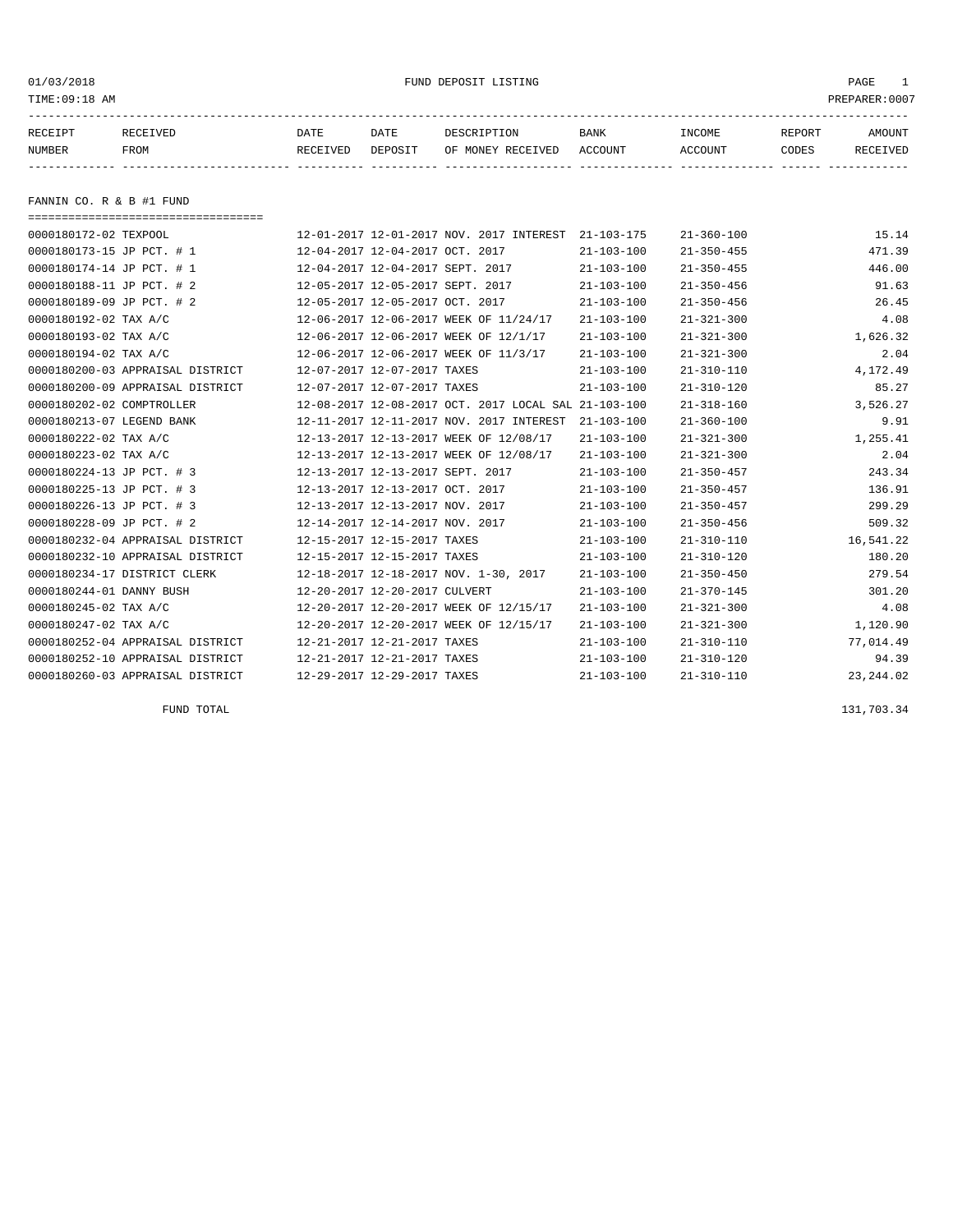01/03/2018 FUND DEPOSIT LISTING PAGE 1

| RECEIPT | <b>RECEIVED</b> | DATE     | DATE    | DESCRIPTION          | <b>BANK</b>    | INCOME  | <b>REPORT</b> | AMOUNT          |
|---------|-----------------|----------|---------|----------------------|----------------|---------|---------------|-----------------|
| NUMBER  | FROM            | RECEIVED | DEPOSIT | RECEIVED<br>OF MONEY | <b>ACCOUNT</b> | ACCOUNT | CODES         | <b>RECEIVED</b> |
|         |                 |          |         |                      |                |         |               |                 |

FANNIN CO. R & B #2 FUND

| ===================================== |                                                      |                  |                  |           |
|---------------------------------------|------------------------------------------------------|------------------|------------------|-----------|
| 0000180172-03 TEXPOOL                 | 12-01-2017 12-01-2017 NOV. 2017 INTEREST 22-103-175  |                  | $22 - 360 - 100$ | 329.06    |
| 0000180173-16 JP PCT. # 1             | 12-04-2017 12-04-2017 OCT. 2017                      | $22 - 103 - 100$ | $22 - 350 - 455$ | 549.11    |
| 0000180174-15 JP PCT. # 1             | 12-04-2017 12-04-2017 SEPT. 2017                     | $22 - 103 - 100$ | $22 - 350 - 455$ | 519.53    |
| 0000180188-12 JP PCT. # 2             | 12-05-2017 12-05-2017 SEPT. 2017                     | $22 - 103 - 100$ | $22 - 350 - 456$ | 106.74    |
| 0000180189-10 JP PCT. # 2             | 12-05-2017 12-05-2017 OCT. 2017                      | $22 - 103 - 100$ | $22 - 350 - 456$ | 30.81     |
| 0000180192-03 TAX A/C                 | 12-06-2017 12-06-2017 WEEK OF 11/24/17               | $22 - 103 - 100$ | $22 - 321 - 300$ | 4.75      |
| 0000180193-03 TAX A/C                 | 12-06-2017 12-06-2017 WEEK OF 12/1/17                | $22 - 103 - 100$ | $22 - 321 - 300$ | 1,894.45  |
| 0000180194-03 TAX A/C                 | 12-06-2017 12-06-2017 WEEK OF 11/3/17                | $22 - 103 - 100$ | $22 - 321 - 300$ | 2.37      |
| 0000180200-04 APPRAISAL DISTRICT      | 12-07-2017 12-07-2017 TAXES                          | $22 - 103 - 100$ | $22 - 310 - 110$ | 4,860.39  |
| 0000180200-10 APPRAISAL DISTRICT      | 12-07-2017 12-07-2017 TAXES                          | $22 - 103 - 100$ | $22 - 310 - 120$ | 99.33     |
| 0000180202-03 COMPTROLLER             | 12-08-2017 12-08-2017 OCT. 2017 LOCAL SAL 22-103-100 |                  | $22 - 318 - 160$ | 4,107.63  |
| 0000180208-01 RICHARD BENAVIDES       | 12-08-2017 12-08-2017 CULVERT                        | $22 - 103 - 100$ | $22 - 370 - 145$ | 301.00    |
| 0000180209-01 ROBERTO FUENTAS         | 12-08-2017 12-08-2017 CULVERT                        | $22 - 103 - 100$ | $22 - 370 - 145$ | 202.00    |
| 0000180213-08 LEGEND BANK             | 12-11-2017 12-11-2017 NOV. 2017 INTEREST             | $22 - 103 - 100$ | $22 - 360 - 100$ | 17.96     |
| 0000180222-03 TAX A/C                 | 12-13-2017 12-13-2017 WEEK OF 12/08/17               | $22 - 103 - 100$ | $22 - 321 - 300$ | 1,462.38  |
| 0000180223-03 TAX A/C                 | 12-13-2017 12-13-2017 WEEK OF 12/08/17               | $22 - 103 - 100$ | $22 - 321 - 300$ | 2.37      |
| 0000180224-14 JP PCT. # 3             | 12-13-2017 12-13-2017 SEPT. 2017                     | $22 - 103 - 100$ | $22 - 350 - 457$ | 283.46    |
| 0000180225-14 JP PCT. # 3             | 12-13-2017 12-13-2017 OCT. 2017                      | $22 - 103 - 100$ | $22 - 350 - 457$ | 159.48    |
| 0000180226-14 JP PCT. # 3             | 12-13-2017 12-13-2017 NOV. 2017                      | $22 - 103 - 100$ | $22 - 350 - 457$ | 348.63    |
| 0000180228-10 JP PCT. # 2             | 12-14-2017 12-14-2017 NOV. 2017                      | $22 - 103 - 100$ | $22 - 350 - 456$ | 593.29    |
| 0000180230-01 HARRIS MATHIEU JR.      | 12-14-2017 12-14-2017 CULVERT                        | $22 - 103 - 100$ | $22 - 370 - 145$ | 302.00    |
| 0000180232-05 APPRAISAL DISTRICT      | 12-15-2017 12-15-2017 TAXES                          | $22 - 103 - 100$ | $22 - 310 - 110$ | 19,268.33 |
| 0000180232-11 APPRAISAL DISTRICT      | 12-15-2017 12-15-2017 TAXES                          | $22 - 103 - 100$ | $22 - 310 - 120$ | 209.91    |
| 0000180234-18 DISTRICT CLERK          | 12-18-2017 12-18-2017 NOV. 1-30, 2017                | $22 - 103 - 100$ | $22 - 350 - 450$ | 325.63    |
| 0000180245-03 TAX A/C                 | 12-20-2017 12-20-2017 WEEK OF 12/15/17               | $22 - 103 - 100$ | $22 - 321 - 300$ | 4.75      |
| 0000180247-03 TAX A/C                 | 12-20-2017 12-20-2017 WEEK OF 12/15/17               | $22 - 103 - 100$ | $22 - 321 - 300$ | 1,305.70  |
| 0000180252-05 APPRAISAL DISTRICT      | 12-21-2017 12-21-2017 TAXES                          | $22 - 103 - 100$ | $22 - 310 - 110$ | 89,711.67 |
| 0000180252-11 APPRAISAL DISTRICT      | 12-21-2017 12-21-2017 TAXES                          | $22 - 103 - 100$ | $22 - 310 - 120$ | 109.96    |
| 0000180260-04 APPRAISAL DISTRICT      | 12-29-2017 12-29-2017 TAXES                          | $22 - 103 - 100$ | $22 - 310 - 110$ | 27,076.21 |

FUND TOTAL 154,188.90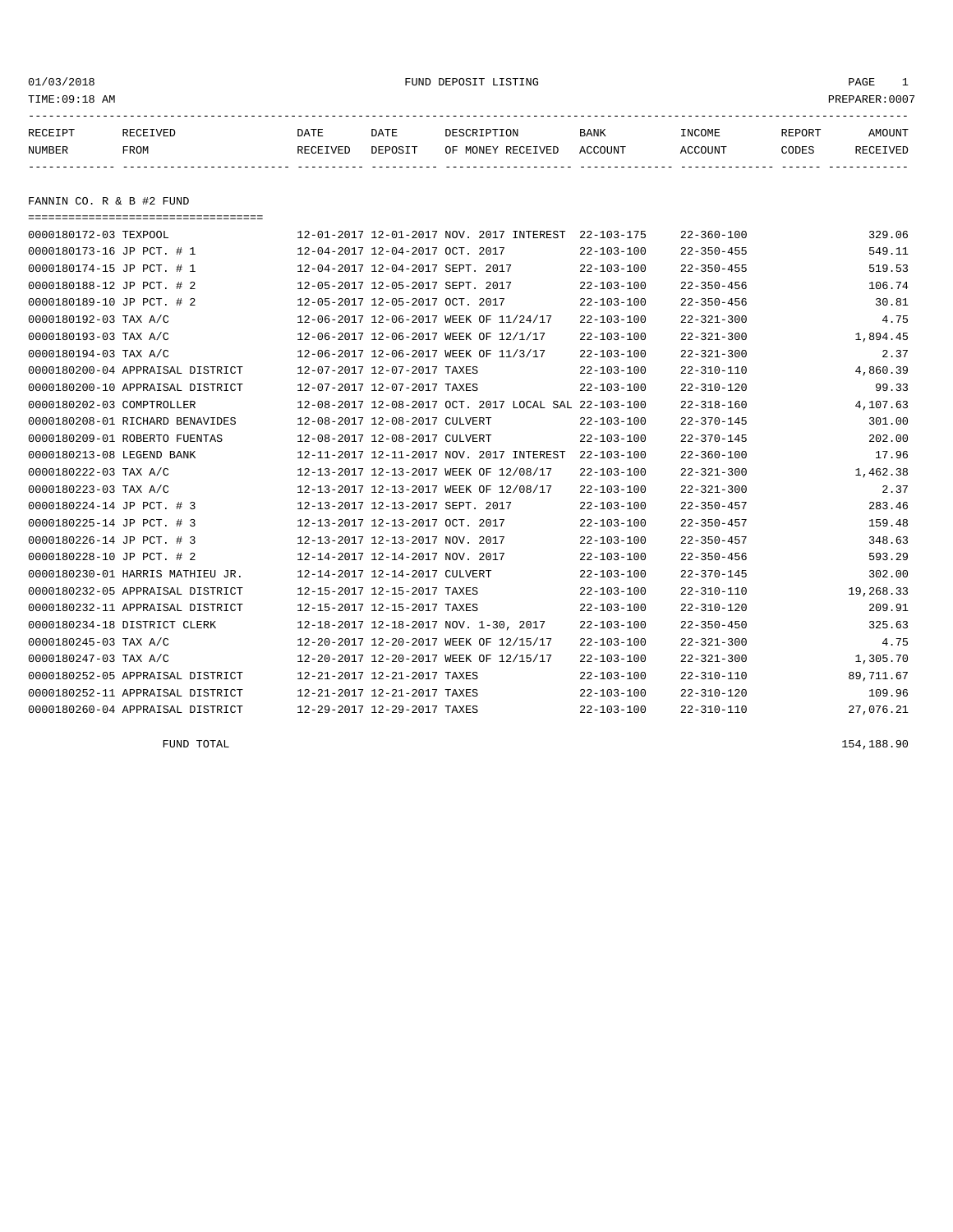01/03/2018 FUND DEPOSIT LISTING PAGE 1

| RECEIPT | <b>RECEIVED</b> | DATE     | DATE    | DESCRIPTION       | <b>BANK</b> | <b>INCOME</b> | REPORT | AMOUNT          |
|---------|-----------------|----------|---------|-------------------|-------------|---------------|--------|-----------------|
| NUMBER  | FROM            | RECEIVED | DEPOSIT | OF MONEY RECEIVED | ACCOUNT     | ACCOUNT       | CODES  | <b>RECEIVED</b> |
|         |                 |          |         |                   |             |               |        |                 |

FANNIN CO. R & B #3 FUND

| ====================================== |                                                      |                  |                  |            |
|----------------------------------------|------------------------------------------------------|------------------|------------------|------------|
| 0000180172-04 TEXPOOL                  | 12-01-2017 12-01-2017 NOV. 2017 INTEREST 23-103-175  |                  | $23 - 360 - 100$ | 198.06     |
| 0000180173-17 JP PCT. # 1              | 12-04-2017 12-04-2017 OCT. 2017                      | $23 - 103 - 100$ | $23 - 350 - 455$ | 823.65     |
| 0000180174-16 JP PCT. # 1              | 12-04-2017 12-04-2017 SEPT. 2017                     | $23 - 103 - 100$ | $23 - 350 - 455$ | 779.28     |
| 0000180188-13 JP PCT. # 2              | 12-05-2017 12-05-2017 SEPT. 2017                     | $23 - 103 - 100$ | $23 - 350 - 456$ | 160.10     |
| 0000180189-11 JP PCT. # 2              | 12-05-2017 12-05-2017 OCT. 2017                      | $23 - 103 - 100$ | $23 - 350 - 456$ | 46.22      |
| 0000180192-04 TAX A/C                  | 12-06-2017 12-06-2017 WEEK OF 11/24/17               | $23 - 103 - 100$ | $23 - 321 - 300$ | 7.12       |
| 0000180193-04 TAX A/C                  | 12-06-2017 12-06-2017 WEEK OF 12/1/17                | $23 - 103 - 100$ | $23 - 321 - 300$ | 2,841.68   |
| 0000180194-04 TAX A/C                  | 12-06-2017 12-06-2017 WEEK OF 11/3/17                | $23 - 103 - 100$ | $23 - 321 - 300$ | 3.56       |
| 0000180200-05 APPRAISAL DISTRICT       | 12-07-2017 12-07-2017 TAXES                          | $23 - 103 - 100$ | $23 - 310 - 110$ | 7,290.59   |
| 0000180200-11 APPRAISAL DISTRICT       | 12-07-2017 12-07-2017 TAXES                          | $23 - 103 - 100$ | $23 - 310 - 120$ | 149.00     |
| 0000180202-04 COMPTROLLER              | 12-08-2017 12-08-2017 OCT. 2017 LOCAL SAL 23-103-100 |                  | $23 - 318 - 160$ | 6,161.46   |
| 0000180213-09 LEGEND BANK              | 12-11-2017 12-11-2017 NOV. 2017 INTEREST             | $23 - 103 - 100$ | $23 - 360 - 100$ | 46.36      |
| 0000180222-04 TAX A/C                  | 12-13-2017 12-13-2017 WEEK OF 12/08/17               | $23 - 103 - 100$ | $23 - 321 - 300$ | 2,193.58   |
| 0000180223-04 TAX A/C                  | 12-13-2017 12-13-2017 WEEK OF 12/08/17               | $23 - 103 - 100$ | $23 - 321 - 300$ | 3.56       |
| 0000180224-15 JP PCT. # 3              | 12-13-2017 12-13-2017 SEPT. 2017                     | $23 - 103 - 100$ | $23 - 350 - 457$ | 425.18     |
| 0000180225-15 JP PCT. # 3              | 12-13-2017 12-13-2017 OCT. 2017                      | $23 - 103 - 100$ | $23 - 350 - 457$ | 239.22     |
| 0000180226-15 JP PCT. # 3              | 12-13-2017 12-13-2017 NOV. 2017                      | $23 - 103 - 100$ | $23 - 350 - 457$ | 522.95     |
| 0000180228-11 JP PCT. # 2              | 12-14-2017 12-14-2017 NOV. 2017                      | $23 - 103 - 100$ | $23 - 350 - 456$ | 889.92     |
| 0000180231-01 CITY OF HONEY GROVE      | 12-14-2017 12-14-2017 FUEL                           | $23 - 103 - 100$ | $23 - 370 - 145$ | 56.68      |
| 0000180232-06 APPRAISAL DISTRICT       | 12-15-2017 12-15-2017 TAXES                          | $23 - 103 - 100$ | $23 - 310 - 110$ | 28,902.49  |
| 0000180232-12 APPRAISAL DISTRICT       | 12-15-2017 12-15-2017 TAXES                          | $23 - 103 - 100$ | $23 - 310 - 120$ | 314.87     |
| 0000180234-19 DISTRICT CLERK           | 12-18-2017 12-18-2017 NOV. 1-30, 2017                | $23 - 103 - 100$ | $23 - 350 - 450$ | 488.44     |
| 0000180245-04 TAX A/C                  | 12-20-2017 12-20-2017 WEEK OF 12/15/17               | $23 - 103 - 100$ | $23 - 321 - 300$ | 7.12       |
| 0000180247-04 TAX A/C                  | 12-20-2017 12-20-2017 WEEK OF 12/15/17               | $23 - 103 - 100$ | $23 - 321 - 300$ | 1,958.55   |
| 0000180252-06 APPRAISAL DISTRICT       | 12-21-2017 12-21-2017 TAXES                          | $23 - 103 - 100$ | $23 - 310 - 110$ | 134,567.51 |
| 0000180252-12 APPRAISAL DISTRICT       | 12-21-2017 12-21-2017 TAXES                          | $23 - 103 - 100$ | $23 - 310 - 120$ | 164.93     |
| 0000180256-01 JOHN WOODLEE             | 12-27-2017 12-27-2017 CULVERT                        | $23 - 103 - 100$ | $23 - 370 - 145$ | 402.00     |
| 0000180260-05 APPRAISAL DISTRICT       | 12-29-2017 12-29-2017 TAXES                          | $23 - 103 - 100$ | $23 - 310 - 110$ | 40,614.31  |

FUND TOTAL 230,258.39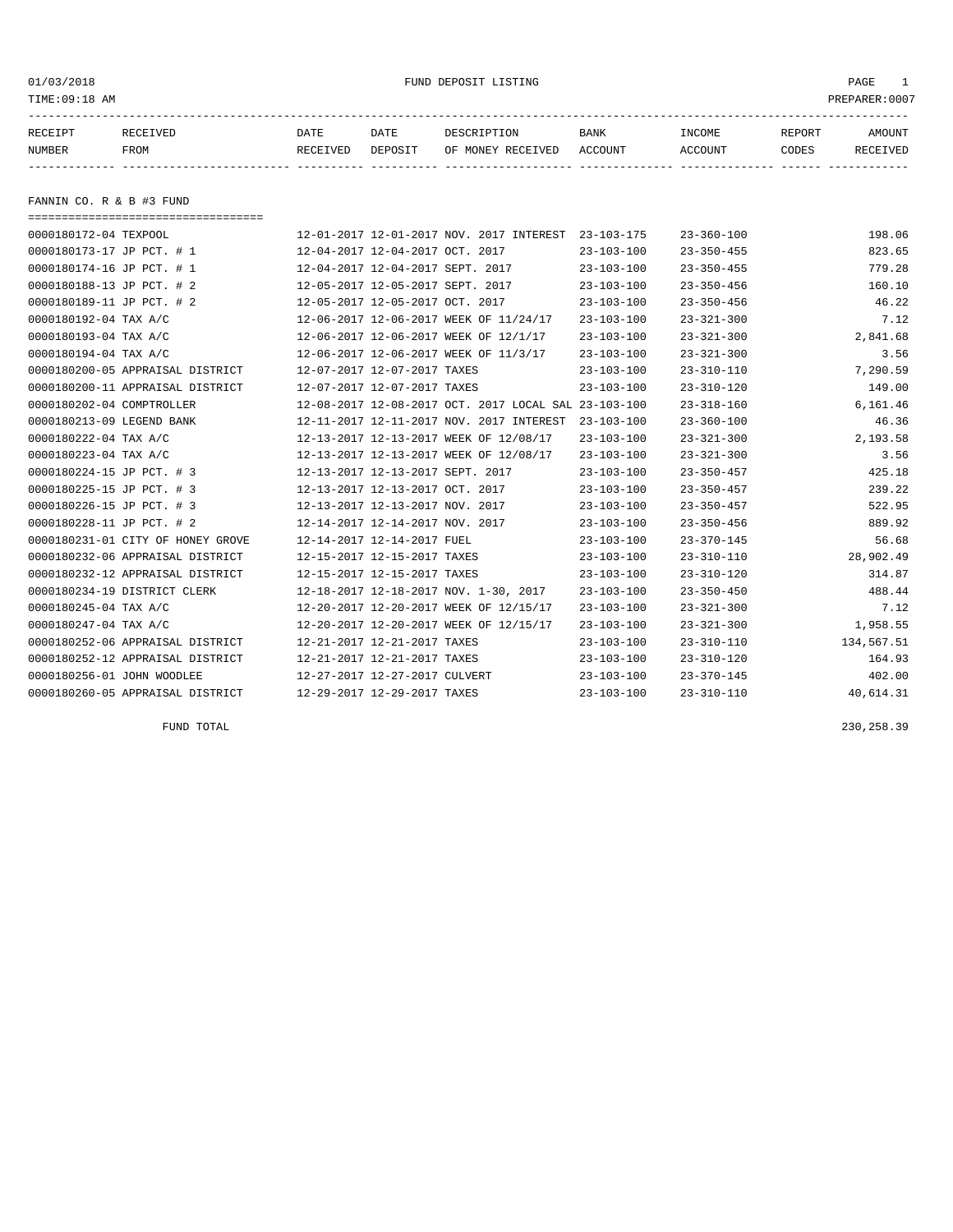01/03/2018 FUND DEPOSIT LISTING PAGE 1

| RECEIPT | <b>RECEIVED</b> | DATE     | DATE    | DESCRIPTION       | <b>BANK</b> | <b>INCOME</b> | REPORT | AMOUNT          |
|---------|-----------------|----------|---------|-------------------|-------------|---------------|--------|-----------------|
| NUMBER  | FROM            | RECEIVED | DEPOSIT | OF MONEY RECEIVED | ACCOUNT     | ACCOUNT       | CODES  | <b>RECEIVED</b> |
|         |                 |          |         |                   |             |               |        |                 |

FANNIN CO. R & B #4 FUND

| ===================================== |                                                      |                  |                  |            |
|---------------------------------------|------------------------------------------------------|------------------|------------------|------------|
| 0000180172-05 TEXPOOL                 | 12-01-2017 12-01-2017 NOV. 2017 INTEREST 24-103-175  |                  | $24 - 360 - 100$ | 124.81     |
| 0000180173-18 JP PCT. # 1             | 12-04-2017 12-04-2017 OCT. 2017                      | $24 - 103 - 100$ | $24 - 350 - 455$ | 468.85     |
| 0000180174-17 JP PCT. # 1             | 12-04-2017 12-04-2017 SEPT. 2017                     | $24 - 103 - 100$ | $24 - 350 - 455$ | 443.59     |
| 0000180188-14 JP PCT. # 2             | 12-05-2017 12-05-2017 SEPT. 2017                     | $24 - 103 - 100$ | $24 - 350 - 456$ | 91.13      |
| 0000180189-12 JP PCT. # 2             | 12-05-2017 12-05-2017 OCT. 2017                      | $24 - 103 - 100$ | $24 - 350 - 456$ | 26.32      |
| 0000180190-01 DODD CITY VFD           | 12-05-2017 12-05-2017 FUEL                           | $24 - 103 - 100$ | $24 - 370 - 145$ | 215.76     |
| 0000180192-05 TAX A/C                 | 12-06-2017 12-06-2017 WEEK OF 11/24/17               | $24 - 103 - 100$ | $24 - 321 - 300$ | 4.05       |
| 0000180193-05 TAX A/C                 | 12-06-2017 12-06-2017 WEEK OF 12/1/17                | $24 - 103 - 100$ | $24 - 321 - 300$ | 1,617.55   |
| 0000180194-05 TAX A/C                 | 12-06-2017 12-06-2017 WEEK OF 11/3/17                | $24 - 103 - 100$ | $24 - 321 - 300$ | 2.03       |
| 0000180200-06 APPRAISAL DISTRICT      | 12-07-2017 12-07-2017 TAXES                          | $24 - 103 - 100$ | $24 - 310 - 110$ | 4,149.96   |
| 0000180200-12 APPRAISAL DISTRICT      | 12-07-2017 12-07-2017 TAXES                          | $24 - 103 - 100$ | $24 - 310 - 120$ | 84.81      |
| 0000180202-05 COMPTROLLER             | 12-08-2017 12-08-2017 OCT. 2017 LOCAL SAL 24-103-100 |                  | $24 - 318 - 160$ | 3,507.24   |
| 0000180210-01 DAVID WILLIAMS          | 12-11-2017 12-11-2017 CULVERT & ROCK                 | $24 - 103 - 100$ | $24 - 370 - 145$ | 322.60     |
| 0000180213-10 LEGEND BANK             | 12-11-2017 12-11-2017 NOV. 2017 INTEREST             | $24 - 103 - 100$ | $24 - 360 - 100$ | 5.65       |
| 0000180222-05 TAX A/C                 | 12-13-2017 12-13-2017 WEEK OF 12/08/17               | $24 - 103 - 100$ | $24 - 321 - 300$ | 1,248.63   |
| 0000180223-05 TAX A/C                 | 12-13-2017 12-13-2017 WEEK OF 12/08/17               | $24 - 103 - 100$ | $24 - 321 - 300$ | 2.03       |
| 0000180224-16 JP PCT. # 3             | 12-13-2017 12-13-2017 SEPT. 2017                     | $24 - 103 - 100$ | $24 - 350 - 457$ | 242.02     |
| 0000180225-16 JP PCT. # 3             | 12-13-2017 12-13-2017 OCT. 2017                      | $24 - 103 - 100$ | $24 - 350 - 457$ | 136.18     |
| 0000180226-16 JP PCT. # 3             | 12-13-2017 12-13-2017 NOV. 2017                      | $24 - 103 - 100$ | $24 - 350 - 457$ | 297.68     |
| 0000180228-12 JP PCT. # 2             | 12-14-2017 12-14-2017 NOV. 2017                      | $24 - 103 - 100$ | $24 - 350 - 456$ | 506.57     |
| 0000180232-07 APPRAISAL DISTRICT      | 12-15-2017 12-15-2017 TAXES                          | $24 - 103 - 100$ | $24 - 310 - 110$ | 16,451.93  |
| 0000180232-13 APPRAISAL DISTRICT      | 12-15-2017 12-15-2017 TAXES                          | $24 - 103 - 100$ | $24 - 310 - 120$ | 179.23     |
| 0000180234-20 DISTRICT CLERK          | 12-18-2017 12-18-2017 NOV. 1-30, 2017                | $24 - 103 - 100$ | $24 - 350 - 450$ | 278.03     |
| 0000180245-05 TAX A/C                 | 12-20-2017 12-20-2017 WEEK OF 12/15/17               | $24 - 103 - 100$ | $24 - 321 - 300$ | 4.05       |
| 0000180247-05 TAX A/C                 | 12-20-2017 12-20-2017 WEEK OF 12/15/17               | $24 - 103 - 100$ | $24 - 321 - 300$ | 1,114.85   |
| 0000180252-07 APPRAISAL DISTRICT      | 12-21-2017 12-21-2017 TAXES                          | $24 - 103 - 100$ | $24 - 310 - 110$ | 76,598.80  |
| 0000180252-13 APPRAISAL DISTRICT      | 12-21-2017 12-21-2017 TAXES                          | $24 - 103 - 100$ | $24 - 310 - 120$ | 93.88      |
| 0000180260-06 APPRAISAL DISTRICT      | 12-29-2017 12-29-2017 TAXES                          | $24 - 103 - 100$ | $24 - 310 - 110$ | 23, 118.57 |
|                                       |                                                      |                  |                  |            |

FUND TOTAL 131,336.80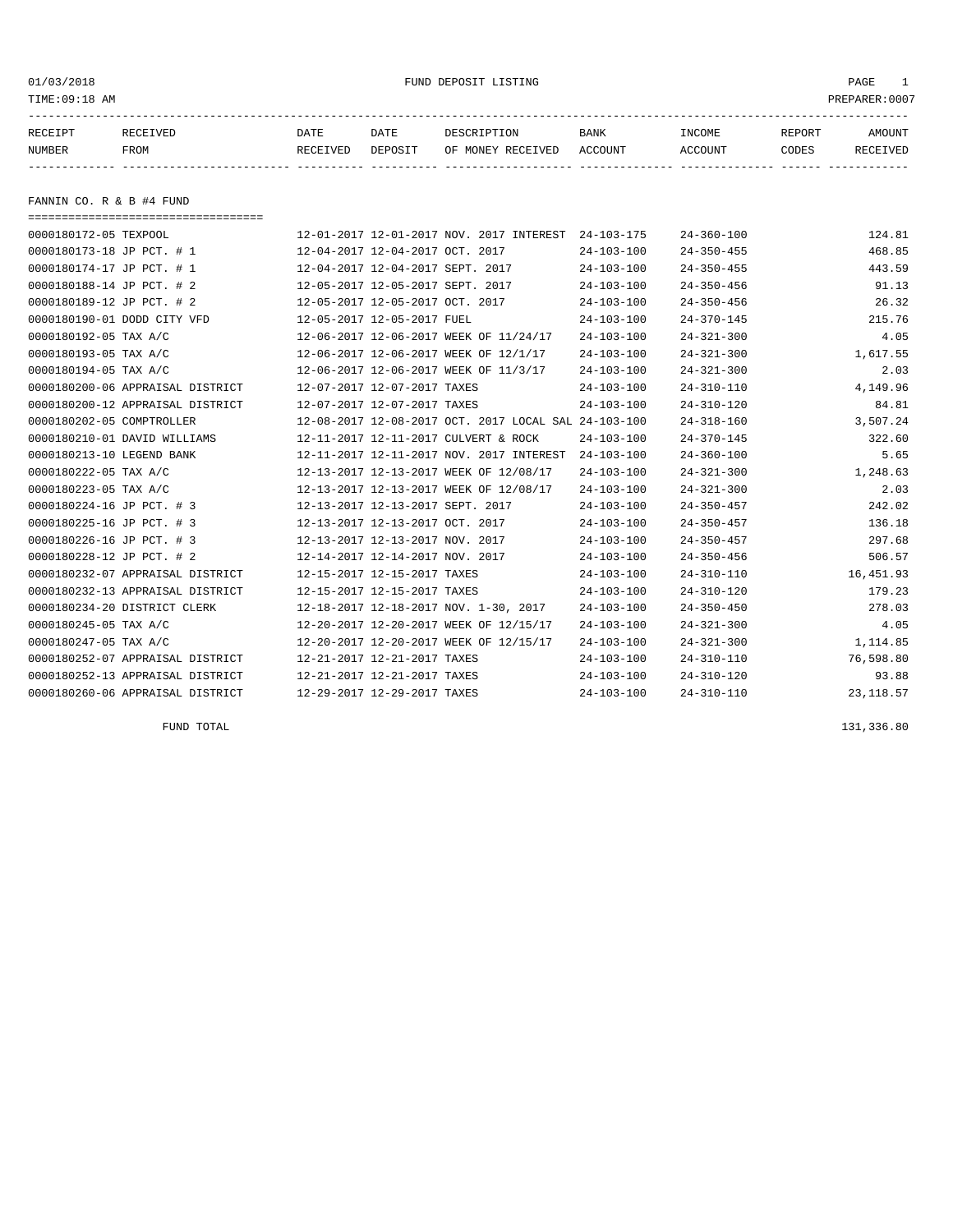TIME:09:18 AM PREPARER:0007

| RECEIPT | RECEIVED | DATE     | DATE    | DESCRIPTION       | <b>BANK</b> | INCOME  | REPORT | AMOUNT          |
|---------|----------|----------|---------|-------------------|-------------|---------|--------|-----------------|
| NUMBER  | FROM     | RECEIVED | DEPOSIT | OF MONEY RECEIVED | ACCOUNT     | ACCOUNT | CODES  | <b>RECEIVED</b> |
|         |          |          |         |                   |             |         |        |                 |

## J.P.#1 JUST.CT.TECHNOLOGY

| 0000180173-14 JP PCT. # 1 | 12-04-2017 12-04-2017 OCT. 2017                     | $26 - 103 - 100$ | $26 - 370 - 455$ | 212.38 |
|---------------------------|-----------------------------------------------------|------------------|------------------|--------|
| 0000180174-13 JP PCT. # 1 | 12-04-2017 12-04-2017 SEPT. 2017                    | 26-103-100       | 26-370-455       | 148.95 |
| 0000180213-11 LEGEND BANK | 12-11-2017 12-11-2017 NOV. 2017 INTEREST 26-103-100 |                  | 26-360-100       | 4.25   |

FUND TOTAL 365.58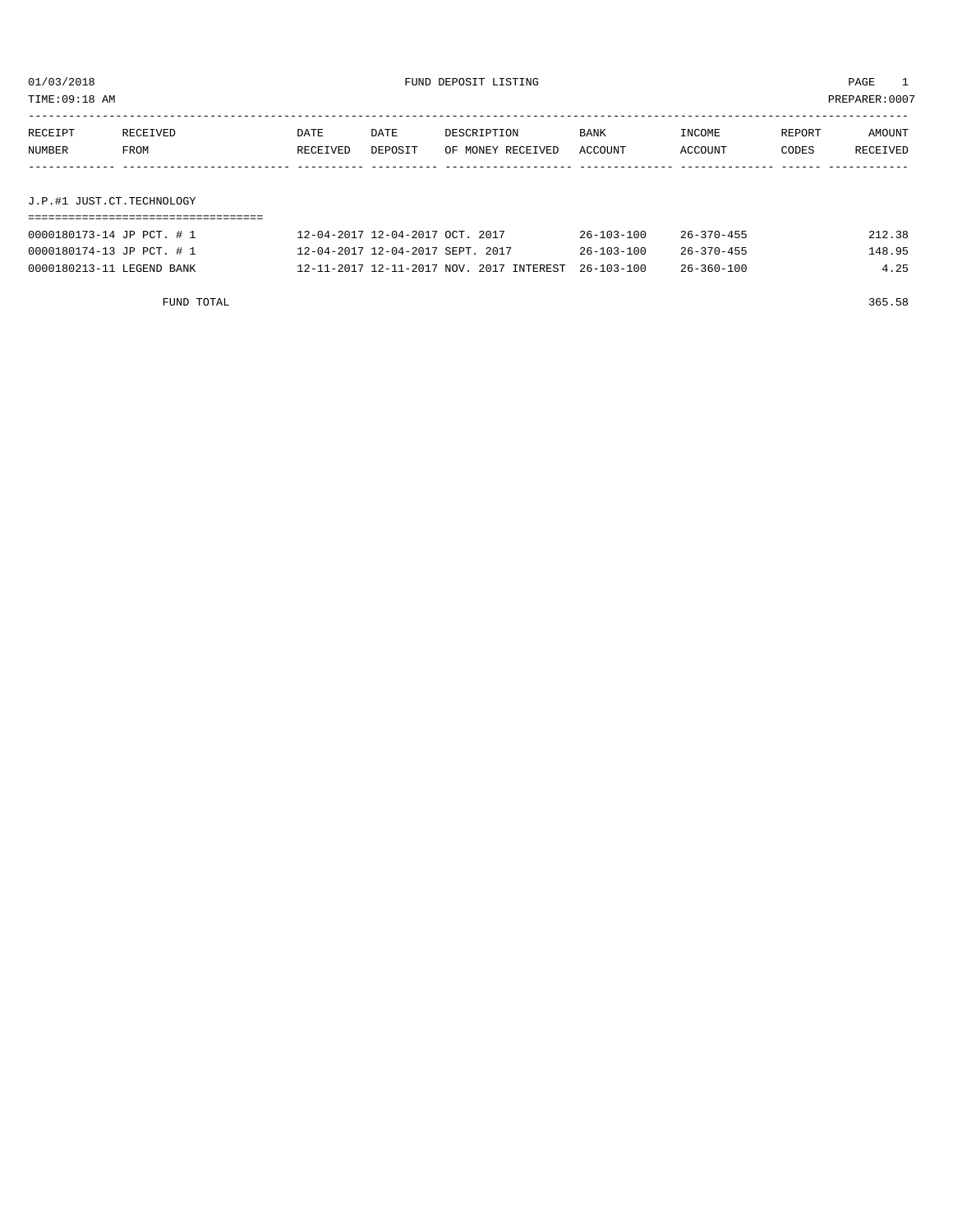TIME:09:18 AM PREPARER:0007

| RECEIPT | RECEIVED                  | DATE     | DATE    | DESCRIPTION       | <b>BANK</b> | INCOME  | REPORT | AMOUNT   |  |
|---------|---------------------------|----------|---------|-------------------|-------------|---------|--------|----------|--|
| NUMBER  | FROM                      | RECEIVED | DEPOSIT | OF MONEY RECEIVED | ACCOUNT     | ACCOUNT | CODES  | RECEIVED |  |
|         |                           |          |         |                   |             |         |        |          |  |
|         |                           |          |         |                   |             |         |        |          |  |
|         | J.P.#2 JUST.CT.TECHNOLOGY |          |         |                   |             |         |        |          |  |

# ===================================

| 0000180188-10 JP PCT. # 2 | 12-05-2017 12-05-2017 SEPT. 2017                    | 27-103-100       | 27-370-456       | 27.99  |
|---------------------------|-----------------------------------------------------|------------------|------------------|--------|
| 0000180189-08 JP PCT. # 2 | 12-05-2017 12-05-2017 OCT. 2017                     | $27 - 103 - 100$ | 27-370-456       | 13.11  |
| 0000180213-12 LEGEND BANK | 12-11-2017 12-11-2017 NOV. 2017 INTEREST 27-103-100 |                  | 27-360-100       | 0.91   |
| 0000180228-08 JP PCT. # 2 | 12-14-2017 12-14-2017 NOV. 2017                     | $27 - 103 - 100$ | $27 - 370 - 456$ | 103.24 |

FUND TOTAL 145.25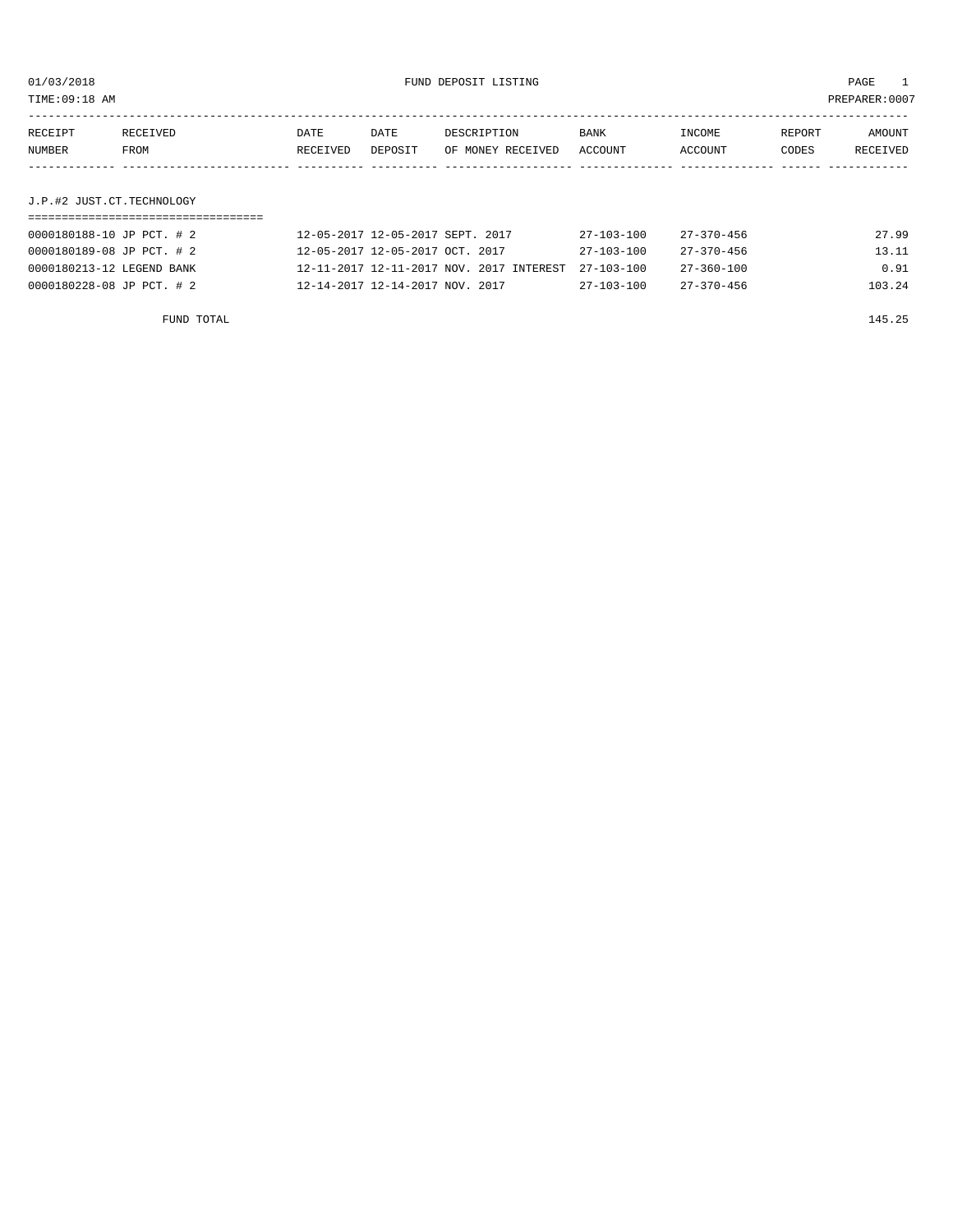TIME:09:18 AM PREPARER:0007

| RECEIPT | RECEIVED | DATE     | DATE    | DESCRIPTION       | BANK    | INCOME  | REPORT | AMOUNT   |
|---------|----------|----------|---------|-------------------|---------|---------|--------|----------|
| NUMBER  | FROM     | RECEIVED | DEPOSIT | OF MONEY RECEIVED | ACCOUNT | ACCOUNT | CODES  | RECEIVED |
|         |          |          |         |                   |         |         |        |          |
|         |          |          |         |                   |         |         |        |          |

# J.P.#3 JUST.CT.TECHNOLOGY

| 0000180213-13 LEGEND BANK | 12-11-2017 12-11-2017 NOV. 2017 INTEREST 28-103-100 |                  | 28-360-100       | 0.43   |
|---------------------------|-----------------------------------------------------|------------------|------------------|--------|
| 0000180224-12 JP PCT. # 3 | 12-13-2017 12-13-2017 SEPT. 2017                    | $28 - 103 - 100$ | 28-370-456       | 90.09  |
| 0000180225-12 JP PCT. # 3 | 12-13-2017 12-13-2017 OCT. 2017                     | $28 - 103 - 100$ | $28 - 370 - 456$ | 82.70  |
| 0000180226-12 JP PCT. # 3 | 12-13-2017 12-13-2017 NOV. 2017                     | $28 - 103 - 100$ | $28 - 370 - 456$ | 153.28 |

FUND TOTAL 326.50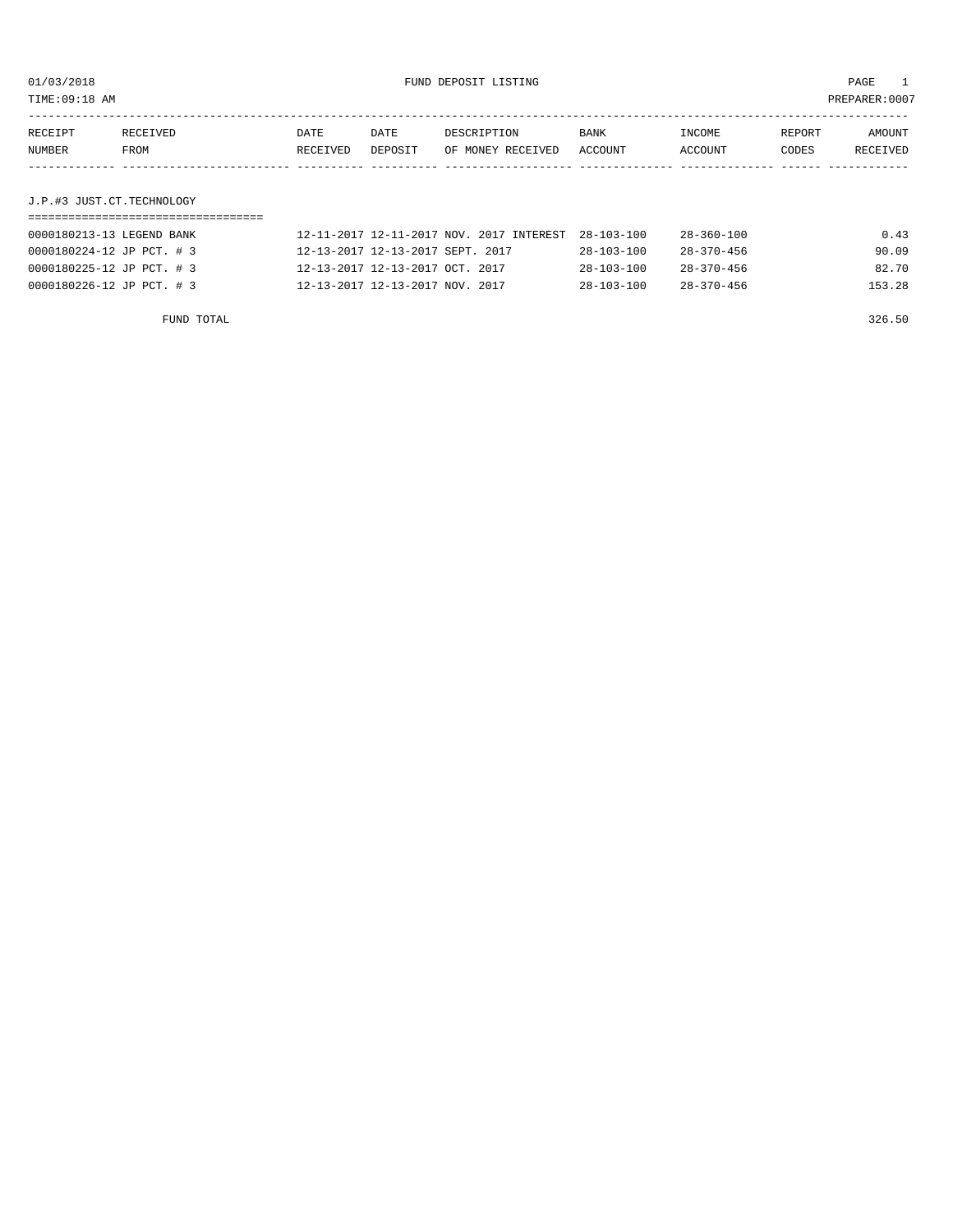TIME:09:18 AM PREPARER:0007

| RECEIPT | RECEIVED                    | DATE     | DATE    | DESCRIPTION       | BANK    | INCOME  | REPORT | AMOUNT   |
|---------|-----------------------------|----------|---------|-------------------|---------|---------|--------|----------|
| NUMBER  | FROM                        | RECEIVED | DEPOSIT | OF MONEY RECEIVED | ACCOUNT | ACCOUNT | CODES  | RECEIVED |
|         |                             |          |         |                   |         |         |        |          |
|         |                             |          |         |                   |         |         |        |          |
|         | DISTRICT CT.RECORDS ARCHIVE |          |         |                   |         |         |        |          |

| ---------------------        |                                                     |                  |                  |        |
|------------------------------|-----------------------------------------------------|------------------|------------------|--------|
| 0000180213-14 LEGEND BANK    | 12-11-2017 12-11-2017 NOV. 2017 INTEREST 34-103-100 |                  | $34 - 360 - 100$ | 2.23   |
| 0000180234-15 DISTRICT CLERK | 12-18-2017 12-18-2017 NOV. 1-30, 2017               | $34 - 103 - 100$ | $34 - 370 - 450$ | 431.29 |

FUND TOTAL 433.52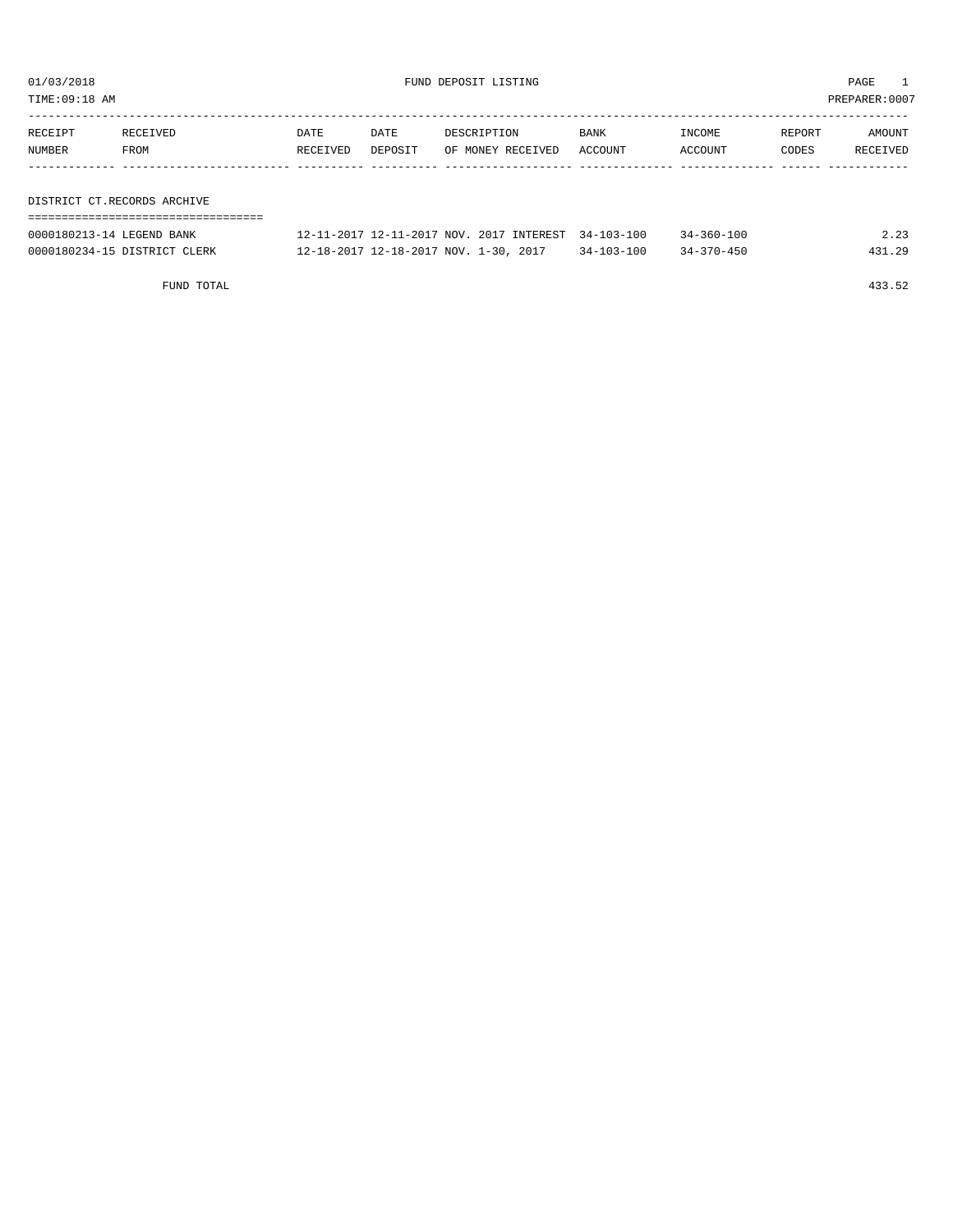TIME:09:18 AM PREPARER:0007

| RECEIPT | RECEIVED         | DATE     | DATE    | DESCRIPTION       | <b>BANK</b> | INCOME  | REPORT | AMOUNT   |  |
|---------|------------------|----------|---------|-------------------|-------------|---------|--------|----------|--|
| NUMBER  | FROM             | RECEIVED | DEPOSIT | OF MONEY RECEIVED | ACCOUNT     | ACCOUNT | CODES  | RECEIVED |  |
|         |                  |          |         |                   |             |         |        |          |  |
|         |                  |          |         |                   |             |         |        |          |  |
|         | LAW LIBRARY FUND |          |         |                   |             |         |        |          |  |
|         |                  |          |         |                   |             |         |        |          |  |

| 0000180213-15 LEGEND BANK    | 12-11-2017 12-11-2017 NOV. 2017 INTEREST 35-103-100 |                  | $35 - 360 - 100$ | 3.76   |
|------------------------------|-----------------------------------------------------|------------------|------------------|--------|
| 0000180234-16 DISTRICT CLERK | 12-18-2017 12-18-2017 NOV. 1-30, 2017               | $35 - 103 - 100$ | $35 - 340 - 450$ | 828.39 |

FUND TOTAL 842.15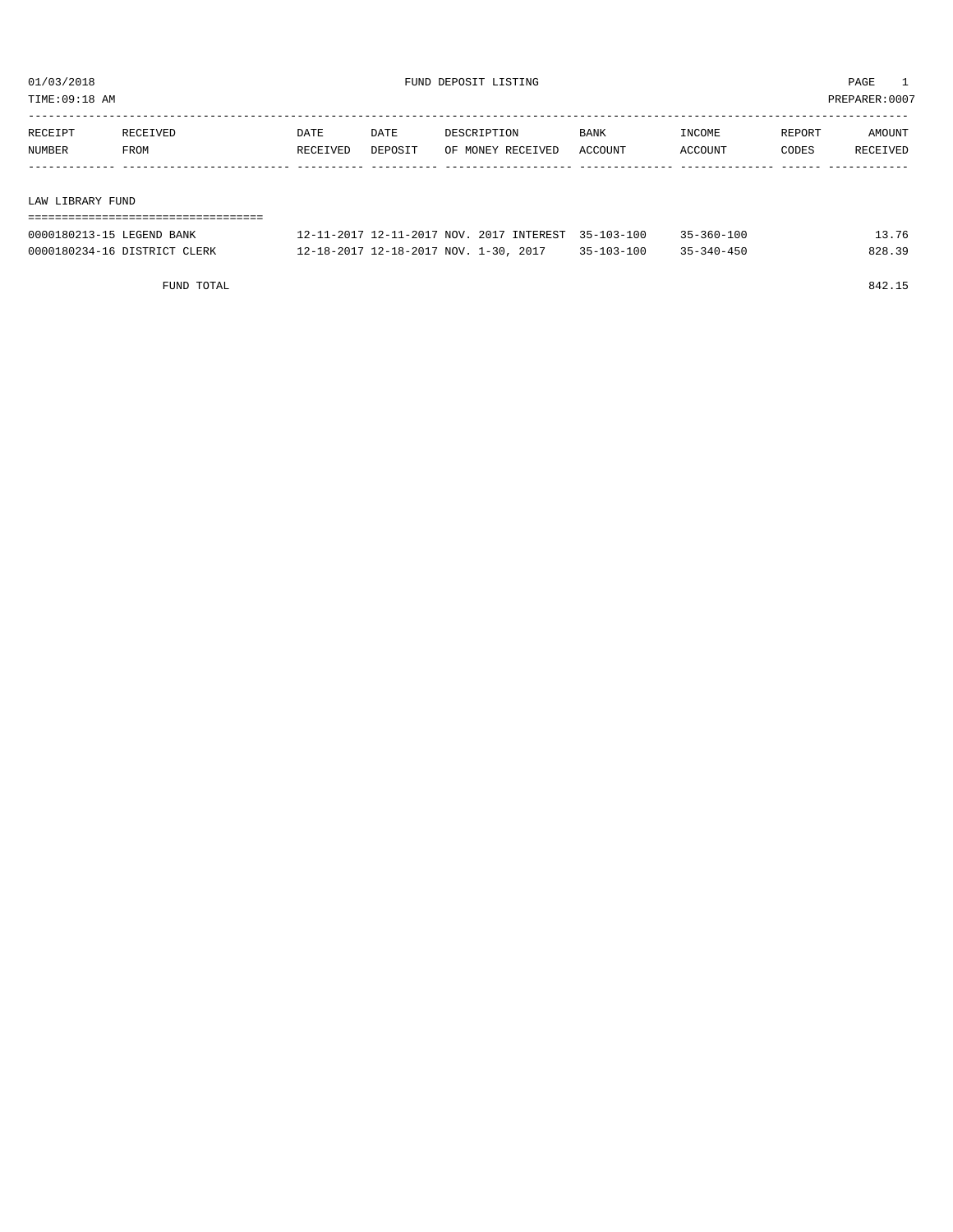01/03/2018 FUND DEPOSIT LISTING PAGE 1

| RECEIPT               | RECEIVED | DATE     | DATE    | DESCRIPTION       | <b>BANK</b> | INCOME  | REPORT | AMOUNT   |
|-----------------------|----------|----------|---------|-------------------|-------------|---------|--------|----------|
| NUMBER                | FROM     | RECEIVED | DEPOSIT | OF MONEY RECEIVED | ACCOUNT     | ACCOUNT | CODES  | RECEIVED |
|                       |          |          |         |                   |             |         |        |          |
|                       |          |          |         |                   |             |         |        |          |
| D.A. FEE ACCOUNT FUND |          |          |         |                   |             |         |        |          |
|                       |          |          |         |                   |             |         |        |          |

| 0000180179-01 DISTRICT ATTORNEY TRUST | 12-04-2017 12-04-2017 CHECK FEES                    | $36 - 103 - 136$ | $36 - 340 - 475$ | 93.78  |
|---------------------------------------|-----------------------------------------------------|------------------|------------------|--------|
| 0000180212-01 BONHAM POLICE DEPT.     | 12-11-2017 12-11-2017 CV-17-43260                   | $36 - 103 - 136$ | $36 - 103 - 236$ | 221.24 |
| 0000180213-23 LEGEND BANK             | 12-11-2017 12-11-2017 NOV. 2017 INTEREST 36-103-136 |                  | 36-360-100       | 0.07   |
| 0000180213-24 LEGEND BANK             | 12-11-2017 12-11-2017 NOV. 2017 INTEREST 36-103-236 |                  | $36 - 360 - 236$ | 0.12   |
| 0000180243-01 FANNIN COUNTY CSCD      | 12-20-2017 12-20-2017 BLOOD DRAWS                   | $36 - 103 - 136$ | $36 - 370 - 130$ | 66.60  |
|                                       |                                                     |                  |                  |        |

FUND TOTAL 381.81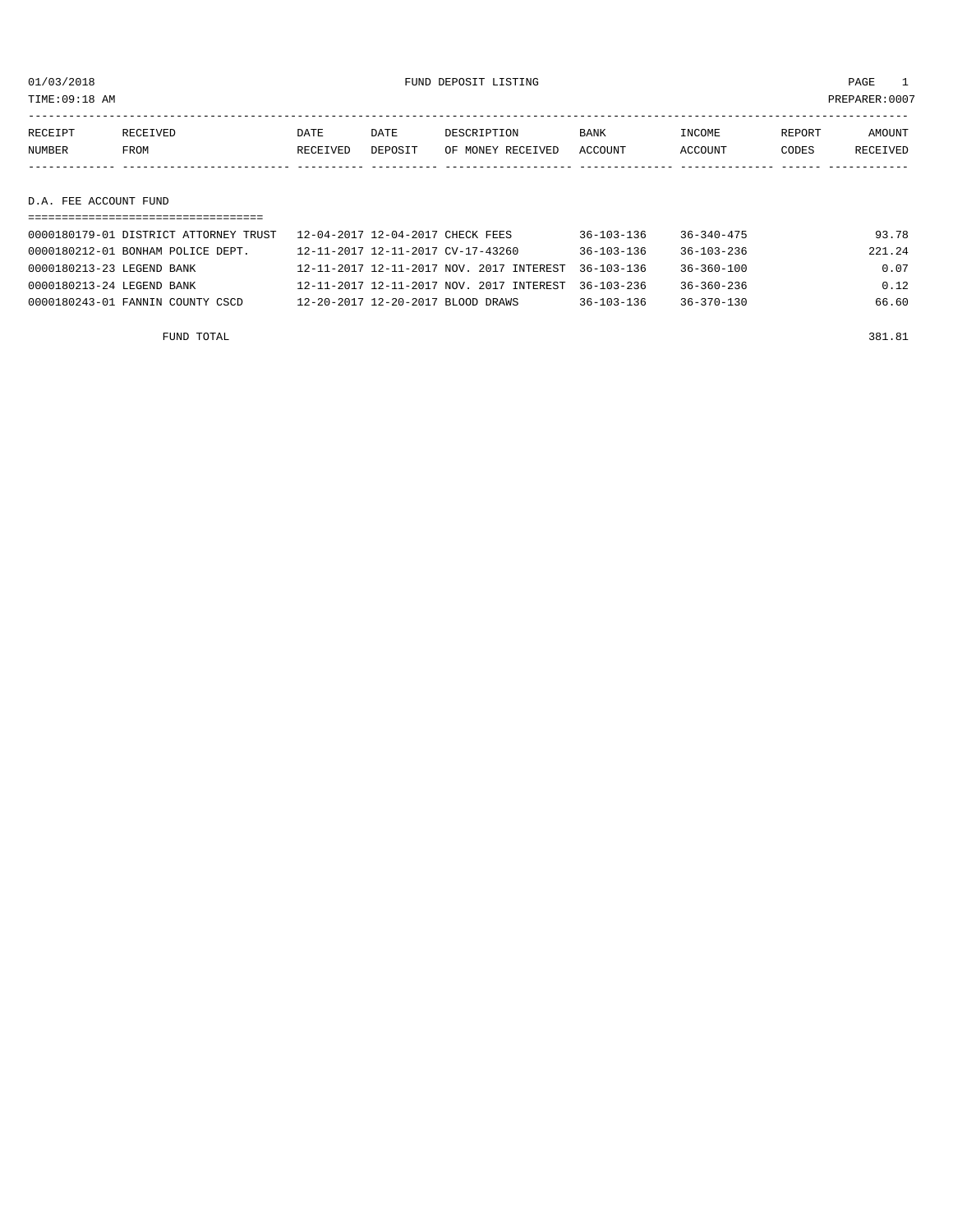| PREPARER: 0007<br>TIME:09:18 AM |          |          |         |                   |         |         |        |          |  |
|---------------------------------|----------|----------|---------|-------------------|---------|---------|--------|----------|--|
| RECEIPT                         | RECEIVED | DATE     | DATE    | DESCRIPTION       | BANK    | INCOME  | REPORT | AMOUNT   |  |
| NUMBER                          | FROM     | RECEIVED | DEPOSIT | OF MONEY RECEIVED | ACCOUNT | ACCOUNT | CODES  | RECEIVED |  |
|                                 |          |          |         |                   |         |         |        |          |  |
| CONTRABAND SEIZURE              |          |          |         |                   |         |         |        |          |  |

===================================

| 0000180213-25 LEGEND BANK | 12-11-2017 12-11-2017 NOV. 2017 INTEREST 37-103-137 |  | $37 - 360 - 100$ | 0.05 |
|---------------------------|-----------------------------------------------------|--|------------------|------|
|                           |                                                     |  |                  |      |

FUND TOTAL 0.05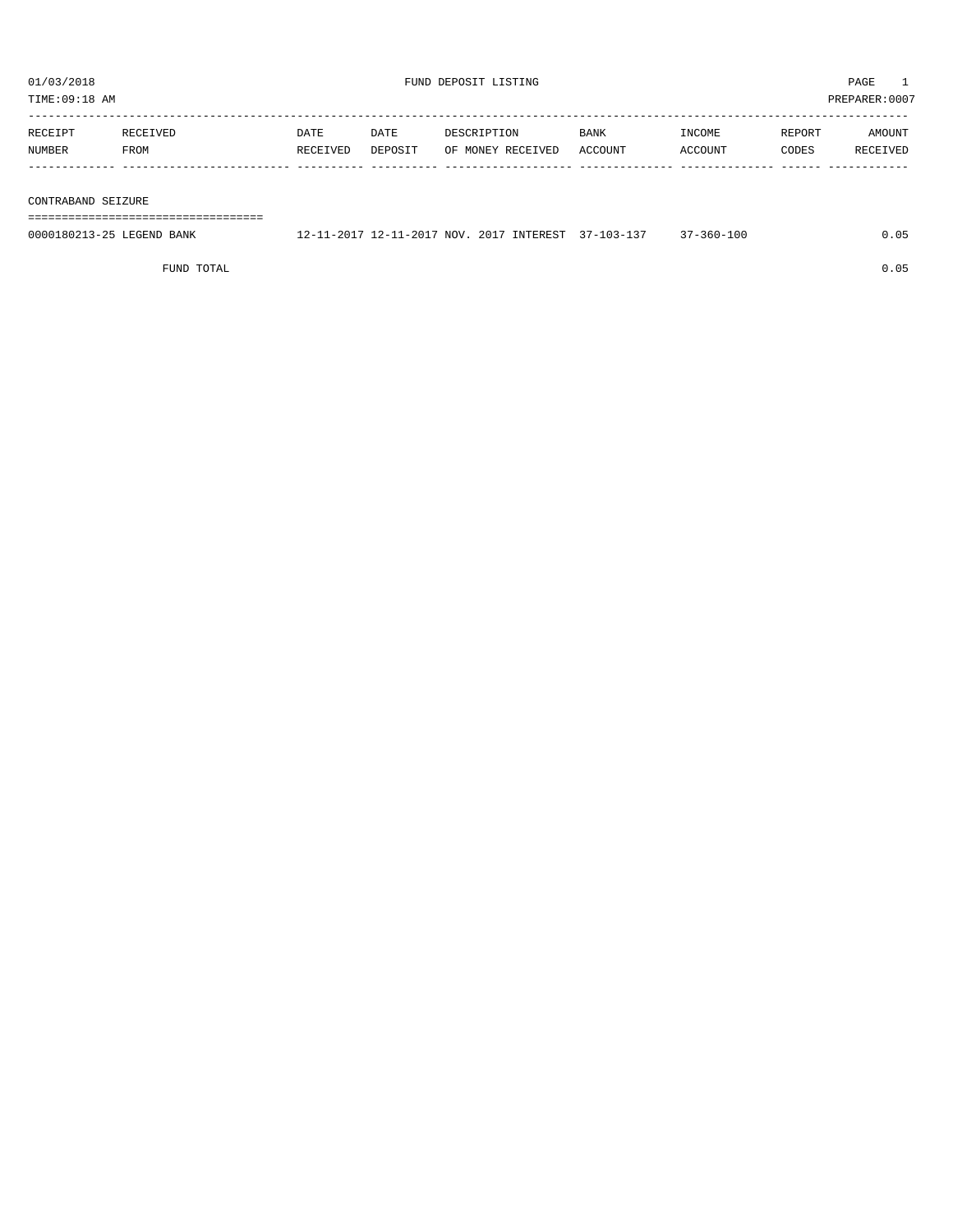TIME:09:18 AM PREPARER:0007

| RECEIPT | RECEIVED | DATE     | DATE    | DESCRIPTION       | <b>BANK</b> | INCOME  | REPORT | AMOUNT   |
|---------|----------|----------|---------|-------------------|-------------|---------|--------|----------|
| NUMBER  | FROM     | RECEIVED | DEPOSIT | OF MONEY RECEIVED | ACCOUNT     | ACCOUNT | CODES  | RECEIVED |
|         |          |          |         |                   |             |         |        |          |
|         |          |          |         |                   |             |         |        |          |

IHC CO-OP GIN

## ===================================

| 0000180172-06 TEXPOOL     | 12-01-2017 12-01-2017 NOV, 2017 INTEREST 38-103-175 |  | $38 - 360 - 100$ | 5.80 |
|---------------------------|-----------------------------------------------------|--|------------------|------|
| 0000180213-16 LEGEND BANK | 12-11-2017 12-11-2017 NOV. 2017 INTEREST 38-103-100 |  | $38 - 360 - 100$ |      |

FUND TOTAL 15.85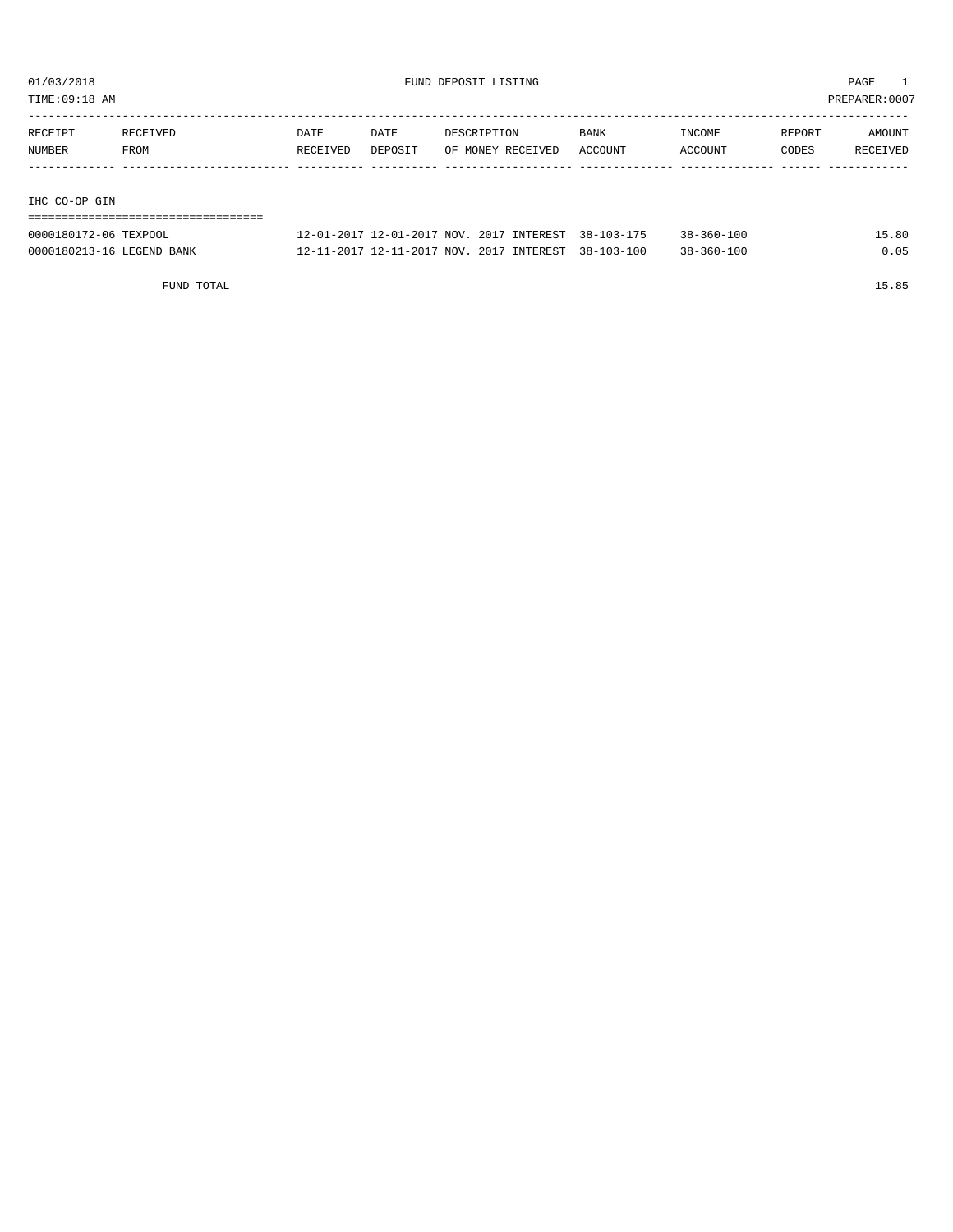TIME:09:18 AM PREPARER:0007

| RECEIPT           | RECEIVED | DATE     | DATE    | DESCRIPTION       | <b>BANK</b> | INCOME  | REPORT | AMOUNT   |
|-------------------|----------|----------|---------|-------------------|-------------|---------|--------|----------|
| NUMBER            | FROM     | RECEIVED | DEPOSIT | OF MONEY RECEIVED | ACCOUNT     | ACCOUNT | CODES  | RECEIVED |
|                   |          |          |         |                   |             |         |        |          |
|                   |          |          |         |                   |             |         |        |          |
| COOPER<br>THC R R |          |          |         |                   |             |         |        |          |

IHC B.R. COOPER

# ===================================

| 0000180172-07 TEXPOOL     | 12-01-2017 12-01-2017 NOV, 2017 INTEREST 39-103-175 |  | $39 - 360 - 100$ | 28. د |
|---------------------------|-----------------------------------------------------|--|------------------|-------|
| 0000180213-17 LEGEND BANK | 12-11-2017 12-11-2017 NOV. 2017 INTEREST 39-103-100 |  | $39 - 360 - 100$ |       |

FUND TOTAL  $6.41$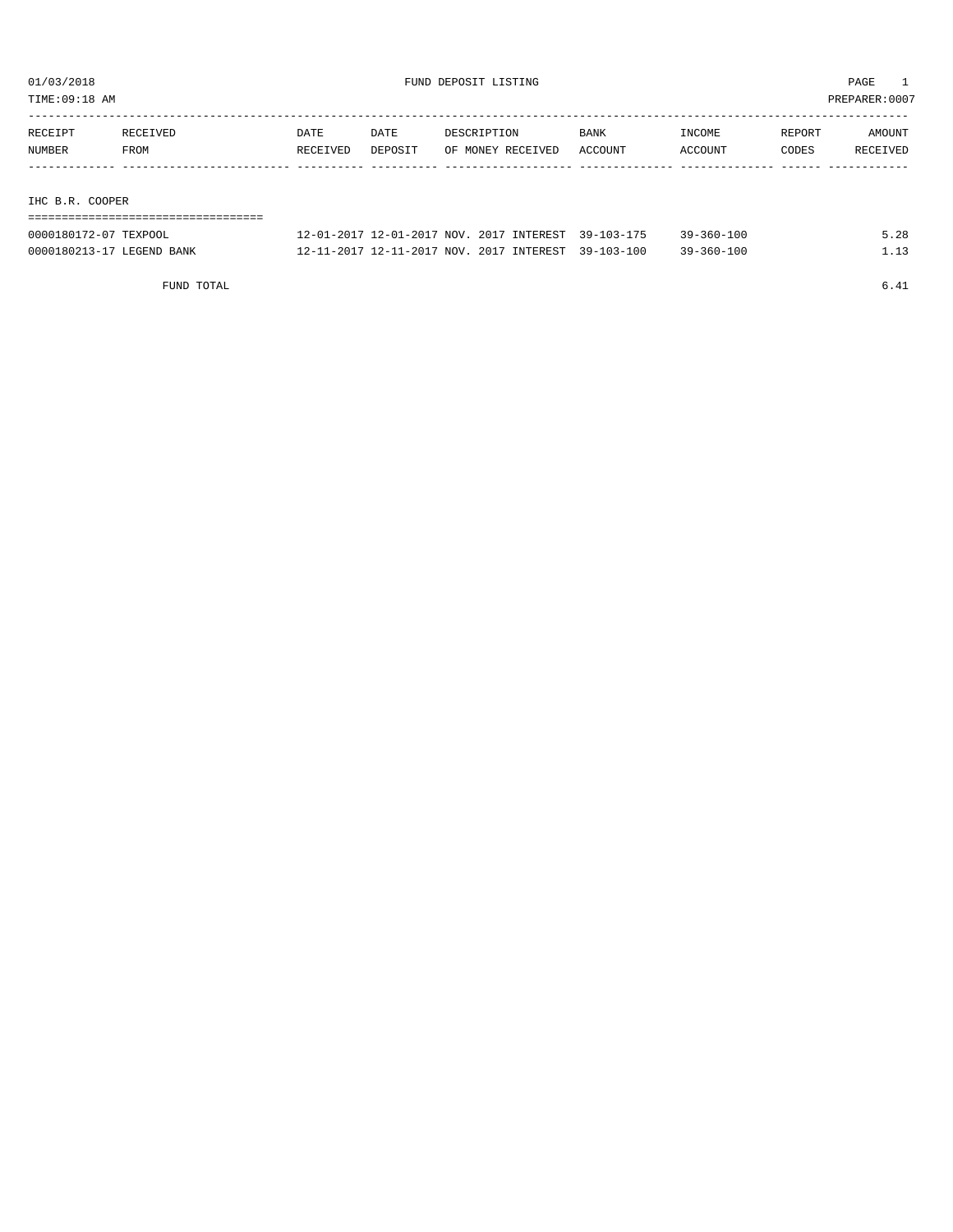TIME:09:18 AM PREPARER:0007

| RECEIPT | <b>RECEIVED</b> | DATE     | <b>DATE</b> | DESCRIPTION       | <b>BANK</b> | <b>INCOME</b>  | REPORT | AMOUNT          |
|---------|-----------------|----------|-------------|-------------------|-------------|----------------|--------|-----------------|
| NUMBER  | <b>FROM</b>     | RECEIVED | DEPOSIT     | OF MONEY RECEIVED | ACCOUNT     | <b>ACCOUNT</b> | CODES  | <b>RECEIVED</b> |
|         |                 |          |             |                   |             |                |        |                 |

#### SAFE ROOM REIMBURSEMENT PROGRAM

| -------------------------------------                                                        |  |  |  |  |  |            |             |
|----------------------------------------------------------------------------------------------|--|--|--|--|--|------------|-------------|
| 0000180229-01 TEXAS DEPT. OF PUBLIC SAF 12-14-2017 12-14-2017 17 SAFE ROOMS REQUE 46-103-100 |  |  |  |  |  | 46-330-475 | 35, 234, 73 |
| 0000180229-02 TEXAS DEPT. OF PUBLIC SAF 12-14-2017 12-14-2017 17 SAFE ROOMS REQUE 46-103-100 |  |  |  |  |  | 46-330-476 | 1,200.00    |

FUND TOTAL 36,434.73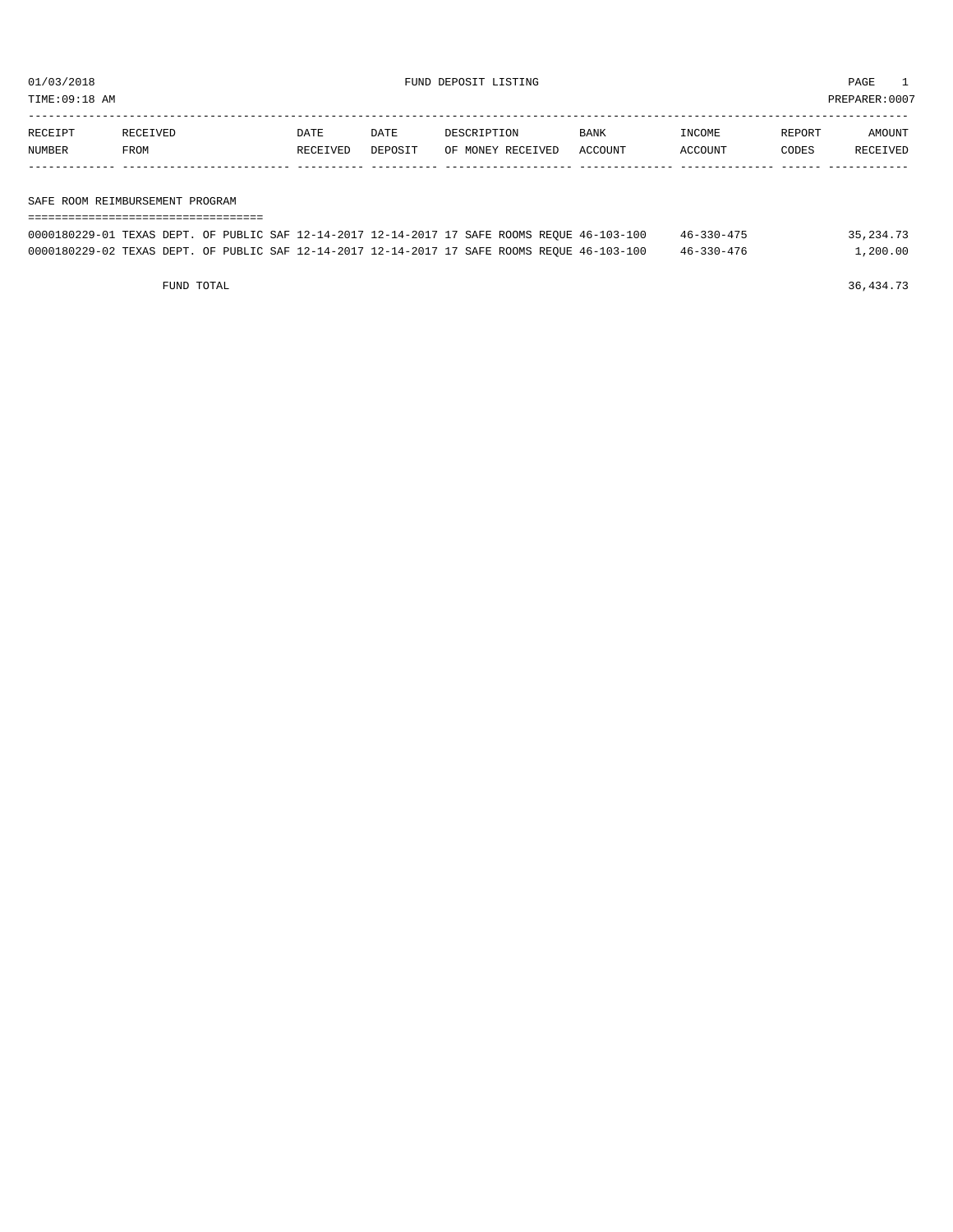| PREPARER:0007<br>TIME:09:18 AM |                  |                  |                 |                                  |                        |                   |                 |                    |  |
|--------------------------------|------------------|------------------|-----------------|----------------------------------|------------------------|-------------------|-----------------|--------------------|--|
| RECEIPT<br>NUMBER              | RECEIVED<br>FROM | DATE<br>RECEIVED | DATE<br>DEPOSIT | DESCRIPTION<br>OF MONEY RECEIVED | <b>BANK</b><br>ACCOUNT | INCOME<br>ACCOUNT | REPORT<br>CODES | AMOUNT<br>RECEIVED |  |
|                                |                  |                  |                 |                                  |                        |                   |                 |                    |  |

CO.CLK.COURT RECORDS PRESERVATION

===================================

0000180213-18 LEGEND BANK 12-11-2017 12-11-2017 NOV. 2017 INTEREST 52-103-100 52-360-100 1.15

FUND TOTAL 1.15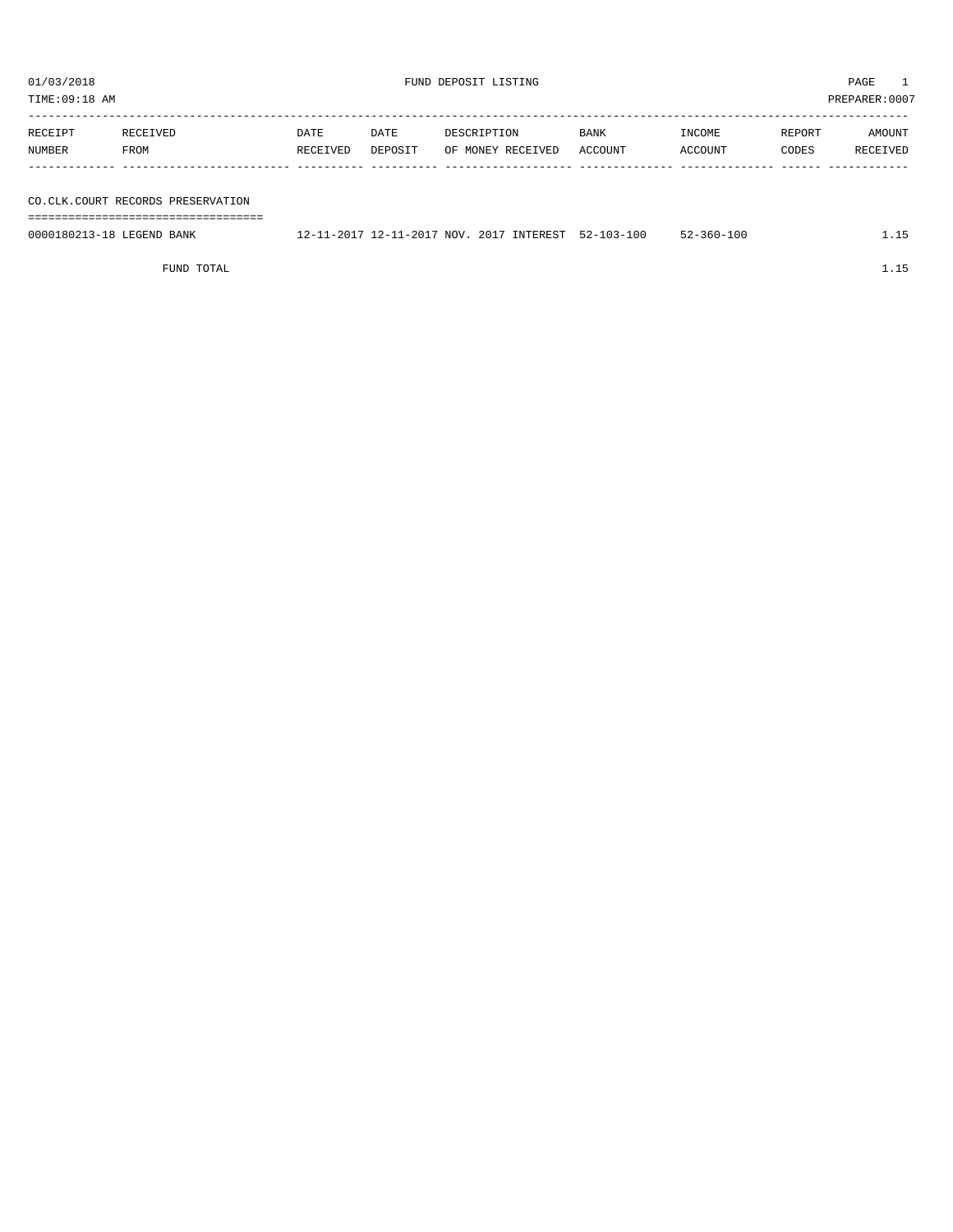TIME:09:18 AM PREPARER:0007

| RECEIPT | RECEIVED | <b>DATE</b> | DATE    | DESCRIPTION       | <b>BANK</b> | INCOME  | REPORT | AMOUNT   |
|---------|----------|-------------|---------|-------------------|-------------|---------|--------|----------|
| NUMBER  | FROM     | RECEIVED    | DEPOSIT | OF MONEY RECEIVED | ACCOUNT     | ACCOUNT | CODES  | RECEIVED |
|         |          |             |         |                   |             |         |        |          |
|         |          |             |         |                   |             |         |        |          |

# F C SHERIFF FORFEITURE

| 0000180213-26 LEGEND BANK      | 12-11-2017 12-11-2017 NOV. 2017 INTEREST 56-103-156 |            | $56 - 360 - 100$ | 0.30       |
|--------------------------------|-----------------------------------------------------|------------|------------------|------------|
| 0000180259-01 CUSTOMS & BORDER | 12-28-2017 12-28-2017 SEIZED CASH                   | 56-103-159 | $56 - 355 - 560$ | 428,333.82 |

FUND TOTAL 428,334.12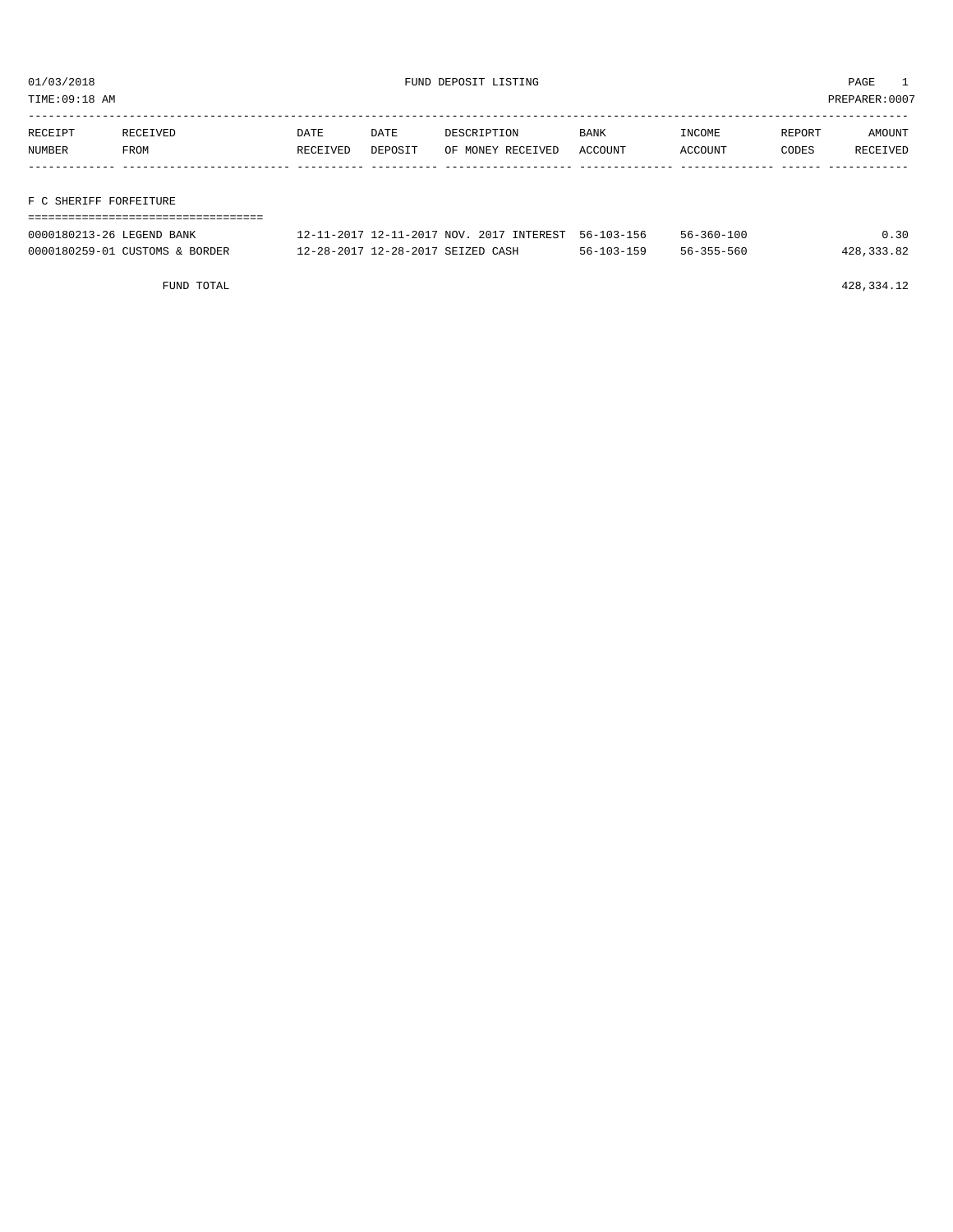TIME:09:18 AM PREPARER:0007

| RECEIPT            | RECEIVED | DATE     | DATE    | DESCRIPTION       | <b>BANK</b> | INCOME  | REPORT | AMOUNT   |
|--------------------|----------|----------|---------|-------------------|-------------|---------|--------|----------|
| NUMBER             | FROM     | RECEIVED | DEPOSIT | OF MONEY RECEIVED | ACCOUNT     | ACCOUNT | CODES  | RECEIVED |
|                    |          |          |         |                   |             |         |        |          |
|                    |          |          |         |                   |             |         |        |          |
| DRUG COURT PROGRAM |          |          |         |                   |             |         |        |          |

| 0000180213-19 LEGEND BANK    | 12-11-2017 12-11-2017 NOV. 2017 INTEREST 59-103-100 |            | 59-360-100       | 3.15   |
|------------------------------|-----------------------------------------------------|------------|------------------|--------|
| 0000180234-23 DISTRICT CLERK | 12-18-2017 12-18-2017 NOV. 1-30, 2017               | 59-103-100 | $59 - 370 - 425$ | 296.07 |

FUND TOTAL 299.22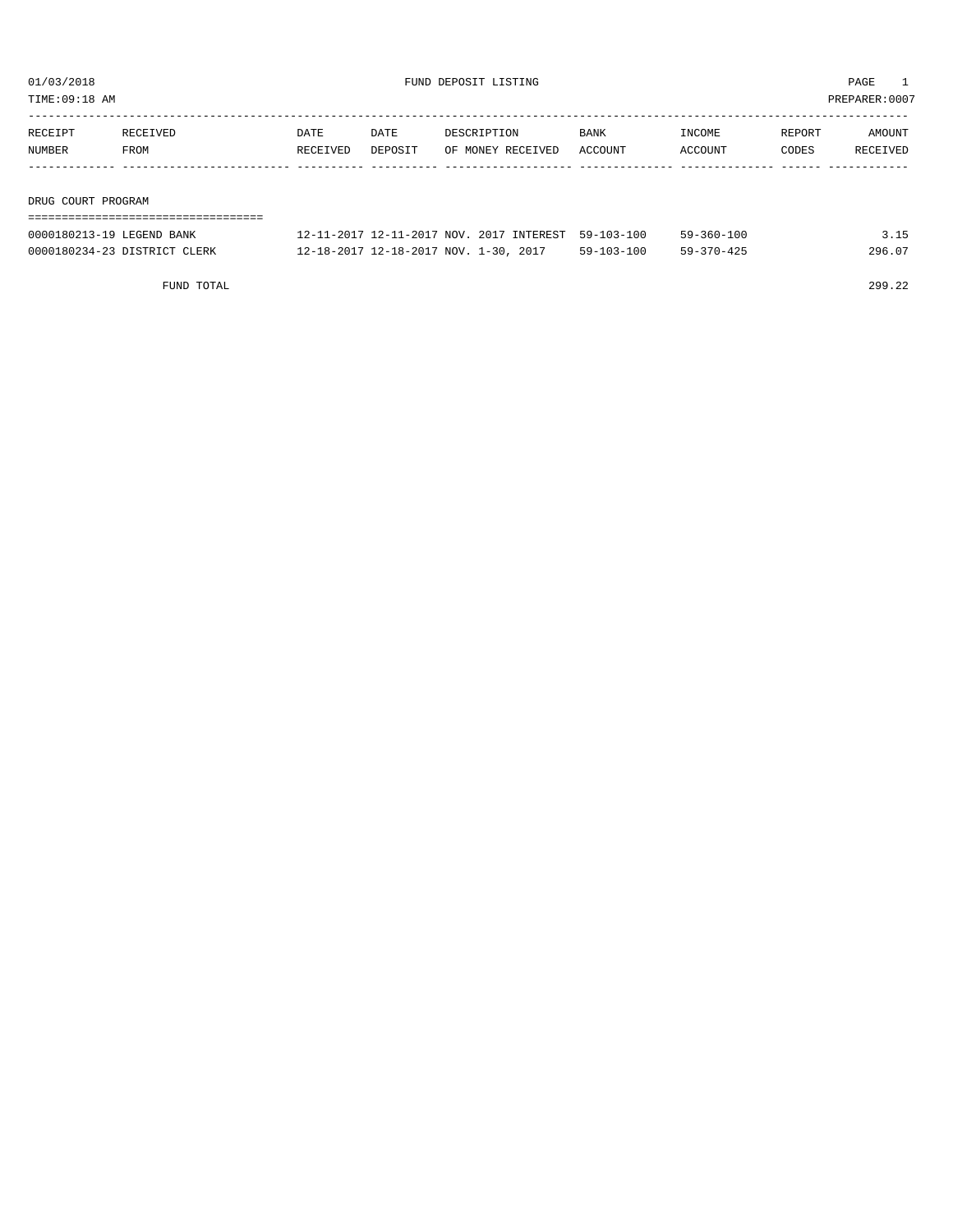| TIME:09:18 AM |                                  |          |                             |                   |                  |                  | PREPARER:0007 |           |
|---------------|----------------------------------|----------|-----------------------------|-------------------|------------------|------------------|---------------|-----------|
| RECEIPT       | RECEIVED                         | DATE     | DATE                        | DESCRIPTION       | <b>BANK</b>      | INCOME           | REPORT        | AMOUNT    |
| NUMBER        | <b>FROM</b>                      | RECEIVED | DEPOSIT                     | OF MONEY RECEIVED | <b>ACCOUNT</b>   | ACCOUNT          | CODES         | RECEIVED  |
|               |                                  |          |                             |                   |                  |                  |               |           |
| SINKING FUND  |                                  |          |                             |                   |                  |                  |               |           |
|               | ================================ |          |                             |                   |                  |                  |               |           |
|               | 0000180200-02 APPRAISAL DISTRICT |          | 12-07-2017 12-07-2017 TAXES |                   | $60 - 103 - 100$ | $60 - 310 - 110$ |               | 3,974.34  |
|               | 0000180200-08 APPRAISAL DISTRICT |          | 12-07-2017 12-07-2017 TAXES |                   | 60-103-100       | $60 - 310 - 120$ |               | 2.09      |
|               | 0000180232-03 APPRAISAL DISTRICT |          | 12-15-2017 12-15-2017 TAXES |                   | 60-103-100       | $60 - 310 - 110$ |               | 15,950.26 |
|               | 0000180232-09 APPRAISAL DISTRICT |          | 12-15-2017 12-15-2017 TAXES |                   | 60-103-100       | $60 - 310 - 120$ |               | 11.53     |
|               | 0000180252-03 APPRAISAL DISTRICT |          | 12-21-2017 12-21-2017 TAXES |                   | 60-103-100       | 60-310-110       |               | 73,192.02 |
|               | 0000180252-09 APPRAISAL DISTRICT |          | 12-21-2017 12-21-2017 TAXES |                   | $60 - 103 - 100$ | $60 - 310 - 120$ |               | 4.45      |

0000180260-02 APPRAISAL DISTRICT 12-29-2017 12-29-2017 TAXES 60-103-100 60-310-110 22,088.10 0000180260-07 APPRAISAL DISTRICT 12-29-2017 12-29-2017 TAXES 60-103-100 60-310-120 2.17

FUND TOTAL 115,224.96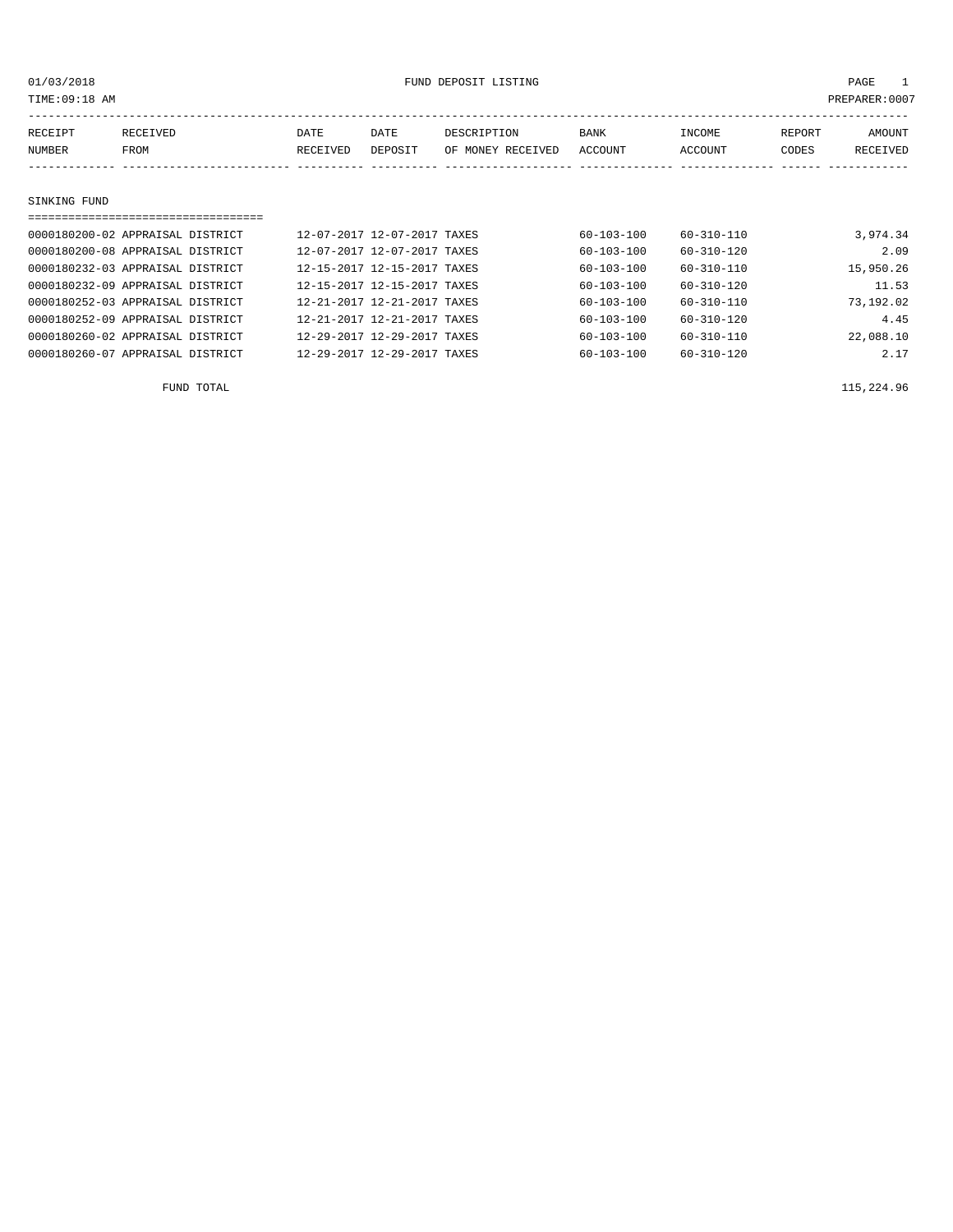| TIME:09:18 AM                       |                  |                  |                 |                                  |                 |                   |                 | PREPARER:0007      |
|-------------------------------------|------------------|------------------|-----------------|----------------------------------|-----------------|-------------------|-----------------|--------------------|
| RECEIPT<br>NUMBER                   | RECEIVED<br>FROM | DATE<br>RECEIVED | DATE<br>DEPOSIT | DESCRIPTION<br>OF MONEY RECEIVED | BANK<br>ACCOUNT | INCOME<br>ACCOUNT | REPORT<br>CODES | AMOUNT<br>RECEIVED |
|                                     |                  |                  |                 |                                  |                 |                   |                 |                    |
| DIST.CLK.CO.&DIST.CT.TECH.-COMB.FUN |                  |                  |                 |                                  |                 |                   |                 |                    |

| 0000180234-21 DISTRICT CLERK | 12-18-2017 12-18-2017 NOV. 1-30, 2017 | $61 - 103 - 100$ | $61 - 370 - 440$ | 76.05 |
|------------------------------|---------------------------------------|------------------|------------------|-------|
|                              |                                       |                  |                  |       |

FUND TOTAL 76.05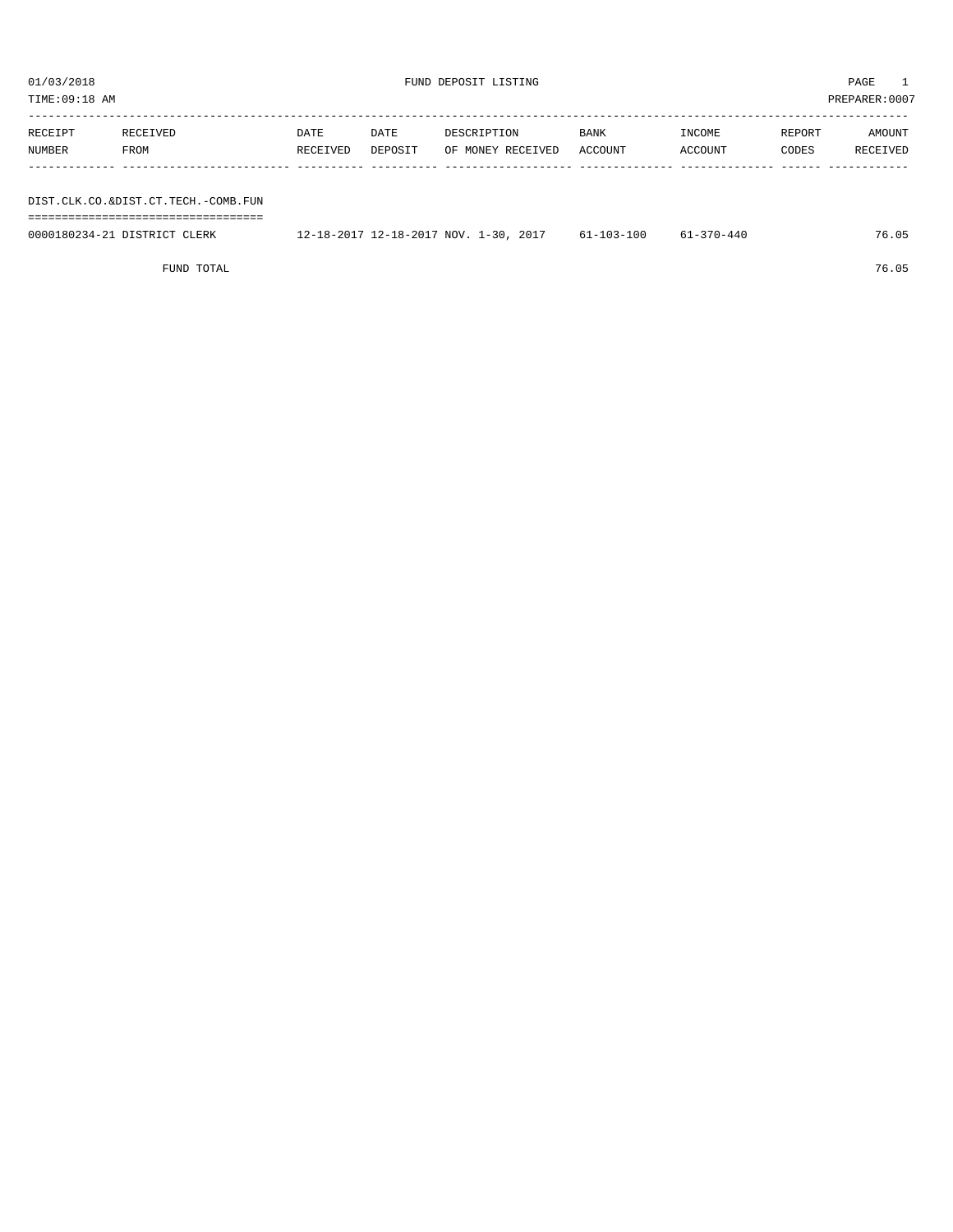TIME:09:18 AM PREPARER:0007

| RECEIPT<br>NUMBER | RECEIVED<br>FROM                      | DATE<br>RECEIVED | DATE<br>DEPOSIT | DESCRIPTION<br>OF MONEY RECEIVED | BANK<br>ACCOUNT | INCOME<br>ACCOUNT | REPORT<br>CODES | AMOUNT<br>RECEIVED |
|-------------------|---------------------------------------|------------------|-----------------|----------------------------------|-----------------|-------------------|-----------------|--------------------|
|                   |                                       |                  |                 |                                  |                 |                   |                 |                    |
|                   |                                       |                  |                 |                                  |                 |                   |                 |                    |
|                   | DIST. CLK. COURT RECORDS PRESERVATION |                  |                 |                                  |                 |                   |                 |                    |
|                   |                                       |                  |                 |                                  |                 |                   |                 |                    |

| 0000180213-20 LEGEND BANK    | 12-11-2017 12-11-2017 NOV. 2017 INTEREST 62-103-100 |                  | $62 - 360 - 100$ | 2.61   |
|------------------------------|-----------------------------------------------------|------------------|------------------|--------|
| 0000180234-22 DISTRICT CLERK | 12-18-2017 12-18-2017 NOV. 1-30, 2017               | $62 - 103 - 100$ | 62-370-133       | 292.17 |

FUND TOTAL 294.78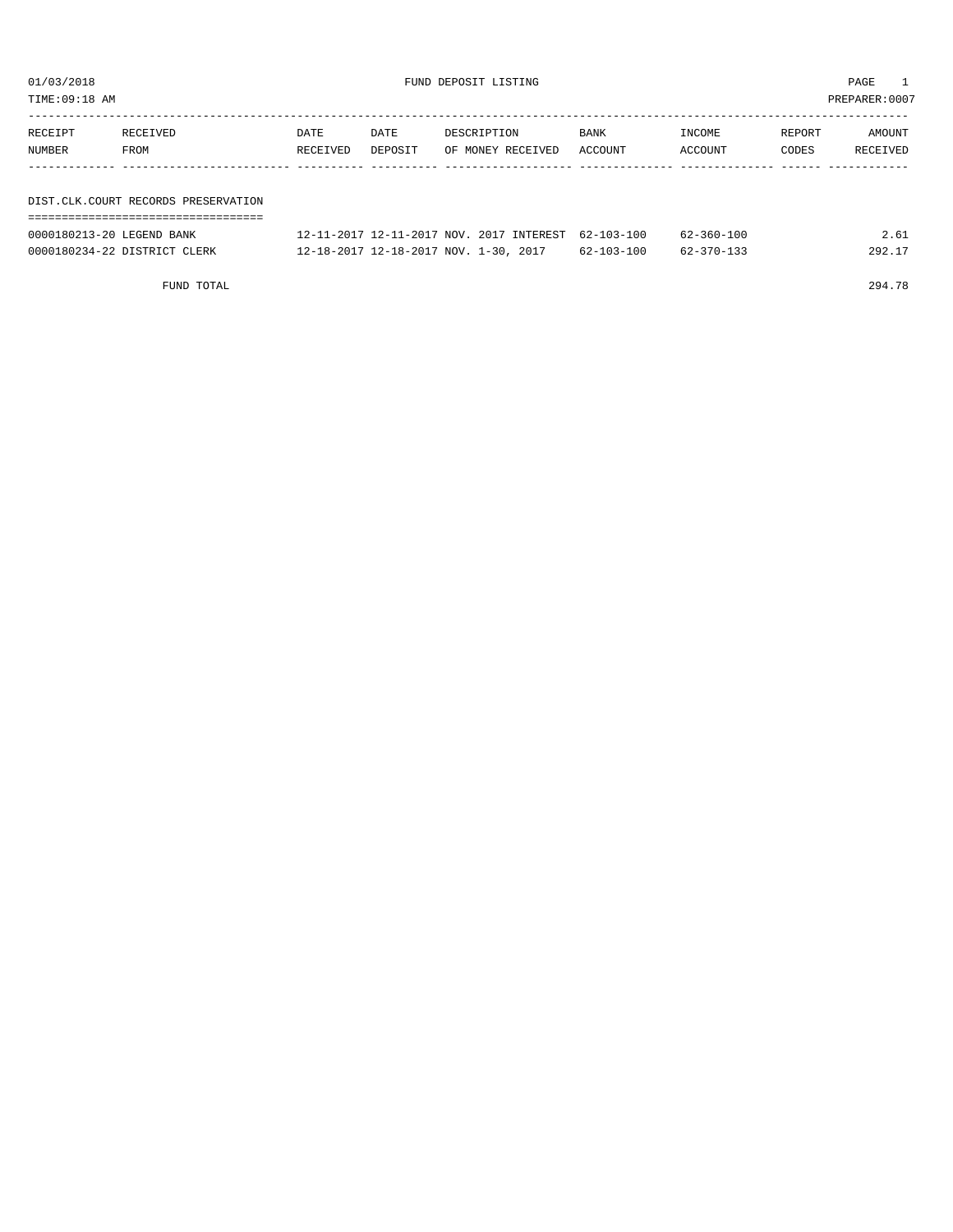| TIME:09:18 AM             |                                 |          |         |                                                     |         |            | PREPARER:0007 |          |
|---------------------------|---------------------------------|----------|---------|-----------------------------------------------------|---------|------------|---------------|----------|
|                           |                                 |          |         |                                                     |         |            |               |          |
| RECEIPT                   | RECEIVED                        | DATE     | DATE    | DESCRIPTION                                         | BANK    | INCOME     | REPORT        | AMOUNT   |
| NUMBER                    | FROM                            | RECEIVED | DEPOSIT | OF MONEY RECEIVED                                   | ACCOUNT | ACCOUNT    | CODES         | RECEIVED |
|                           |                                 |          |         |                                                     |         |            |               |          |
|                           |                                 |          |         |                                                     |         |            |               |          |
|                           | 2017 GO BONDS-CONSTRUCTION FUND |          |         |                                                     |         |            |               |          |
|                           |                                 |          |         |                                                     |         |            |               |          |
| 0000180213-29 LEGEND BANK |                                 |          |         | 12-11-2017 12-11-2017 NOV. 2017 INTEREST 66-103-100 |         | 66-360-166 |               | 3,884.76 |
|                           |                                 |          |         |                                                     |         |            |               |          |

FUND TOTAL 3,884.76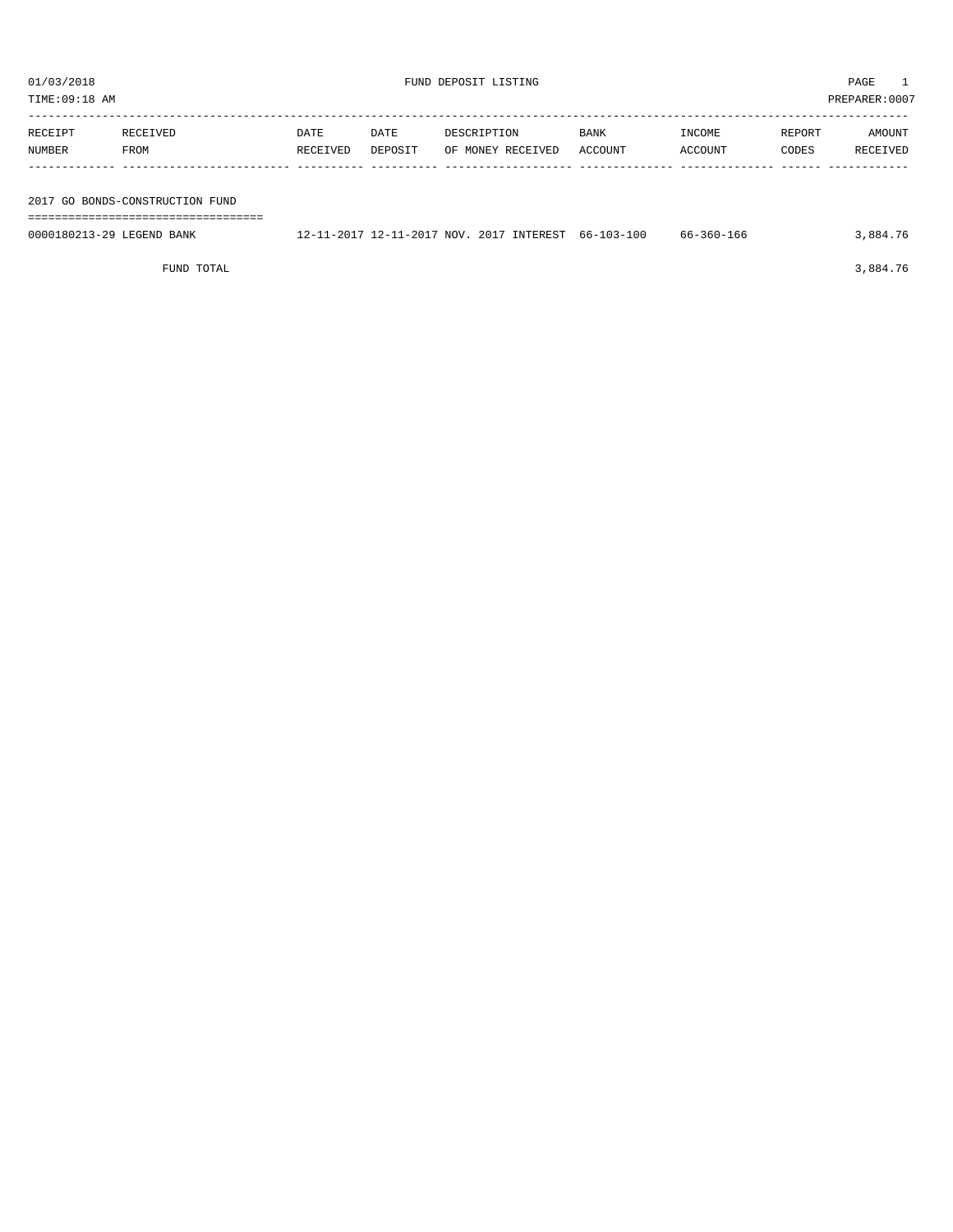TIME:09:18 AM PREPARER:0007

| RECEIPT           | RECEIVED | DATE     | <b>DATE</b> | DESCRIPTION       | <b>BANK</b> | INCOME  | REPORT | AMOUNT   |
|-------------------|----------|----------|-------------|-------------------|-------------|---------|--------|----------|
| NUMBER            | FROM     | RECEIVED | DEPOSIT     | OF MONEY RECEIVED | ACCOUNT     | ACCOUNT | CODES  | RECEIVED |
|                   |          |          |             |                   |             |         |        |          |
|                   |          |          |             |                   |             |         |        |          |
| RIGHT OF WAY FUND |          |          |             |                   |             |         |        |          |

| ==================================== |                                                     |  |                  |       |
|--------------------------------------|-----------------------------------------------------|--|------------------|-------|
| 0000180172-08 TEXPOOL                | 12-01-2017 12-01-2017 NOV, 2017 INTEREST 70-103-175 |  | $70 - 360 - 100$ | 69.96 |
| 0000180213-21 LEGEND BANK            | 12-11-2017 12-11-2017 NOV. 2017 INTEREST 70-103-100 |  | $70 - 360 - 100$ | 1.50  |

FUND TOTAL 71.46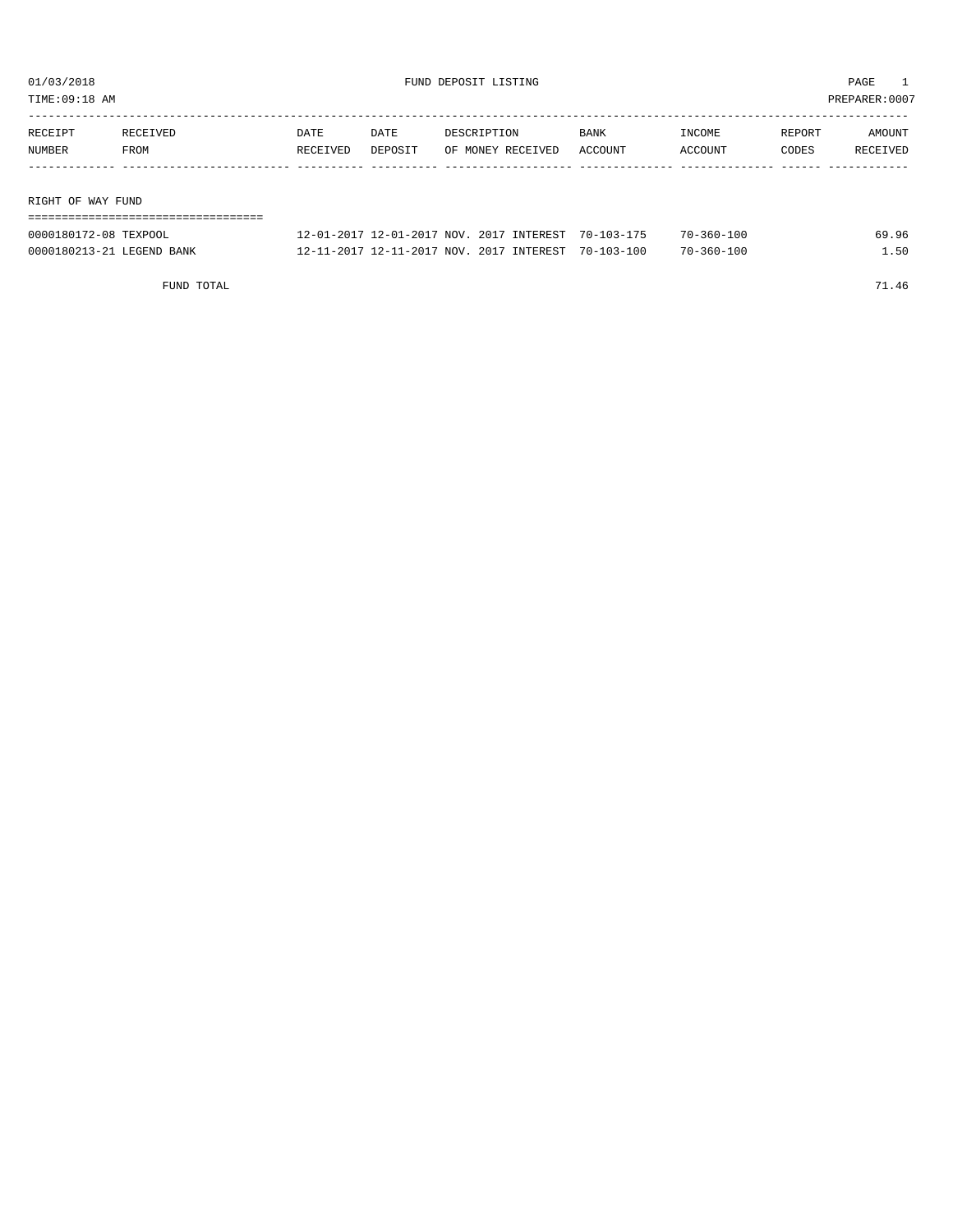TIME:09:18 AM PREPARER:0007

| RECEIPT       | RECEIVED | DATE     | DATE    | DESCRIPTION       | <b>BANK</b> | INCOME  | REPORT | AMOUNT   |
|---------------|----------|----------|---------|-------------------|-------------|---------|--------|----------|
| <b>NUMBER</b> | FROM     | RECEIVED | DEPOSIT | OF MONEY RECEIVED | ACCOUNT     | ACCOUNT | CODES  | RECEIVED |
|               |          |          |         |                   |             |         |        |          |
|               |          |          |         |                   |             |         |        |          |

### INVESTIGATOR CRIMES AGAINST CHILDRE ===================================

| 0000180255-01 GOVERNOR - FISCAL | 12-27-2017 12-27-2017 SPECIAL INVESTIGATO 72-103-100 |  | $72 - 330 - 560$ | .832.52 |
|---------------------------------|------------------------------------------------------|--|------------------|---------|

FUND TOTAL  $4,832.52$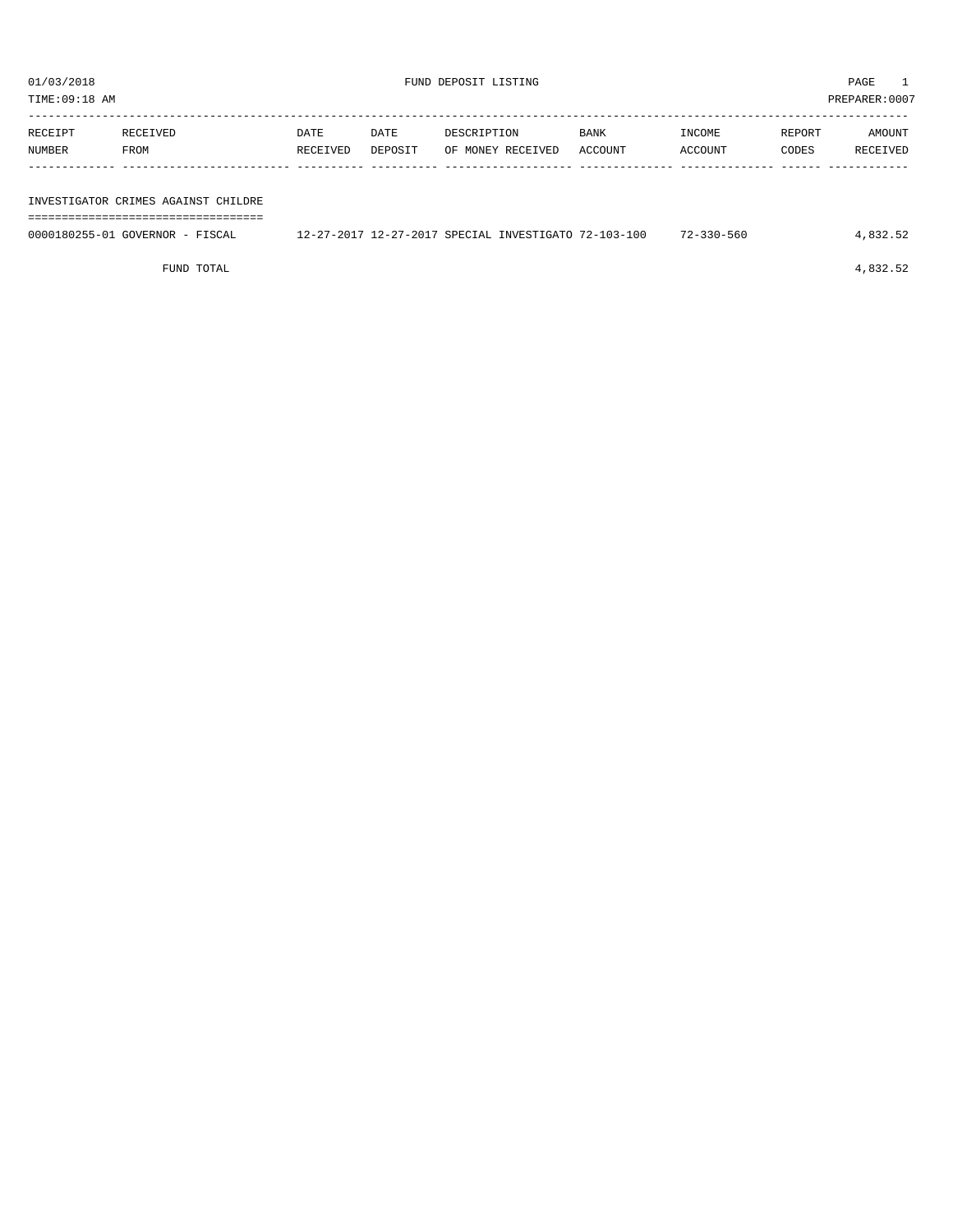01/03/2018 FUND DEPOSIT LISTING PAGE 1

| RECEIPT | RECEIVED | DATE     | DATE    | DESCRIPTION       | <b>BANK</b> | INCOME  | <b>REPORT</b> | AMOUNT          |
|---------|----------|----------|---------|-------------------|-------------|---------|---------------|-----------------|
| NUMBER  | FROM     | RECEIVED | DEPOSIT | OF MONEY RECEIVED | ACCOUNT     | ACCOUNT | CODES         | <b>RECEIVED</b> |
|         |          |          |         |                   |             |         |               |                 |

JUVENILE PROBATION

===================================

| 0000180175-01 JUVENILE PROBATION |  | 12-04-2017 12-04-2017 PID- 2196 DEFERRED |                                                      | 87-103-187       | $87 - 340 - 575$ | 30.00  |
|----------------------------------|--|------------------------------------------|------------------------------------------------------|------------------|------------------|--------|
| 0000180176-01 JUVENILE PROBATION |  |                                          | 12-04-2017 12-04-2017 PID- 2200 RESTITUTI 87-103-187 |                  | $87 - 340 - 576$ | 20.00  |
| 0000180177-01 JUVENILE PROBATION |  | 12-04-2017 12-04-2017 PTD- 2209 DEFERRED |                                                      | 87-103-187       | $87 - 340 - 575$ | 5.00   |
| 0000180203-01 JUVENILE PROBATION |  |                                          | 12-08-2017 12-08-2017 PID-2200 RESTITUTIO 87-103-187 |                  | $87 - 340 - 576$ | 50.00  |
| 0000180204-01 JUVENILE PROBATION |  | 12-08-2017 12-08-2017 PID-2204 DEFERRED  |                                                      | 87-103-187       | $87 - 340 - 575$ | 5.00   |
| 0000180205-01 JUVENILE PROBATION |  |                                          | 12-08-2017 12-08-2017 PID-2198 JOINT REST 87-103-187 |                  | $87 - 340 - 576$ | 50.00  |
| 0000180206-01 JUVENILE PROBATION |  | 12-08-2017 12-08-2017 PID-2127 DEFERRED  |                                                      | $87 - 103 - 187$ | $87 - 340 - 575$ | 15.00  |
| 0000180207-01 JUVENILE PROBATION |  | 12-08-2017 12-08-2017 PID-2168 PROBATION |                                                      | 87-103-187       | $87 - 340 - 575$ | 35.00  |
| 0000180227-01 JUVENILE PROBATION |  |                                          | 12-13-2017 12-13-2017 PID-2134 RESTITUTIO 87-103-187 |                  | $87 - 340 - 576$ | 200.00 |
| 0000180249-01 JUVENILE PROBATION |  |                                          | 12-21-2017 12-21-2017 PID-2198 JOINT REST 87-103-187 |                  | $87 - 340 - 576$ | 50.00  |
| 0000180250-01 JUVENILE PROBATION |  | 12-21-2017 12-21-2017 PID-2204 DEFERRED  |                                                      | 87-103-187       | $87 - 340 - 575$ | 10.00  |
|                                  |  |                                          |                                                      |                  |                  |        |

FUND TOTAL 470.00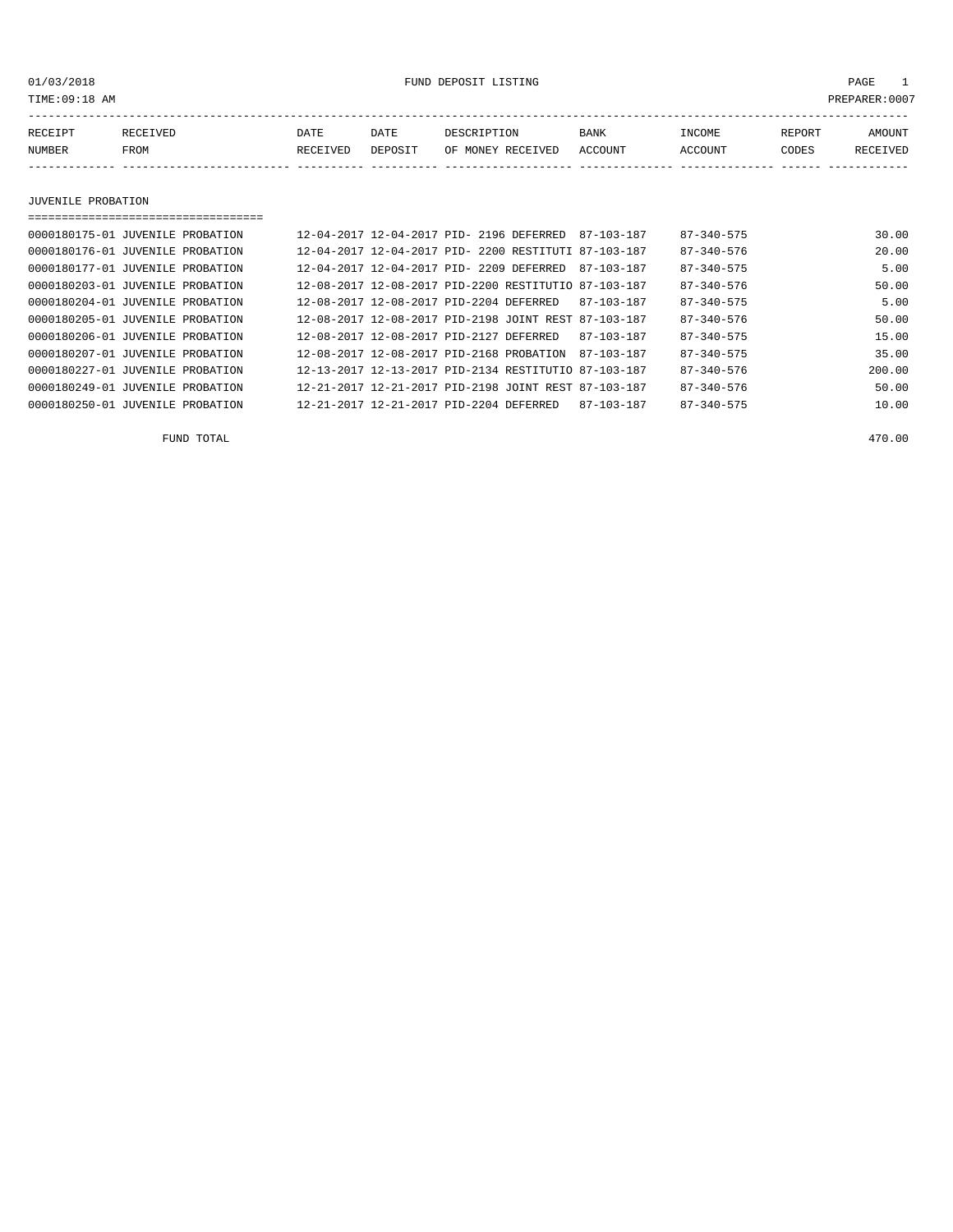01/03/2018 FUND DEPOSIT LISTING PAGE 1

| RECEIPT | RECEIVED | DATE     | DATE    | DESCRIPTION       | <b>BANK</b> | INCOME  | REPORT | AMOUNT   |
|---------|----------|----------|---------|-------------------|-------------|---------|--------|----------|
| NUMBER  | FROM     | RECEIVED | DEPOSIT | OF MONEY RECEIVED | ACCOUNT     | ACCOUNT | CODES  | RECEIVED |
|         |          |          |         |                   |             |         |        |          |

### TEXAS JUVENILE JUSTICE DEPT.

| ==================================    |                                                      |  |                  |                  |            |  |  |
|---------------------------------------|------------------------------------------------------|--|------------------|------------------|------------|--|--|
| 0000180191-01 FANNIN COUNTY OPERATING | 12-05-2017 12-05-2017 LOCAL FUNDING                  |  | $89 - 103 - 995$ | $89 - 370 - 995$ | 145,000.00 |  |  |
| 0000180213-27 LEGEND BANK             | 12-11-2017 12-11-2017 NOV. 2017 INTEREST             |  | $89 - 103 - 992$ | $89 - 360 - 189$ | 0.45       |  |  |
| 0000180233-01 GOVERNOR - FISCAL       | 12-18-2017 12-18-2017 STRUCTURED FAMILT T 89-103-689 |  |                  | $89 - 330 - 908$ | 12,500.00  |  |  |
| 0000180253-01 T.J.J.D.                | 12-27-2017 12-27-2017 REG. DIV.                      |  | $89 - 103 - 999$ | $89 - 330 - 920$ | 1,547.00   |  |  |
| 0000180253-02 T.J.J.D.                | 12-27-2017 12-27-2017 MENTAL HEALTH                  |  | $89 - 103 - 998$ | $89 - 330 - 919$ | 1,252.00   |  |  |
| 0000180253-03 T.J.J.D.                | 12-27-2017 12-27-2017 COMM. DIV.                     |  | $89 - 103 - 997$ | $89 - 330 - 918$ | 1,000.00   |  |  |
| 0000180253-04 T.J.J.D.                | 12-27-2017 12-27-2017 PPA                            |  | $89 - 103 - 996$ | $89 - 330 - 917$ | 1,000.00   |  |  |
| 0000180253-05 T.J.J.D.                | 12-27-2017 12-27-2017 COMM. PROG.                    |  | $89 - 103 - 994$ | $89 - 330 - 916$ | 6,666.00   |  |  |
| 0000180253-06 T.J.J.D.                | 12-27-2017 12-27-2017 BASIC                          |  | $89 - 103 - 993$ | $89 - 330 - 915$ | 9,705.00   |  |  |

FUND TOTAL 178,670.45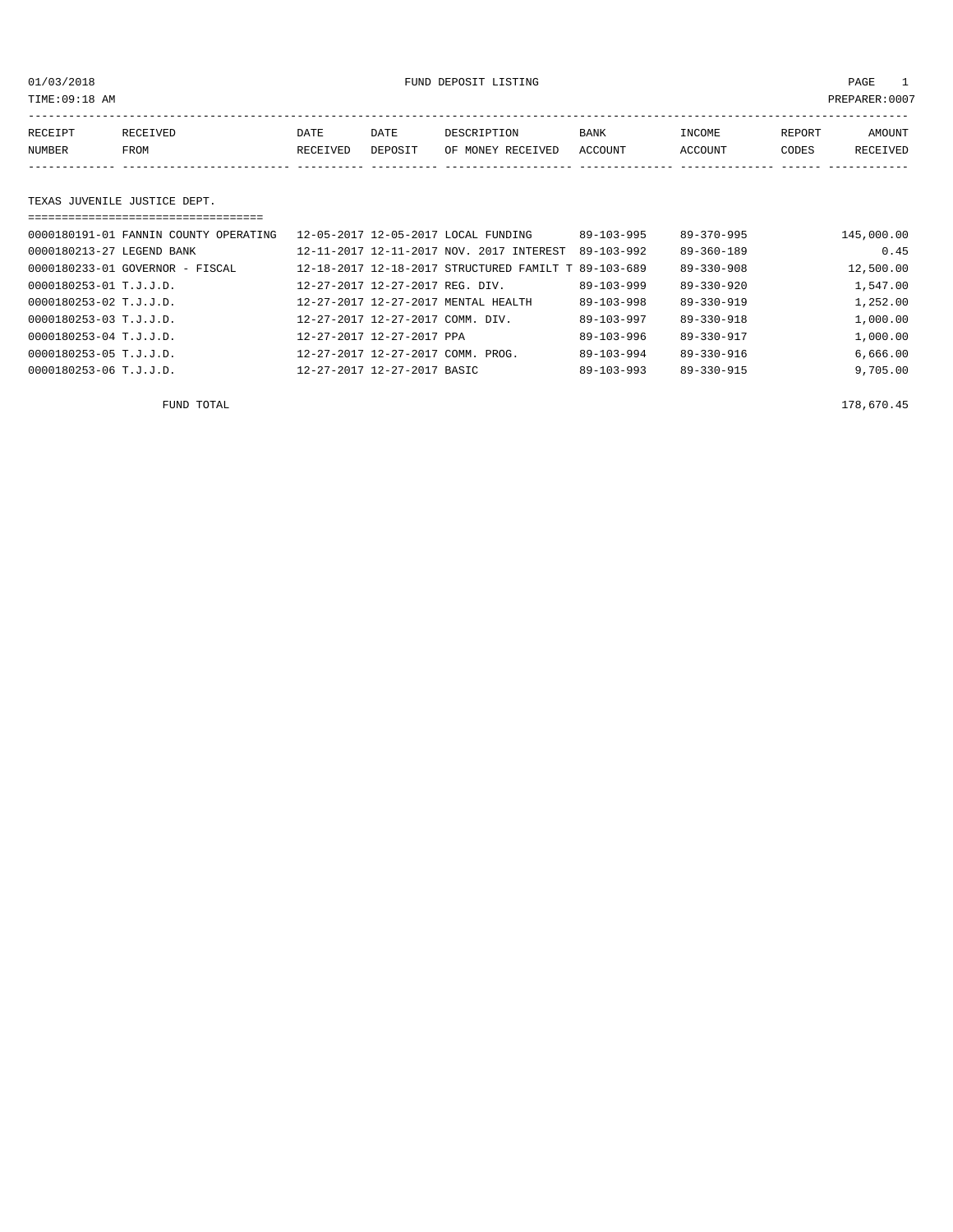TIME:09:18 AM PREPARER:0007

| RECEIPT | RECEIVED | DATE     | DATE    | DESCRIPTION       | <b>BANK</b> | INCOME         | REPORT | AMOUNT   |
|---------|----------|----------|---------|-------------------|-------------|----------------|--------|----------|
| NUMBER  | FROM     | RECEIVED | DEPOSIT | OF MONEY RECEIVED | ACCOUNT     | <b>ACCOUNT</b> | CODES  | RECEIVED |
|         |          |          |         |                   |             |                |        |          |

#### STATZER FUND

| -----------------------   |                                                     |                  |       |
|---------------------------|-----------------------------------------------------|------------------|-------|
| 0000180172-09 TEXPOOL     | 12-01-2017 12-01-2017 NOV. 2017 INTEREST 92-103-175 | 92-360-100       | 34.12 |
| 0000180213-22 LEGEND BANK | 12-11-2017 12-11-2017 NOV. 2017 INTEREST 92-103-100 | $92 - 360 - 100$ | 0 37  |

FUND TOTAL 34.49